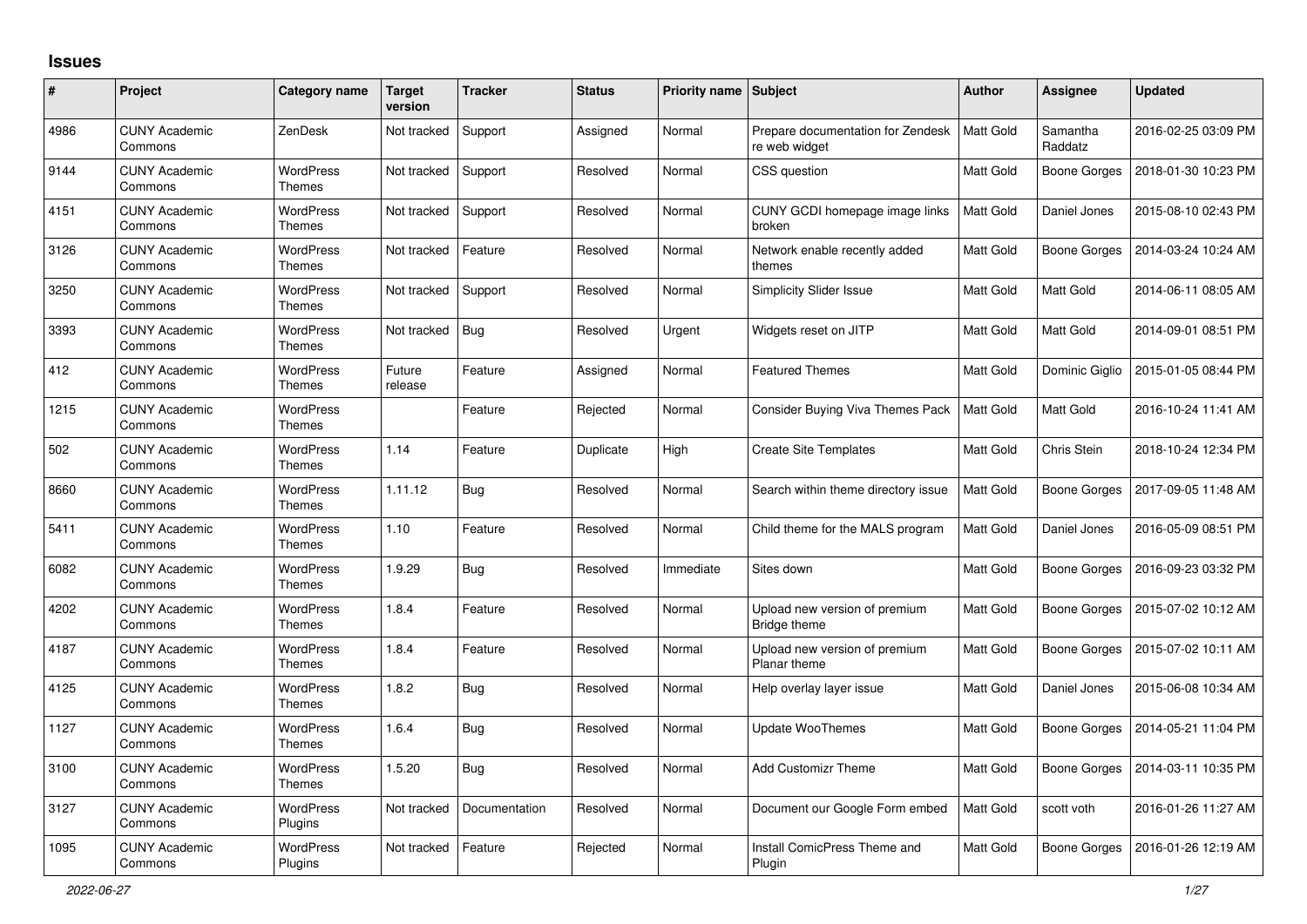| #     | Project                         | Category name               | <b>Target</b><br>version | <b>Tracker</b> | <b>Status</b>        | <b>Priority name   Subject</b> |                                                                   | <b>Author</b> | Assignee     | <b>Updated</b>      |
|-------|---------------------------------|-----------------------------|--------------------------|----------------|----------------------|--------------------------------|-------------------------------------------------------------------|---------------|--------------|---------------------|
| 10228 | <b>CUNY Academic</b><br>Commons | <b>WordPress</b><br>Plugins | Not tracked              | <b>Bug</b>     | Rejected             | Normal                         | NS Cloner network activated                                       | Matt Gold     | Boone Gorges | 2018-08-27 09:27 AM |
| 3370  | <b>CUNY Academic</b><br>Commons | <b>WordPress</b><br>Plugins | Not tracked              | Outreach       | Resolved             | Normal                         | Package Registration Plugin for WP<br>Repo Release                | Matt Gold     | Raymond Hoh  | 2016-03-08 11:57 AM |
| 11585 | <b>CUNY Academic</b><br>Commons | <b>WordPress</b><br>Plugins | Not tracked              | Bug            | Rejected             | Normal                         | The The Tabs and Accordion plugin<br>weirdness                    | Matt Gold     | scott voth   | 2019-06-25 04:17 PM |
| 812   | <b>CUNY Academic</b><br>Commons | <b>WordPress</b><br>Plugins | Not tracked              | Feature        | Resolved             | Normal                         | Wiki Inc on the Main Commons blog                                 | Matt Gold     | Boone Gorges | 2016-01-26 12:19 AM |
| 2223  | <b>CUNY Academic</b><br>Commons | <b>WordPress</b><br>Plugins | Future<br>release        | Feature        | Assigned             | Low                            | Add Participad to the CUNY<br><b>Academic Commons</b>             | Matt Gold     | Boone Gorges | 2014-09-17 10:03 PM |
| 364   | <b>CUNY Academic</b><br>Commons | <b>WordPress</b><br>Plugins | Future<br>release        | Feature        | <b>New</b>           | Normal                         | <b>Bulletin Board</b>                                             | Matt Gold     |              | 2015-01-05 08:50 PM |
| 497   | <b>CUNY Academic</b><br>Commons | <b>WordPress</b><br>Plugins | Future<br>release        | Feature        | Assigned             | Normal                         | Drag and Drop Ordering on Gallery<br>Post Plugin                  | Matt Gold     | Ron Rennick  | 2015-11-09 06:18 PM |
| 9947  | <b>CUNY Academic</b><br>Commons | WordPress<br>Plugins        | Future<br>release        | Feature        | Reporter<br>Feedback | Normal                         | Install H5P quiz plugin                                           | Matt Gold     | Boone Gorges | 2018-09-11 11:01 AM |
| 1562  | <b>CUNY Academic</b><br>Commons | <b>WordPress</b><br>Plugins | Future<br>release        | Feature        | Assigned             | Low                            | Play with NYT Collaborative<br>Authoring Tool                     | Matt Gold     | Boone Gorges | 2015-01-05 08:47 PM |
| 38    | <b>CUNY Academic</b><br>Commons | <b>WordPress</b><br>Plugins | Future<br>release        | Feature        | Deferred             | Normal                         | Possible Upgrade to Sitewide Tags<br>Plugin                       | Matt Gold     |              | 2015-04-01 09:18 PM |
| 658   | <b>CUNY Academic</b><br>Commons | WordPress<br>Plugins        | Future<br>release        | Feature        | Assigned             | Normal                         | Rebulid Sitewide Tag Suggestion                                   | Matt Gold     | Boone Gorges | 2015-01-05 08:47 PM |
| 275   | <b>CUNY Academic</b><br>Commons | WordPress<br>Plugins        |                          | Feature        | Deferred             | Normal                         | <b>Develop Document Repository</b><br><b>Plugin for Wordpress</b> | Matt Gold     | Boone Gorges | 2015-04-01 09:27 PM |
| 5504  | <b>CUNY Academic</b><br>Commons | <b>WordPress</b><br>Plugins |                          | Support        | Resolved             | Normal                         | Embedding CartoDB maps                                            | Matt Gold     | Boone Gorges | 2016-04-30 10:49 AM |
| 3452  | <b>CUNY Academic</b><br>Commons | <b>WordPress</b><br>Plugins |                          | Support        | Resolved             | Normal                         | Github/Markdown Plugins and<br>Questions                          | Matt Gold     | Boone Gorges | 2014-09-08 10:27 AM |
| 765   | <b>CUNY Academic</b><br>Commons | <b>WordPress</b><br>Plugins |                          | Bug            | Rejected             | Low                            | Subscribe2 Weirdness                                              | Matt Gold     | Boone Gorges | 2014-05-01 09:43 AM |
| 9127  | <b>CUNY Academic</b><br>Commons | WordPress<br>Plugins        |                          | Documentation  | Resolved             | Normal                         | update taxonomy of plugins                                        | Matt Gold     | scott voth   | 2018-02-12 12:03 PM |
| 9977  | <b>CUNY Academic</b><br>Commons | <b>WordPress</b><br>Plugins | 1.13.5                   | <b>Bug</b>     | Rejected             | High                           | ACERT website down                                                | Matt Gold     | Boone Gorges | 2018-07-03 02:09 PM |
| 5925  | <b>CUNY Academic</b><br>Commons | <b>WordPress</b><br>Plugins | 1.9.26                   | Feature        | Resolved             | High                           | Add Github Embed plugin                                           | Matt Gold     | Boone Gorges | 2016-08-24 12:56 PM |
| 5961  | CUNY Academic<br>Commons        | <b>WordPress</b><br>Plugins | 1.9.26                   | Bug            | Resolved             | Normal                         | Multisite Clone duplicator plugin                                 | Matt Gold     | Boone Gorges | 2017-07-18 02:56 PM |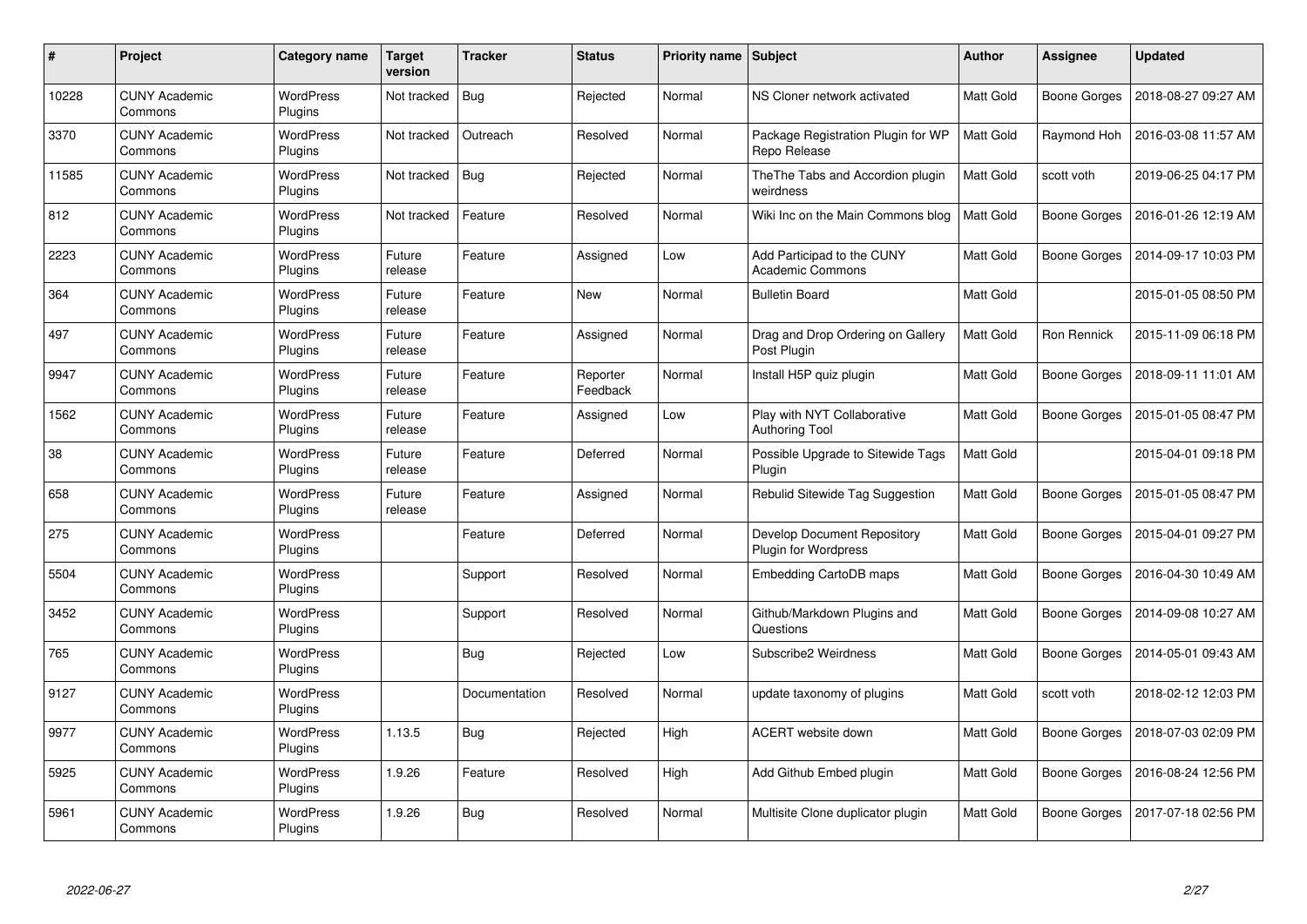| #    | Project                         | Category name               | <b>Target</b><br>version | <b>Tracker</b> | <b>Status</b> | Priority name Subject |                                                                                      | Author           | Assignee            | <b>Updated</b>      |
|------|---------------------------------|-----------------------------|--------------------------|----------------|---------------|-----------------------|--------------------------------------------------------------------------------------|------------------|---------------------|---------------------|
| 5631 | <b>CUNY Academic</b><br>Commons | <b>WordPress</b><br>Plugins | 1.9.17                   | Feature        | Resolved      | Normal                | <b>WP Super Edit Plugin</b>                                                          | <b>Matt Gold</b> | Boone Gorges        | 2016-06-01 11:57 PM |
| 5512 | <b>CUNY Academic</b><br>Commons | <b>WordPress</b><br>Plugins | 1.9.15                   | Feature        | Resolved      | Normal                | Update premium plugin -- Google<br>Drive                                             | <b>Matt Gold</b> | Boone Gorges        | 2016-05-11 11:12 PM |
| 4803 | <b>CUNY Academic</b><br>Commons | <b>WordPress</b><br>Plugins | 1.8.14                   | Feature        | Resolved      | Normal                | Update Slider Revolution Plugin                                                      | Matt Gold        | Boone Gorges        | 2015-10-22 03:26 AM |
| 4010 | <b>CUNY Academic</b><br>Commons | <b>WordPress</b><br>Plugins | 1.7.20                   | <b>Bug</b>     | Resolved      | High                  | GC Digital Fellows site down                                                         | Matt Gold        |                     | 2015-04-22 10:30 AM |
| 3969 | <b>CUNY Academic</b><br>Commons | <b>WordPress</b><br>Plugins | 1.7.18                   | <b>Bug</b>     | Resolved      | Normal                | External Group Blogs plugin causing   Matt Gold<br>duplicate items of the same post: |                  | Raymond Hoh         | 2015-04-10 07:51 PM |
| 3914 | <b>CUNY Academic</b><br>Commons | <b>WordPress</b><br>Plugins | 1.7.15.1                 | Feature        | Resolved      | High                  | Upgrade Yoast's SEO plugin                                                           | Matt Gold        | Boone Gorges        | 2015-03-13 05:30 PM |
| 3760 | <b>CUNY Academic</b><br>Commons | <b>WordPress</b><br>Plugins | 1.7.11                   | Feature        | Resolved      | Normal                | Add WP Accessiblity Plugin                                                           | Matt Gold        | Raymond Hoh         | 2015-02-02 02:30 AM |
| 3672 | <b>CUNY Academic</b><br>Commons | <b>WordPress</b><br>Plugins | 1.7.4                    | Feature        | Resolved      | Normal                | Force captcha on existing contact<br>forms                                           | Matt Gold        | Boone Gorges        | 2014-11-21 12:20 PM |
| 1646 | <b>CUNY Academic</b><br>Commons | <b>WordPress</b><br>(misc)  | Not tracked              | Support        | Rejected      | Immediate             | Add ARC Plugins/Themes ASAP                                                          | Matt Gold        | <b>Boone Gorges</b> | 2012-02-21 02:19 PM |
| 1434 | <b>CUNY Academic</b><br>Commons | <b>WordPress</b><br>(misc)  | Not tracked              | Outreach       | Resolved      | Normal                | Add Converge Article to Commons<br><b>Buzz</b>                                       | Matt Gold        | scott voth          | 2011-12-31 03:54 PM |
| 777  | <b>CUNY Academic</b><br>Commons | <b>WordPress</b><br>(misc)  | Not tracked              | <b>Bug</b>     | Resolved      | Normal                | Add Library Technology Journal<br>Article to Commons Buzz                            | Matt Gold        | scott voth          | 2011-06-19 01:00 PM |
| 1673 | <b>CUNY Academic</b><br>Commons | <b>WordPress</b><br>(misc)  | Not tracked              | Support        | Resolved      | Normal                | Add link to redmine on help page                                                     | Matt Gold        | scott voth          | 2014-02-08 09:50 AM |
| 1258 | <b>CUNY Academic</b><br>Commons | WordPress<br>(misc)         | Not tracked              | Feature        | Resolved      | Normal                | Add links to CAC Social Media<br><b>Accounts in Footer</b>                           | Matt Gold        | Boone Gorges        | 2011-11-16 12:28 PM |
| 745  | <b>CUNY Academic</b><br>Commons | WordPress<br>(misc)         | Not tracked              | Feature        | Resolved      | Normal                | Add Radical Teacher Article to<br><b>Commons Buzz</b>                                | Matt Gold        | scott voth          | 2011-05-12 09:40 PM |
| 1382 | <b>CUNY Academic</b><br>Commons | <b>WordPress</b><br>(misc)  | Not tracked              | Outreach       | Resolved      | Normal                | <b>Add Recent Commons</b><br>Presentations to "Campus<br>Outreach" Tab on News Blog  | <b>Matt Gold</b> | scott voth          | 2016-03-04 08:48 AM |
| 841  | <b>CUNY Academic</b><br>Commons | <b>WordPress</b><br>(misc)  | Not tracked              | Feature        | Resolved      | Normal                | Add wordpressthemeshock<br>accolade to Commons Buzz                                  | Matt Gold        | scott voth          | 2011-06-22 09:36 PM |
| 2948 | <b>CUNY Academic</b><br>Commons | <b>WordPress</b><br>(misc)  | Not tracked              | Feature        | Resolved      | Normal                | Allow epub file uploads to blogs                                                     | Matt Gold        | Boone Gorges        | 2014-01-02 02:58 PM |
| 1922 | <b>CUNY Academic</b><br>Commons | <b>WordPress</b><br>(misc)  | Not tracked              | Support        | Resolved      | Normal                | Archiving files from a WP blog                                                       | Matt Gold        | Boone Gorges        | 2012-06-12 11:33 AM |
| 374  | <b>CUNY Academic</b><br>Commons | WordPress<br>(misc)         | Not tracked              | Support        | Resolved      | Normal                | Ask CUNY Campuses to Whitelist<br>Commons Domain                                     | Matt Gold        | Sarah<br>Morgano    | 2013-09-08 10:12 PM |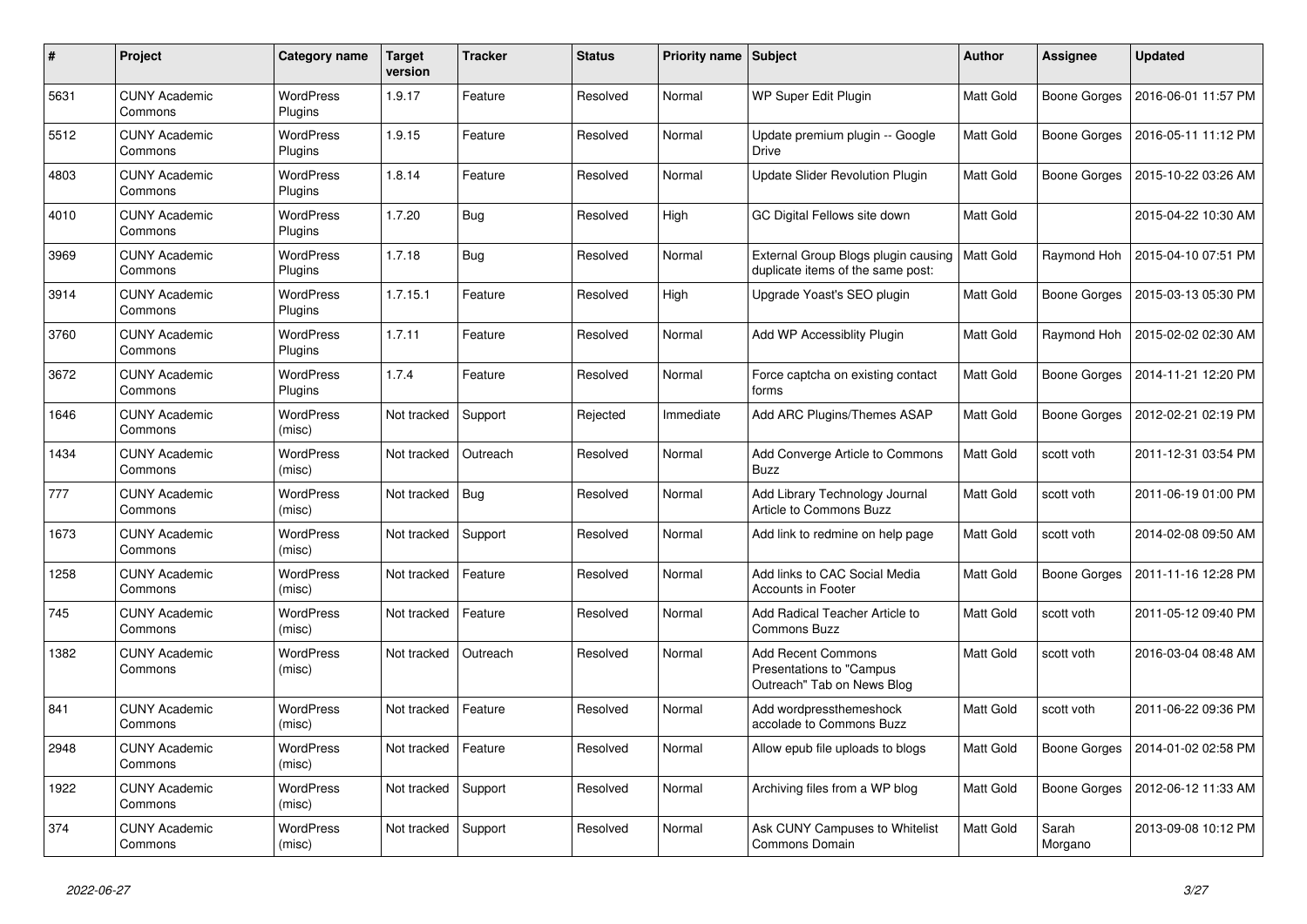| #    | Project                         | Category name              | <b>Target</b><br>version | <b>Tracker</b> | <b>Status</b> | <b>Priority name   Subject</b> |                                                                          | Author           | Assignee            | <b>Updated</b>      |
|------|---------------------------------|----------------------------|--------------------------|----------------|---------------|--------------------------------|--------------------------------------------------------------------------|------------------|---------------------|---------------------|
| 597  | <b>CUNY Academic</b><br>Commons | <b>WordPress</b><br>(misc) | Not tracked              | Support        | Resolved      | Normal                         | Assist Lehman Project with Account<br>Registrations                      | <b>Matt Gold</b> | <b>Matt Gold</b>    | 2011-11-03 10:20 PM |
| 4315 | <b>CUNY Academic</b><br>Commons | <b>WordPress</b><br>(misc) | Not tracked              | Bug            | Resolved      | Normal                         | Authentication request                                                   | Matt Gold        | Boone Gorges        | 2015-07-21 05:55 PM |
| 1094 | <b>CUNY Academic</b><br>Commons | <b>WordPress</b><br>(misc) | Not tracked              | Support        | Rejected      | Normal                         | Blog privacy question                                                    | Matt Gold        | Boone Gorges        | 2011-08-04 12:01 PM |
| 4180 | <b>CUNY Academic</b><br>Commons | <b>WordPress</b><br>(misc) | Not tracked              | Bug            | Resolved      | High                           | Cache issues: site deletion process                                      | Matt Gold        | Boone Gorges        | 2016-02-07 10:05 PM |
| 1841 | <b>CUNY Academic</b><br>Commons | <b>WordPress</b><br>(misc) | Not tracked              | Support        | Resolved      | Normal                         | Can't find network admin menu                                            | Matt Gold        | <b>Boone Gorges</b> | 2012-04-19 10:30 PM |
| 1853 | <b>CUNY Academic</b><br>Commons | <b>WordPress</b><br>(misc) | Not tracked              | <b>Bug</b>     | Resolved      | Normal                         | CDev public?                                                             | Matt Gold        |                     | 2012-04-24 06:20 PM |
| 1902 | <b>CUNY Academic</b><br>Commons | WordPress<br>(misc)        | Not tracked              | <b>Bug</b>     | Resolved      | Normal                         | CF access to home page slide<br>creation                                 | Matt Gold        | Boone Gorges        | 2012-05-22 09:04 AM |
| 426  | <b>CUNY Academic</b><br>Commons | WordPress<br>(misc)        | Not tracked              | Feature        | Resolved      | Normal                         | Change default blog theme once<br>WooThemes are installed                | Matt Gold        | Matt Gold           | 2010-12-21 12:42 PM |
| 285  | <b>CUNY Academic</b><br>Commons | <b>WordPress</b><br>(misc) | Not tracked              | <b>Bug</b>     | Rejected      | Normal                         | Check Commons mailserver<br>configuration                                | Matt Gold        |                     | 2010-12-21 11:58 AM |
| 1951 | <b>CUNY Academic</b><br>Commons | WordPress<br>(misc)        | Not tracked              | <b>Bug</b>     | Resolved      | Normal                         | Check RSS feed of GCDI site                                              | <b>Matt Gold</b> | Boone Gorges        | 2012-07-19 10:00 PM |
| 4923 | <b>CUNY Academic</b><br>Commons | <b>WordPress</b><br>(misc) | Not tracked              | Support        | Resolved      | Normal                         | Comment posting censoring                                                | Matt Gold        | <b>Boone Gorges</b> | 2015-11-20 10:37 PM |
| 1901 | <b>CUNY Academic</b><br>Commons | <b>WordPress</b><br>(misc) | Not tracked              | <b>Bug</b>     | Rejected      | Normal                         | Commons Down                                                             | Matt Gold        |                     | 2012-05-22 09:59 AM |
| 305  | <b>CUNY Academic</b><br>Commons | <b>WordPress</b><br>(misc) | Not tracked              | <b>Bug</b>     | Resolved      | Normal                         | Confirmation emails not received                                         | Matt Gold        | Boone Gorges        | 2010-09-08 11:00 AM |
| 1920 | <b>CUNY Academic</b><br>Commons | <b>WordPress</b><br>(misc) | Not tracked              | Feature        | Resolved      | Normal                         | Create A Page on the Commons --<br>Landing Page for email                | Matt Gold        | scott voth          | 2012-06-08 11:02 PM |
| 504  | <b>CUNY Academic</b><br>Commons | WordPress<br>(misc)        | Not tracked              | Feature        | Resolved      | Normal                         | Create a page on the news blog to<br>highlight stories about the Commons | Matt Gold        | scott voth          | 2011-03-14 10:07 PM |
| 3657 | <b>CUNY Academic</b><br>Commons | WordPress<br>(misc)        | Not tracked              | Feature        | <b>New</b>    | Normal                         | Create alert for GC email addresses                                      | Matt Gold        | Matt Gold           | 2016-04-14 11:29 PM |
| 491  | <b>CUNY Academic</b><br>Commons | <b>WordPress</b><br>(misc) | Not tracked              | Support        | Resolved      | Normal                         | Create better/more visible<br>documentation for WooThemes                | Matt Gold        | scott voth          | 2011-03-12 12:27 PM |
| 1200 | <b>CUNY Academic</b><br>Commons | <b>WordPress</b><br>(misc) | Not tracked              | Feature        | Rejected      | Normal                         | Create Changelog for the Commons                                         | Matt Gold        | Boone Gorges        | 2017-11-15 05:06 PM |
| 1395 | <b>CUNY Academic</b><br>Commons | <b>WordPress</b><br>(misc) | Not tracked              | Feature        | Resolved      | Normal                         | Create Commons Buzz Post about<br>Digital Campus Episode                 | Matt Gold        | scott voth          | 2012-06-08 10:31 PM |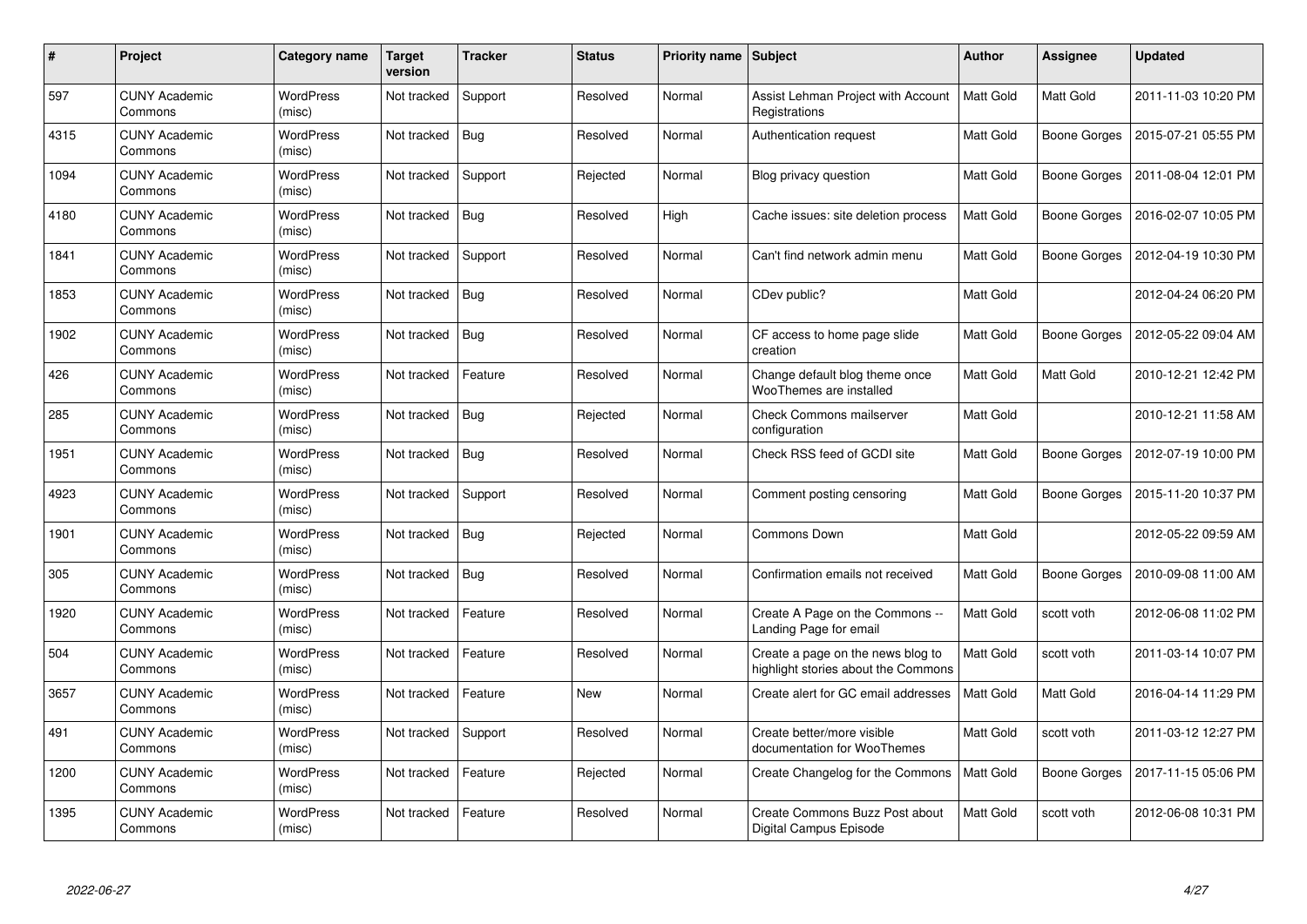| $\#$ | Project                         | Category name              | <b>Target</b><br>version | <b>Tracker</b> | <b>Status</b> | <b>Priority name</b> | Subject                                                                                   | <b>Author</b>    | Assignee         | <b>Updated</b>      |
|------|---------------------------------|----------------------------|--------------------------|----------------|---------------|----------------------|-------------------------------------------------------------------------------------------|------------------|------------------|---------------------|
| 829  | <b>CUNY Academic</b><br>Commons | <b>WordPress</b><br>(misc) | Not tracked              | Feature        | Resolved      | Normal               | Create CUNY Job Postings Blog                                                             | <b>Matt Gold</b> | scott voth       | 2011-07-04 11:20 AM |
| 2942 | <b>CUNY Academic</b><br>Commons | <b>WordPress</b><br>(misc) | Not tracked              | Feature        | Resolved      | Normal               | Create cuny is redirect for Digital GC<br>site                                            | Matt Gold        | Boone Gorges     | 2013-12-20 08:54 AM |
| 5736 | <b>CUNY Academic</b><br>Commons | <b>WordPress</b><br>(misc) | Not tracked              | Support        | Resolved      | Normal               | Create GCDI dev site                                                                      | <b>Matt Gold</b> | Boone Gorges     | 2016-06-27 04:23 PM |
| 636  | <b>CUNY Academic</b><br>Commons | WordPress<br>(misc)        | Not tracked              | Support        | Assigned      | Normal               | Create Lynda.com-like Table of<br>Contents for Prospective Tutorial<br><b>Screencasts</b> | <b>Matt Gold</b> | scott voth       | 2016-02-23 03:12 PM |
| 637  | <b>CUNY Academic</b><br>Commons | WordPress<br>(misc)        | Not tracked              | Outreach       | Resolved      | Normal               | Create Table of Contents for<br>Hour-Long Commons presentation                            | <b>Matt Gold</b> | Michael Smith    | 2016-01-26 10:55 AM |
| 1742 | <b>CUNY Academic</b><br>Commons | <b>WordPress</b><br>(misc) | Not tracked              | Support        | Resolved      | Normal               | Create zip file of PDFs from JITP<br>directory                                            | Matt Gold        | Boone Gorges     | 2012-03-16 10:53 AM |
| 2959 | <b>CUNY Academic</b><br>Commons | WordPress<br>(misc)        | Not tracked              | <b>Bug</b>     | Resolved      | Normal               | <b>CUNY Academic Commons SEO</b><br>issues                                                | <b>Matt Gold</b> | Boone Gorges     | 2014-05-06 01:43 PM |
| 2975 | <b>CUNY Academic</b><br>Commons | <b>WordPress</b><br>(misc) | Not tracked              | Feature        | Resolved      | Normal               | cuny.is shortlink request                                                                 | <b>Matt Gold</b> | Boone Gorges     | 2014-01-24 12:29 AM |
| 1931 | <b>CUNY Academic</b><br>Commons | <b>WordPress</b><br>(misc) | Not tracked              | Bug            | Rejected      | Normal               | Deleted Blog visible to admin, but<br>not to standard users                               | <b>Matt Gold</b> | Boone Gorges     | 2012-06-12 09:14 AM |
| 596  | <b>CUNY Academic</b><br>Commons | <b>WordPress</b><br>(misc) | Not tracked              | Support        | Resolved      | Normal               | Document Subscribe2<br>Plugin/Update Help Group Post                                      | <b>Matt Gold</b> | scott voth       | 2011-04-17 11:34 AM |
| 1827 | <b>CUNY Academic</b><br>Commons | <b>WordPress</b><br>(misc) | Not tracked              | Feature        | Resolved      | Normal               | Domain mapping request                                                                    | <b>Matt Gold</b> |                  | 2012-04-16 01:20 PM |
| 1835 | <b>CUNY Academic</b><br>Commons | <b>WordPress</b><br>(misc) | Not tracked              | Support        | Rejected      | Normal               | Domain mapping request                                                                    | <b>Matt Gold</b> | Boone Gorges     | 2012-04-16 01:15 PM |
| 861  | <b>CUNY Academic</b><br>Commons | <b>WordPress</b><br>(misc) | Not tracked              | Feature        | Rejected      | Normal               | Embed Wikipedia Page in About<br>Page                                                     | Matt Gold        | <b>Matt Gold</b> | 2016-02-23 06:00 PM |
| 1849 | <b>CUNY Academic</b><br>Commons | <b>WordPress</b><br>(misc) | Not tracked              | <b>Bug</b>     | Resolved      | Normal               | FAQ Hard to Read on Help Blog                                                             | Matt Gold        | Sarah<br>Morgano | 2012-05-16 02:45 PM |
| 2099 | <b>CUNY Academic</b><br>Commons | <b>WordPress</b><br>(misc) | Not tracked              | <b>Bug</b>     | Resolved      | Normal               | <b>Gallery Slide Widget Reset</b>                                                         | <b>Matt Gold</b> | Boone Gorges     | 2012-09-04 06:26 PM |
| 3480 | <b>CUNY Academic</b><br>Commons | WordPress<br>(misc)        | Not tracked              | Bug            | Resolved      | High                 | Games site shows up as<br>archived/suspended                                              | Matt Gold        | Boone Gorges     | 2014-09-21 09:34 PM |
| 1939 | <b>CUNY Academic</b><br>Commons | WordPress<br>(misc)        | Not tracked              | Feature        | Resolved      | Low                  | <b>Give Community Facilitators Access</b><br>to Image Credits Page                        | <b>Matt Gold</b> | Boone Gorges     | 2012-11-01 11:33 PM |
| 1362 | <b>CUNY Academic</b><br>Commons | <b>WordPress</b><br>(misc) | Not tracked              | Bug            | Resolved      | High                 | Google Malware Warning                                                                    | <b>Matt Gold</b> |                  | 2011-11-23 12:15 PM |
| 1501 | <b>CUNY Academic</b><br>Commons | WordPress<br>(misc)        | Not tracked              | Support        | Resolved      | Normal               | Help MALS Journal set up a domain<br>alias                                                | <b>Matt Gold</b> | Boone Gorges     | 2012-01-05 01:18 PM |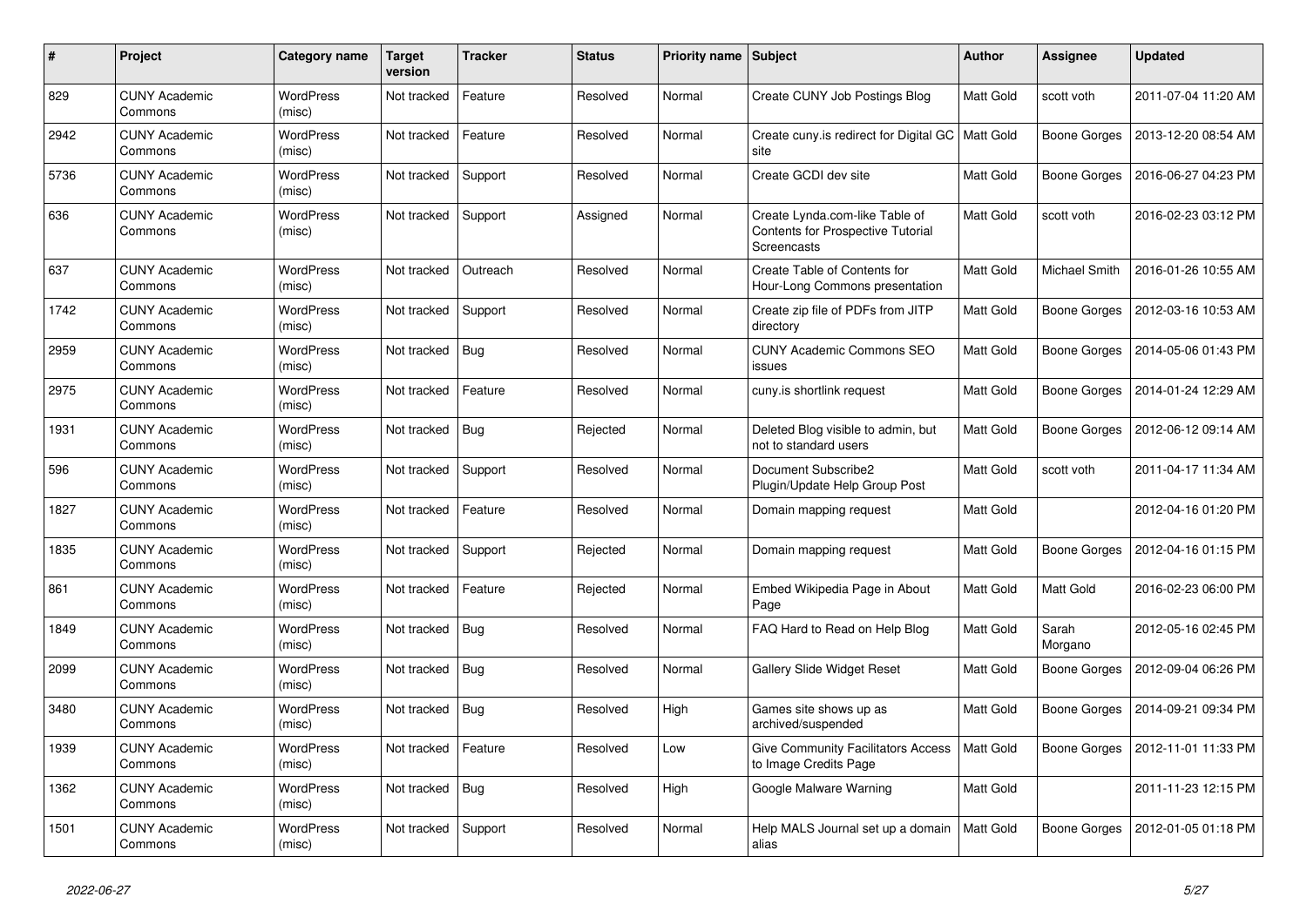| #    | Project                         | Category name              | <b>Target</b><br>version | <b>Tracker</b> | <b>Status</b> | <b>Priority name   Subject</b> |                                                                      | Author           | <b>Assignee</b>     | <b>Updated</b>      |
|------|---------------------------------|----------------------------|--------------------------|----------------|---------------|--------------------------------|----------------------------------------------------------------------|------------------|---------------------|---------------------|
| 469  | <b>CUNY Academic</b><br>Commons | <b>WordPress</b><br>(misc) | Not tracked              | <b>Bug</b>     | Resolved      | High                           | Help with a blog using a deleted<br>theme                            | <b>Matt Gold</b> | Boone Gorges        | 2010-12-13 05:09 PM |
| 1116 | <b>CUNY Academic</b><br>Commons | WordPress<br>(misc)        | Not tracked              | Bug            | Resolved      | High                           | Image Upload Error                                                   | Matt Gold        |                     | 2011-08-27 08:44 AM |
| 9492 | <b>CUNY Academic</b><br>Commons | <b>WordPress</b><br>(misc) | Not tracked              | Support        | Resolved      | Normal                         | Importing Wikispaces Articles to<br><b>Blogs in Academic Commons</b> | Matt Gold        | Raymond Hoh         | 2018-05-21 03:58 PM |
| 1231 | <b>CUNY Academic</b><br>Commons | <b>WordPress</b><br>(misc) | Not tracked              | <b>Bug</b>     | Duplicate     | High                           | Inaccessible Site on the Commons                                     | Matt Gold        |                     | 2011-10-13 08:56 AM |
| 2150 | <b>CUNY Academic</b><br>Commons | <b>WordPress</b><br>(misc) | Not tracked              | Support        | Rejected      | Normal                         | Issue getting new member onto the<br>Commons                         | Matt Gold        | <b>Matt Gold</b>    | 2016-01-26 11:03 AM |
| 1613 | <b>CUNY Academic</b><br>Commons | <b>WordPress</b><br>(misc) | Not tracked              | Feature        | Resolved      | Normal                         | JITP cuny.is shortlink                                               | <b>Matt Gold</b> | Boone Gorges        | 2012-02-22 10:02 PM |
| 1177 | <b>CUNY Academic</b><br>Commons | <b>WordPress</b><br>(misc) | Not tracked              | Support        | Rejected      | Normal                         | Member claims that a previously<br>created account has disappeared   | Matt Gold        | <b>Boone Gorges</b> | 2016-01-26 12:23 AM |
| 1352 | <b>CUNY Academic</b><br>Commons | WordPress<br>(misc)        | Not tracked              | <b>Bug</b>     | Resolved      | Normal                         | Members listed as Authors on Main<br><b>Blog</b>                     | Matt Gold        | Boone Gorges        | 2011-11-16 09:15 AM |
| 3518 | <b>CUNY Academic</b><br>Commons | <b>WordPress</b><br>(misc) | Not tracked              | Support        | Rejected      | Normal                         | Moderated comment spam                                               | Matt Gold        | Boone Gorges        | 2016-01-26 03:26 PM |
| 1385 | <b>CUNY Academic</b><br>Commons | <b>WordPress</b><br>(misc) | Not tracked              | Outreach       | Resolved      | Normal                         | New Commons Buzz Posts                                               | Matt Gold        | scott voth          | 2011-12-14 12:51 PM |
| 1072 | <b>CUNY Academic</b><br>Commons | <b>WordPress</b><br>(misc) | Not tracked              | Feature        | Rejected      | Normal                         | New Plugins                                                          | Matt Gold        | Boone Gorges        | 2011-07-26 02:21 PM |
| 2241 | <b>CUNY Academic</b><br>Commons | <b>WordPress</b><br>(misc) | Not tracked              | Feature        | Resolved      | Normal                         | New premium themes                                                   | Matt Gold        | <b>Boone Gorges</b> | 2012-11-11 10:09 PM |
| 823  | <b>CUNY Academic</b><br>Commons | <b>WordPress</b><br>(misc) | Not tracked              | Feature        | Resolved      | Normal                         | Point cuny is domain to go site                                      | Matt Gold        | <b>Matt Gold</b>    | 2011-10-24 10:02 AM |
| 708  | <b>CUNY Academic</b><br>Commons | <b>WordPress</b><br>(misc) | Not tracked              | Support        | Rejected      | Normal                         | Question about Backup                                                | Matt Gold        | Boone Gorges        | 2016-01-26 12:17 AM |
| 1891 | <b>CUNY Academic</b><br>Commons | WordPress<br>(misc)        | Not tracked              | Support        | Resolved      | Normal                         | Question about PDF file names                                        | Matt Gold        | Boone Gorges        | 2012-05-15 12:26 PM |
| 2635 | <b>CUNY Academic</b><br>Commons | <b>WordPress</b><br>(misc) | Not tracked              | Support        | Resolved      | High                           | Recover content of deleted blog<br>from backup                       | Matt Gold        | <b>Matt Gold</b>    | 2013-06-17 10:53 AM |
| 300  | <b>CUNY Academic</b><br>Commons | WordPress<br>(misc)        | Not tracked              | Feature        | Resolved      | Normal                         | <b>Release Featured Content Widget</b><br>as a Plugin                | <b>Matt Gold</b> | <b>Zach Davis</b>   | 2010-11-16 04:39 PM |
| 1679 | <b>CUNY Academic</b><br>Commons | <b>WordPress</b><br>(misc) | Not tracked              | Support        | Resolved      | Immediate                      | Remove password-protection from<br><b>JITP</b>                       | Matt Gold        |                     | 2012-03-06 09:48 AM |
| 2422 | CUNY Academic<br>Commons        | WordPress<br>(misc)        | Not tracked              | <b>Bug</b>     | Resolved      | Normal                         | Repeating posts on<br>news.commons.gc.cuny.edu                       | Matt Gold        | Matt Gold           | 2013-02-09 01:05 PM |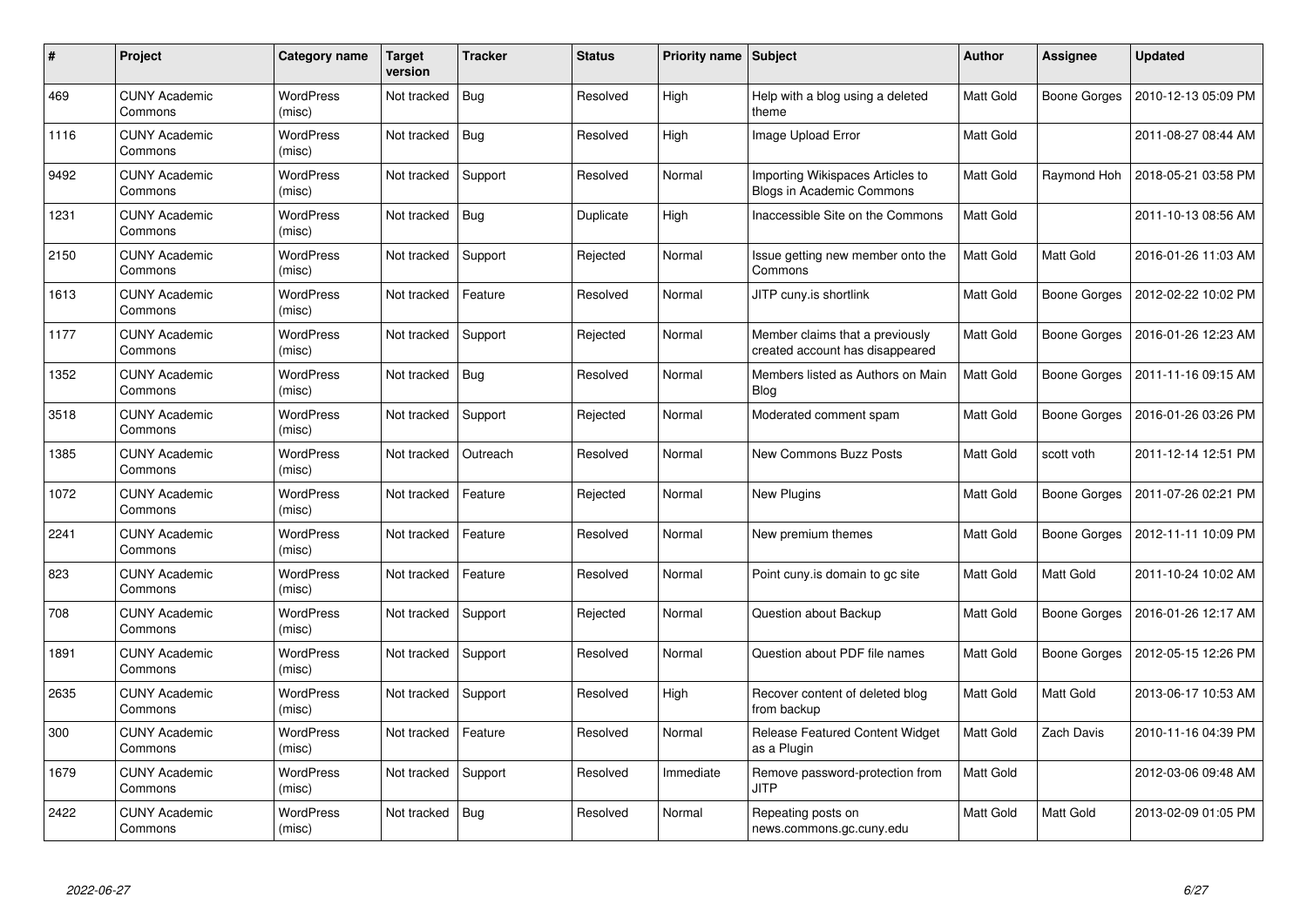| #     | Project                         | <b>Category name</b>       | <b>Target</b><br>version | <b>Tracker</b> | <b>Status</b>        | <b>Priority name Subject</b> |                                                                             | <b>Author</b>    | <b>Assignee</b>     | <b>Updated</b>      |
|-------|---------------------------------|----------------------------|--------------------------|----------------|----------------------|------------------------------|-----------------------------------------------------------------------------|------------------|---------------------|---------------------|
| 3202  | <b>CUNY Academic</b><br>Commons | <b>WordPress</b><br>(misc) | Not tracked              | Support        | Resolved             | Normal                       | Replicate site content for staging<br>site                                  | Matt Gold        | Boone Gorges        | 2014-05-06 11:02 AM |
| 2702  | <b>CUNY Academic</b><br>Commons | <b>WordPress</b><br>(misc) | Not tracked              | Publicity      | Resolved             | High                         | Revise GCDI text                                                            | Matt Gold        | scott voth          | 2014-02-08 02:37 PM |
| 1365  | <b>CUNY Academic</b><br>Commons | <b>WordPress</b><br>(misc) | Not tracked              | Support        | Resolved             | Normal                       | Revisions Screen Options not<br>checkable by non-admins?                    | Matt Gold        | <b>Boone Gorges</b> | 2011-11-21 09:12 AM |
| 1260  | <b>CUNY Academic</b><br>Commons | WordPress<br>(misc)        | Not tracked              | Outreach       | Resolved             | Normal                       | Send email blast                                                            | Matt Gold        | Michael Smith       | 2016-01-26 11:01 AM |
| 836   | <b>CUNY Academic</b><br>Commons | WordPress<br>(misc)        | Not tracked              | Feature        | Resolved             | Normal                       | Set order of articles on CUNY Buzz<br>to reverse chronological              | Matt Gold        | scott voth          | 2011-06-22 09:36 PM |
| 1397  | <b>CUNY Academic</b><br>Commons | <b>WordPress</b><br>(misc) | Not tracked              | Outreach       | Resolved             | Normal                       | Single Aggregation Post on<br>Commons Buzz for Commons in a<br>Box feedback | Matt Gold        | scott voth          | 2011-12-14 12:50 PM |
| 1103  | <b>CUNY Academic</b><br>Commons | <b>WordPress</b><br>(misc) | Not tracked              | Support        | Resolved             | Normal                       | Slideshare Embeds?                                                          | <b>Matt Gold</b> | Boone Gorges        | 2016-01-26 12:21 AM |
| 2151  | <b>CUNY Academic</b><br>Commons | <b>WordPress</b><br>(misc) | Not tracked              | Support        | Resolved             | Low                          | Slow page load on a blog                                                    | Matt Gold        | scott voth          | 2014-02-08 10:18 AM |
| 472   | <b>CUNY Academic</b><br>Commons | WordPress<br>(misc)        | Not tracked              | <b>Bug</b>     | Resolved             | Normal                       | Spelling Error in Email Notification                                        | Matt Gold        | Boone Gorges        | 2010-12-13 02:56 PM |
| 7908  | <b>CUNY Academic</b><br>Commons | WordPress<br>(misc)        | Not tracked              | Bug            | Resolved             | Low                          | Top nav inconsistent height issue                                           | Matt Gold        | Boone Gorges        | 2017-04-04 09:45 PM |
| 2885  | <b>CUNY Academic</b><br>Commons | WordPress<br>(misc)        | Not tracked              | Documentation  | Resolved             | Normal                       | Update analytics documentation                                              | Matt Gold        | scott voth          | 2014-02-08 01:40 PM |
| 1221  | <b>CUNY Academic</b><br>Commons | WordPress<br>(misc)        | Not tracked              | <b>Bug</b>     | Resolved             | Normal                       | <b>Update CAC Featured Content</b><br>Plugin on WP Repo                     | Matt Gold        | Boone Gorges        | 2011-10-11 09:32 AM |
| 1381  | <b>CUNY Academic</b><br>Commons | WordPress<br>(misc)        | Not tracked              | Support        | Resolved             | Normal                       | <b>Upload New Terms of Service</b>                                          | Matt Gold        | Matt Gold           | 2011-11-27 09:16 PM |
| 2068  | <b>CUNY Academic</b><br>Commons | <b>WordPress</b><br>(misc) | Not tracked              | Support        | Resolved             | Urgent                       | User Blog Not Accessible                                                    | Matt Gold        | Boone Gorges        | 2012-08-28 07:35 PM |
| 10040 | <b>CUNY Academic</b><br>Commons | <b>WordPress</b><br>(misc) | Not tracked              | <b>Bug</b>     | Reporter<br>Feedback | Normal                       | User doesn't see full list of themes                                        | Matt Gold        | Boone Gorges        | 2018-07-25 10:12 AM |
| 2051  | <b>CUNY Academic</b><br>Commons | <b>WordPress</b><br>(misc) | Not tracked              | <b>Bug</b>     | Rejected             | Normal                       | User finds Commons blocked due to<br>virus warning                          | Matt Gold        |                     | 2012-08-17 04:35 PM |
| 2084  | <b>CUNY Academic</b><br>Commons | <b>WordPress</b><br>(misc) | Not tracked              | Support        | Rejected             | Normal                       | User reports redirect error                                                 | Matt Gold        | Boone Gorges        | 2016-01-26 12:27 AM |
| 593   | <b>CUNY Academic</b><br>Commons | <b>WordPress</b><br>(misc) | Future<br>release        | Feature        | Duplicate            | Normal                       | Create intuitive interface for adding<br>site members to subdomain blogs    | Matt Gold        | Boone Gorges        | 2011-11-21 07:55 AM |
| 365   | <b>CUNY Academic</b><br>Commons | WordPress<br>(misc)        | Future<br>release        | Feature        | Assigned             | Normal                       | <b>Create Mouseover Tooltips</b><br>throughout Site                         | Matt Gold        | Chris Stein         | 2015-11-09 06:18 PM |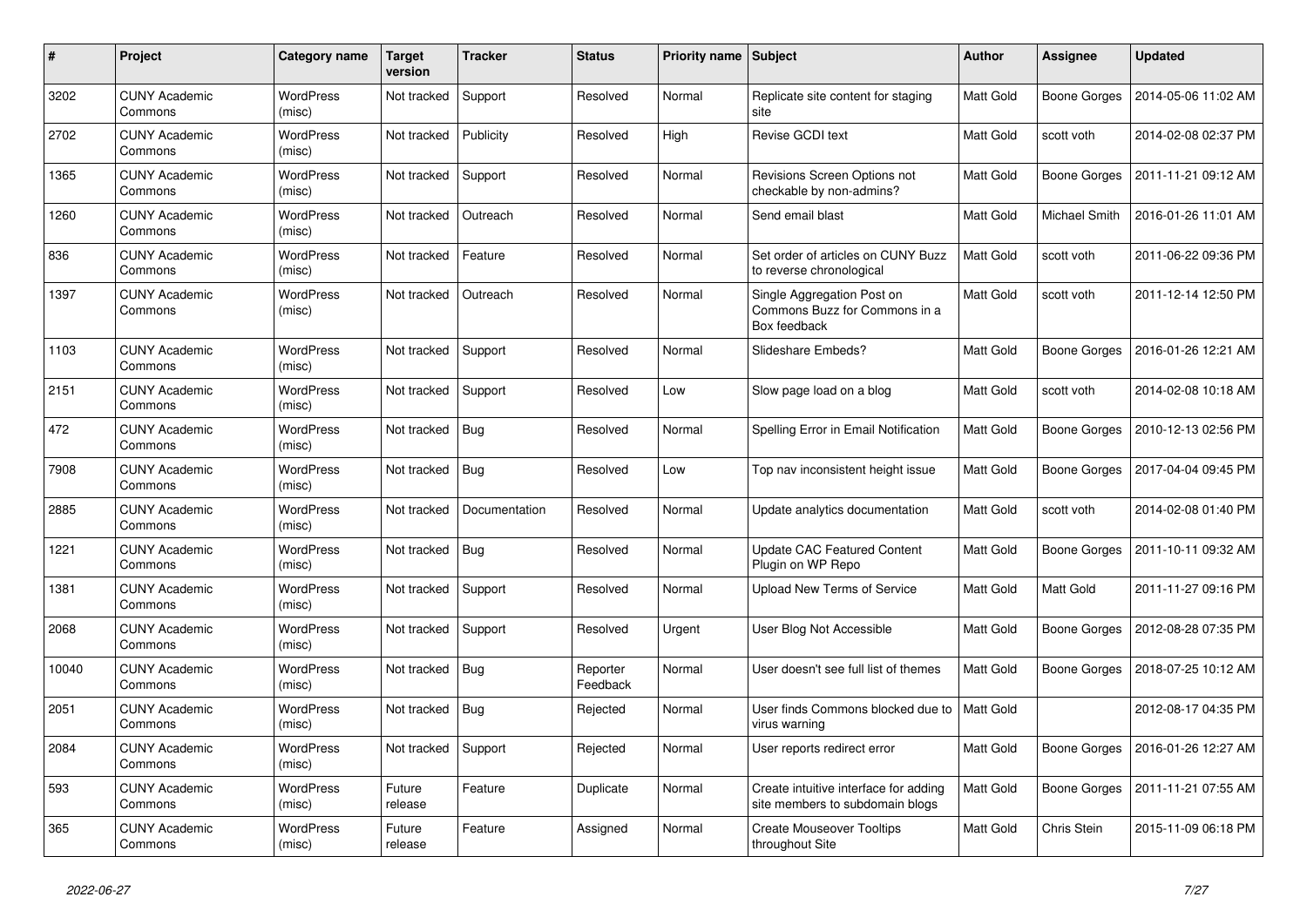| #    | Project                         | Category name              | <b>Target</b><br>version | <b>Tracker</b> | <b>Status</b> | Priority name Subject |                                                                  | Author           | <b>Assignee</b>     | <b>Updated</b>      |
|------|---------------------------------|----------------------------|--------------------------|----------------|---------------|-----------------------|------------------------------------------------------------------|------------------|---------------------|---------------------|
| 287  | <b>CUNY Academic</b><br>Commons | <b>WordPress</b><br>(misc) | Future<br>release        | Feature        | Assigned      | Normal                | Create troubleshooting tool for<br>account sign-up               | Matt Gold        | Boone Gorges        | 2015-11-09 06:17 PM |
| 655  | <b>CUNY Academic</b><br>Commons | <b>WordPress</b><br>(misc) | Future<br>release        | <b>Bug</b>     | Rejected      | Low                   | exclude front page categories plugin<br>not working              | <b>Matt Gold</b> | Dominic Giglio      | 2012-07-12 08:18 AM |
| 1105 | <b>CUNY Academic</b><br>Commons | <b>WordPress</b><br>(misc) | Future<br>release        | Feature        | Assigned      | Normal                | Rephrase Blog Privacy Options                                    | Matt Gold        | Samantha<br>Raddatz | 2015-11-09 06:19 PM |
| 3759 | <b>CUNY Academic</b><br>Commons | <b>WordPress</b><br>(misc) | Future<br>release        | Feature        | Assigned      | Normal                | Review Interface for Adding Users to   Matt Gold<br><b>Blogs</b> |                  | Boone Gorges        | 2015-03-24 05:52 PM |
| 1481 | <b>CUNY Academic</b><br>Commons | <b>WordPress</b><br>(misc) | Future<br>release        | <b>Bug</b>     | Resolved      | Low                   | Seeing nocache in URL after logging   Matt Gold<br>in            |                  | <b>Boone Gorges</b> | 2012-07-16 12:58 PM |
| 409  | <b>CUNY Academic</b><br>Commons | <b>WordPress</b><br>(misc) | Future<br>release        | Feature        | Duplicate     | Normal                | Simplify Process of adding members   Matt Gold<br>to blogs       |                  | Boone Gorges        | 2011-03-25 11:25 AM |
| 1829 | <b>CUNY Academic</b><br>Commons | <b>WordPress</b><br>(misc) |                          | Bug            | Rejected      | High                  | 'No Image' checkbox on Featured<br>Content widget is not working | Matt Gold        | Dominic Giglio      | 2012-07-04 06:02 PM |
| 70   | <b>CUNY Academic</b><br>Commons | WordPress<br>(misc)        |                          | Feature        | Resolved      | Low                   | Add @cunycommons twitter feed to<br>News page sidebar            | Matt Gold        | Boone Gorges        | 2009-12-09 12:23 PM |
| 208  | <b>CUNY Academic</b><br>Commons | <b>WordPress</b><br>(misc) |                          | Feature        | Resolved      | Normal                | Add slide to homepage                                            | Matt Gold        | Boone Gorges        | 2010-05-05 07:07 PM |
| 2429 | <b>CUNY Academic</b><br>Commons | <b>WordPress</b><br>(misc) |                          | <b>Bug</b>     | Rejected      | Normal                | Add User Switching Plugin?                                       | Matt Gold        | Boone Gorges        | 2013-02-28 10:51 AM |
| 2684 | <b>CUNY Academic</b><br>Commons | <b>WordPress</b><br>(misc) |                          | <b>Bug</b>     | Rejected      | Normal                | Authentication/Cookie problems                                   | Matt Gold        | Boone Gorges        | 2013-07-25 10:09 PM |
| 65   | <b>CUNY Academic</b><br>Commons | <b>WordPress</b><br>(misc) |                          | <b>Bug</b>     | Resolved      | Normal                | Blogs not accepting doc and docx<br>files as extensions          | Matt Gold        | <b>Matt Gold</b>    | 2009-11-17 10:04 PM |
| 2114 | <b>CUNY Academic</b><br>Commons | <b>WordPress</b><br>(misc) |                          | Bug            | Rejected      | Low                   | Can't find config settings for Simpler<br>iPaper plugin          | Matt Gold        | Dominic Giglio      | 2012-12-18 09:54 AM |
| 3152 | <b>CUNY Academic</b><br>Commons | WordPress<br>(misc)        |                          | <b>Bug</b>     | Rejected      | Normal                | Cookie/Session weirdness                                         | Matt Gold        | Boone Gorges        | 2014-04-27 02:41 PM |
| 1981 | <b>CUNY Academic</b><br>Commons | WordPress<br>(misc)        |                          | Feature        | Rejected      | Normal                | Create a WordPress-based<br>alternative to UserVoice             | Matt Gold        | Boone Gorges        | 2015-11-09 02:50 PM |
| 2770 | <b>CUNY Academic</b><br>Commons | <b>WordPress</b><br>(misc) |                          | Bug            | Resolved      | Normal                | <b>Create Access to Network Admin</b><br>from new Admin Bar      | Matt Gold        | Boone Gorges        | 2013-09-10 12:31 PM |
| 158  | <b>CUNY Academic</b><br>Commons | WordPress<br>(misc)        |                          | Feature        | Resolved      | High                  | Create Featured Group Widget for<br>Homepage                     | Matt Gold        | Boone Gorges        | 2010-06-22 06:53 PM |
| 556  | <b>CUNY Academic</b><br>Commons | <b>WordPress</b><br>(misc) |                          | <b>Bug</b>     | Resolved      | Normal                | Default Theme Broken after<br>Upgrade                            | Matt Gold        | Matt Gold           | 2011-02-05 09:44 AM |
| 749  | <b>CUNY Academic</b><br>Commons | <b>WordPress</b><br>(misc) |                          | Feature        | Resolved      | Normal                | Dev Blog Mention                                                 | Matt Gold        | scott voth          | 2011-05-12 09:41 PM |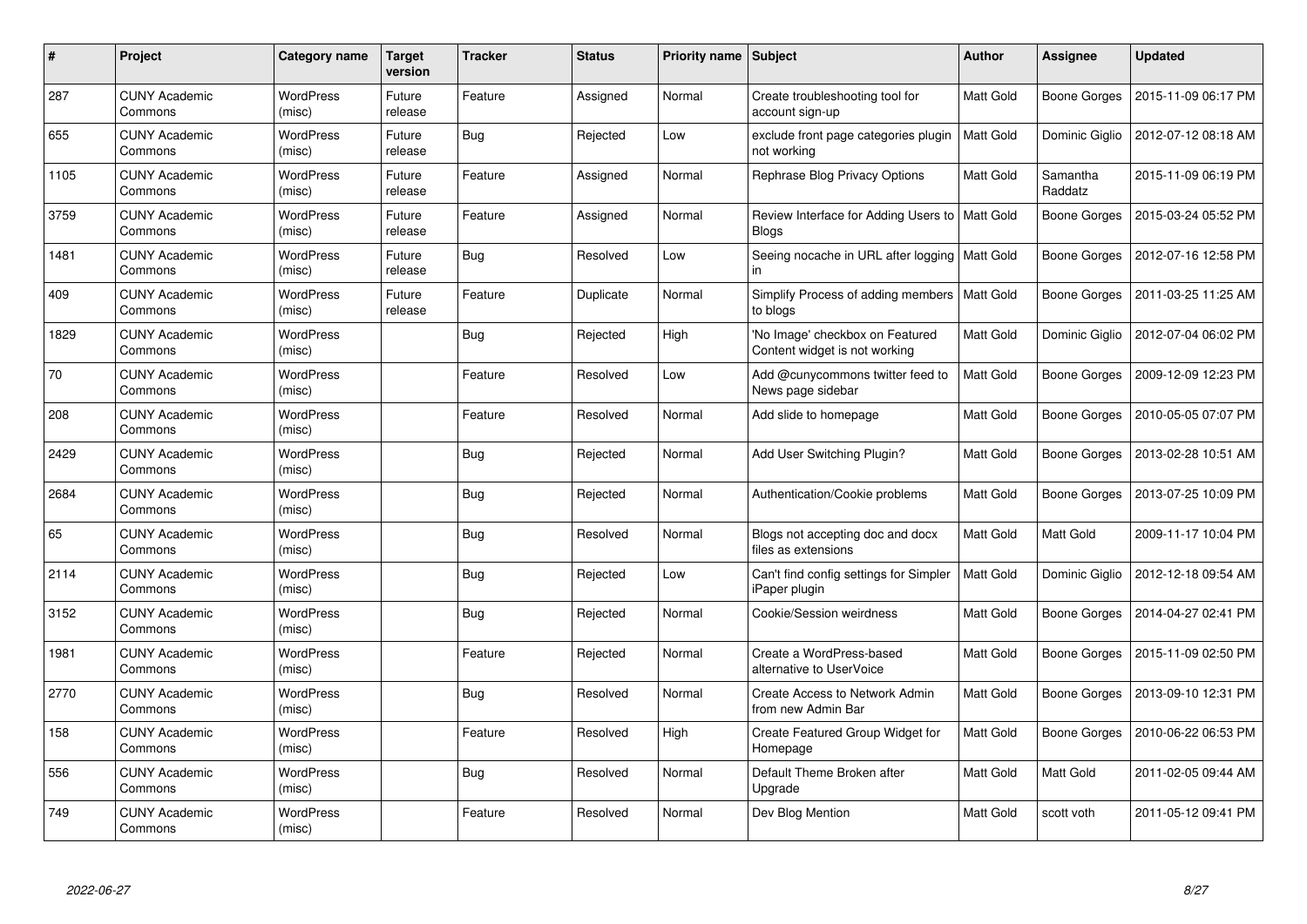| #     | Project                         | Category name              | <b>Target</b><br>version | <b>Tracker</b> | <b>Status</b> | Priority name Subject |                                                                                 | <b>Author</b>    | Assignee           | <b>Updated</b>      |
|-------|---------------------------------|----------------------------|--------------------------|----------------|---------------|-----------------------|---------------------------------------------------------------------------------|------------------|--------------------|---------------------|
| 169   | <b>CUNY Academic</b><br>Commons | <b>WordPress</b><br>(misc) |                          | Feature        | Duplicate     | Normal                | Enable Plugins to Be Activated on a<br><b>Selective Basis</b>                   | <b>Matt Gold</b> | Boone Gorges       | 2010-08-26 02:47 PM |
| 452   | <b>CUNY Academic</b><br>Commons | <b>WordPress</b><br>(misc) |                          | <b>Bug</b>     | Rejected      | Low                   | Errors on Plugin Activation                                                     | Matt Gold        | Boone Gorges       | 2012-07-12 04:25 PM |
| 162   | <b>CUNY Academic</b><br>Commons | <b>WordPress</b><br>(misc) |                          | Bug            | Resolved      | Normal                | File Size Error on Upload                                                       | Matt Gold        |                    | 2010-03-22 03:49 PM |
| 455   | <b>CUNY Academic</b><br>Commons | <b>WordPress</b><br>(misc) |                          | <b>Bug</b>     | Resolved      | High                  | Fix errors caused by More Privacy<br><b>Options Disabling</b>                   | Matt Gold        | Boone Gorges       | 2010-12-08 10:47 PM |
| 192   | <b>CUNY Academic</b><br>Commons | WordPress<br>(misc)        |                          | <b>Bug</b>     | Rejected      | Normal                | Google Custom Search on Blogs                                                   | Matt Gold        | Chris Stein        | 2014-05-01 09:18 AM |
| 219   | <b>CUNY Academic</b><br>Commons | WordPress<br>(misc)        |                          | <b>Bug</b>     | Resolved      | Low                   | Left Margin Padding on sign-in page                                             | Matt Gold        | Boone Gorges       | 2010-05-11 05:14 PM |
| 2250  | <b>CUNY Academic</b><br>Commons | WordPress<br>(misc)        |                          | <b>Bug</b>     | Rejected      | Normal                | Livestreaming page error                                                        | Matt Gold        | Boone Gorges       | 2012-11-15 11:35 AM |
| 163   | <b>CUNY Academic</b><br>Commons | WordPress<br>(misc)        |                          | <b>Bug</b>     | Resolved      | High                  | Missing plugins                                                                 | Matt Gold        | Boone Gorges       | 2010-05-11 08:38 PM |
| 10859 | <b>CUNY Academic</b><br>Commons | <b>WordPress</b><br>(misc) |                          | Support        | Resolved      | Low                   | Prevent trackbacks on previously<br>published pages and posts                   | Matt Gold        | Boone Gorges       | 2018-12-23 07:17 PM |
| 252   | <b>CUNY Academic</b><br>Commons | <b>WordPress</b><br>(misc) |                          | Feature        | Resolved      | Normal                | Recent blog post listing                                                        | Matt Gold        | <b>CIC Michael</b> | 2010-05-21 07:51 AM |
| 175   | <b>CUNY Academic</b><br>Commons | WordPress<br>(misc)        |                          | <b>Bug</b>     | Resolved      | Normal                | Registration issues                                                             | Matt Gold        | Boone Gorges       | 2010-05-20 12:38 PM |
| 221   | <b>CUNY Academic</b><br>Commons | <b>WordPress</b><br>(misc) |                          | <b>Bug</b>     | Resolved      | Normal                | Report a Bug link missing from<br>UserVoice feedback tab                        | Matt Gold        | Matt Gold          | 2010-05-09 07:43 AM |
| 2761  | <b>CUNY Academic</b><br>Commons | <b>WordPress</b><br>(misc) |                          | <b>Bug</b>     | Duplicate     | Low                   | Resize profile avatar on blog<br>dashboard                                      | Matt Gold        | Boone Gorges       | 2013-08-28 08:43 AM |
| 3550  | <b>CUNY Academic</b><br>Commons | WordPress<br>(misc)        |                          | <b>Bug</b>     | Rejected      | Low                   | Scribd Embed Issue                                                              | Matt Gold        | scott voth         | 2014-11-01 02:49 PM |
| 170   | <b>CUNY Academic</b><br>Commons | <b>WordPress</b><br>(misc) |                          | <b>Bug</b>     | Resolved      | Normal                | Security Certificate Out of Date                                                | Matt Gold        |                    | 2010-05-11 05:28 PM |
| 2780  | <b>CUNY Academic</b><br>Commons | <b>WordPress</b><br>(misc) |                          | Feature        | Resolved      | Normal                | Shortlink request                                                               | Matt Gold        | Boone Gorges       | 2013-09-09 11:38 AM |
| 265   | <b>CUNY Academic</b><br>Commons | <b>WordPress</b><br>(misc) |                          | <b>Bug</b>     | Resolved      | Normal                | Site hanging                                                                    | Matt Gold        | Boone Gorges       | 2010-07-15 05:26 PM |
| 7907  | <b>CUNY Academic</b><br>Commons | <b>WordPress</b><br>(misc) |                          | <b>Bug</b>     | Resolved      | High                  | Site header image shows up for<br>logged in user but not for logged out<br>user | Matt Gold        | Boone Gorges       | 2017-04-04 03:16 PM |
| 263   | <b>CUNY Academic</b><br>Commons | <b>WordPress</b><br>(misc) |                          | <b>Bug</b>     | Resolved      | Normal                | site is slooooooow                                                              | Matt Gold        |                    | 2010-06-21 03:01 PM |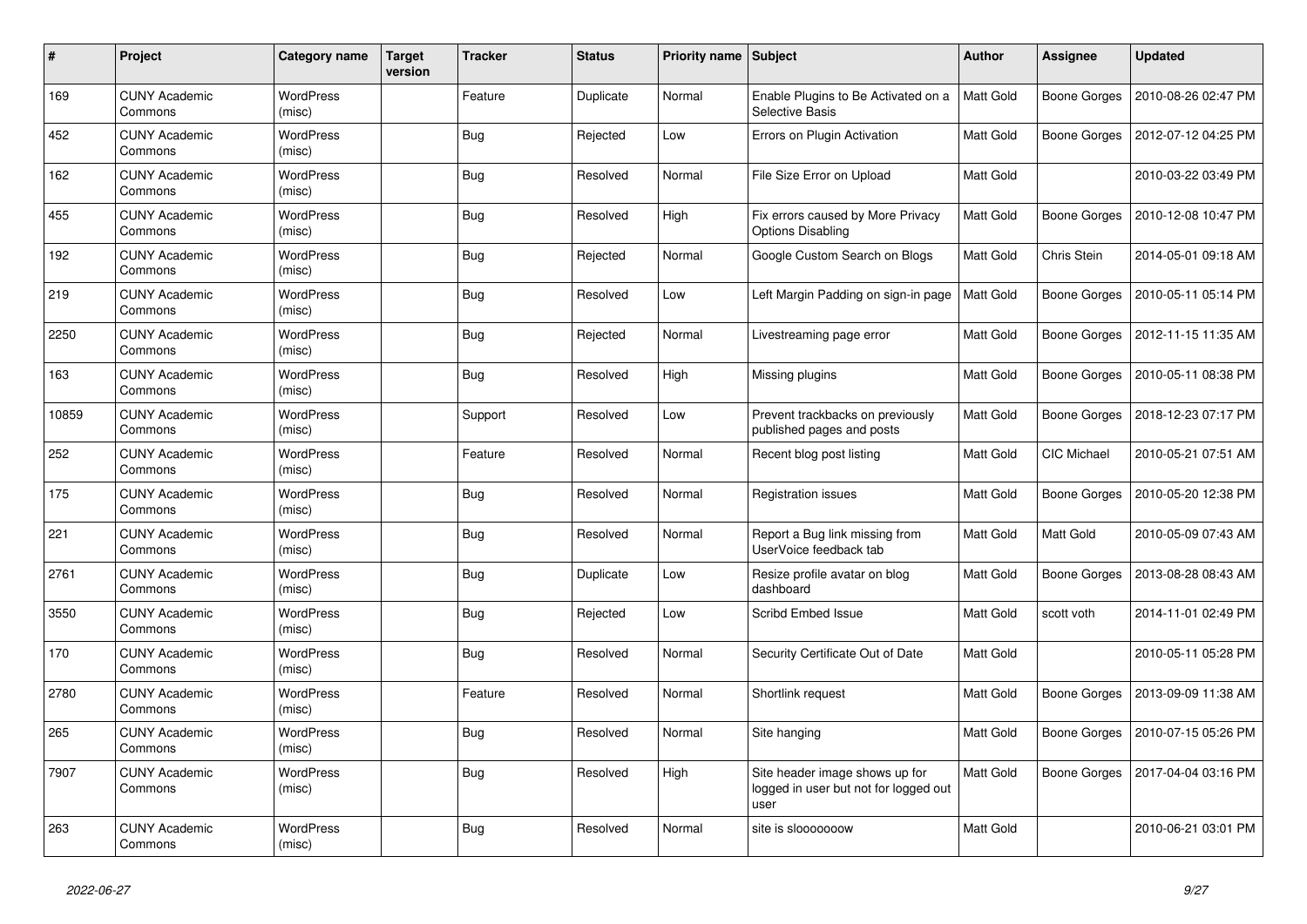| #    | Project                         | <b>Category name</b>       | <b>Target</b><br>version | <b>Tracker</b> | <b>Status</b> | Priority name Subject |                                                                   | <b>Author</b>    | <b>Assignee</b>   | <b>Updated</b>      |
|------|---------------------------------|----------------------------|--------------------------|----------------|---------------|-----------------------|-------------------------------------------------------------------|------------------|-------------------|---------------------|
| 4    | <b>CUNY Academic</b><br>Commons | <b>WordPress</b><br>(misc) |                          | <b>Bug</b>     | Resolved      | Normal                | Site Loading Slowly at MEC                                        | Matt Gold        | Matt Gold         | 2009-10-18 12:00 AM |
| 2673 | <b>CUNY Academic</b><br>Commons | <b>WordPress</b><br>(misc) |                          | <b>Bug</b>     | Rejected      | Normal                | Spam Registration                                                 | Matt Gold        | Dominic Giglio    | 2014-05-01 08:14 PM |
| 3278 | <b>CUNY Academic</b><br>Commons | <b>WordPress</b><br>(misc) |                          | <b>Bug</b>     | Rejected      | Normal                | TinyMCE 4 - Pasting from Word to<br>Firefox strips formatting     | Matt Gold        | Raymond Hoh       | 2014-06-24 08:42 AM |
| 166  | <b>CUNY Academic</b><br>Commons | <b>WordPress</b><br>(misc) |                          | Bug            | Resolved      | Normal                | Twitter Tools Posts Links to Tags<br>Blog                         | Matt Gold        | Boone Gorges      | 2010-05-11 05:25 PM |
| 3625 | <b>CUNY Academic</b><br>Commons | <b>WordPress</b><br>(misc) |                          | <b>Bug</b>     | Rejected      | Normal                | Unable to manually create account<br>for non-CUNY (gmail) user    | Matt Gold        | Boone Gorges      | 2015-06-01 03:09 PM |
| 289  | <b>CUNY Academic</b><br>Commons | WordPress<br>(misc)        |                          | Bug            | Resolved      | Normal                | User encounters Blank Screen after<br>changing theme              | Matt Gold        | Boone Gorges      | 2010-07-28 07:24 AM |
| 57   | <b>CUNY Academic</b><br>Commons | WordPress<br>(misc)        |                          | <b>Bug</b>     | Resolved      | Normal                | User reports being blocked by spam<br>filter                      | Matt Gold        | Lucas<br>Thurston | 2009-11-30 01:05 PM |
| 298  | <b>CUNY Academic</b><br>Commons | WordPress<br>(misc)        |                          | <b>Bug</b>     | Resolved      | Normal                | User Reports Problem Uploading<br>Images to Blog                  | Matt Gold        |                   | 2010-08-25 12:10 PM |
| 3761 | <b>CUNY Academic</b><br>Commons | <b>WordPress</b><br>(misc) |                          | <b>Bug</b>     | Rejected      | Normal                | User reports that Add Users by<br>Email Address not working       | Matt Gold        | Daniel Jones      | 2015-02-12 09:01 AM |
| 2866 | <b>CUNY Academic</b><br>Commons | <b>WordPress</b><br>(misc) |                          | <b>Bug</b>     | Resolved      | Normal                | UserVoice Widget changes                                          | Matt Gold        | Boone Gorges      | 2013-11-05 04:50 PM |
| 1658 | <b>CUNY Academic</b><br>Commons | <b>WordPress</b><br>(misc) |                          | Bug            | Rejected      | Normal                | Zeteo Journal Redirect Error                                      | Matt Gold        | Boone Gorges      | 2014-05-01 03:38 PM |
| 7112 | <b>CUNY Academic</b><br>Commons | <b>WordPress</b><br>(misc) | 1.14                     | Feature        | Resolved      | Normal                | Add Copyright option/question to<br>users on blog creation wizard | Matt Gold        | Raymond Hoh       | 2018-11-14 10:34 AM |
| 9622 | <b>CUNY Academic</b><br>Commons | <b>WordPress</b><br>(misc) | 1.12.13                  | Feature        | Resolved      | Normal                | <b>Redirect site URL</b>                                          | Matt Gold        | Boone Gorges      | 2018-04-19 11:45 AM |
| 2695 | <b>CUNY Academic</b><br>Commons | <b>WordPress</b><br>(misc) | 1.10                     | Feature        | Resolved      | Normal                | Create Private File Uploads for<br><b>Blogs</b>                   | Matt Gold        | Boone Gorges      | 2016-10-18 09:45 AM |
| 6075 | <b>CUNY Academic</b><br>Commons | <b>WordPress</b><br>(misc) | 1.9.32                   | <b>Bug</b>     | Resolved      | Normal                | Suppress useless warnings on<br>sub-blog dashboards               | Matt Gold        | Daniel Jones      | 2016-11-01 10:06 PM |
| 5767 | <b>CUNY Academic</b><br>Commons | <b>WordPress</b><br>(misc) | 1.9.20                   | Feature        | Resolved      | Normal                | Migrate the social paper cbox site<br>into the Commons            | Matt Gold        | Boone Gorges      | 2016-07-21 03:52 PM |
| 5556 | <b>CUNY Academic</b><br>Commons | <b>WordPress</b><br>(misc) | 1.9.16                   | <b>Bug</b>     | Resolved      | Normal                | Blog comment leads to unauthorized<br>post warning                | <b>Matt Gold</b> | Boone Gorges      | 2016-05-21 11:12 PM |
| 446  | <b>CUNY Academic</b><br>Commons | <b>WordPress</b><br>(misc) | 1.8                      | Feature        | Resolved      | Normal                | Create better account activation<br>error messages                | Matt Gold        | Daniel Jones      | 2015-03-05 11:23 AM |
| 3729 | <b>CUNY Academic</b><br>Commons | WordPress<br>(misc)        | 1.7.11                   | Feature        | Resolved      | Normal                | Add 'contact us' line to failed login<br>screen                   | Matt Gold        | Daniel Jones      | 2015-02-02 01:16 AM |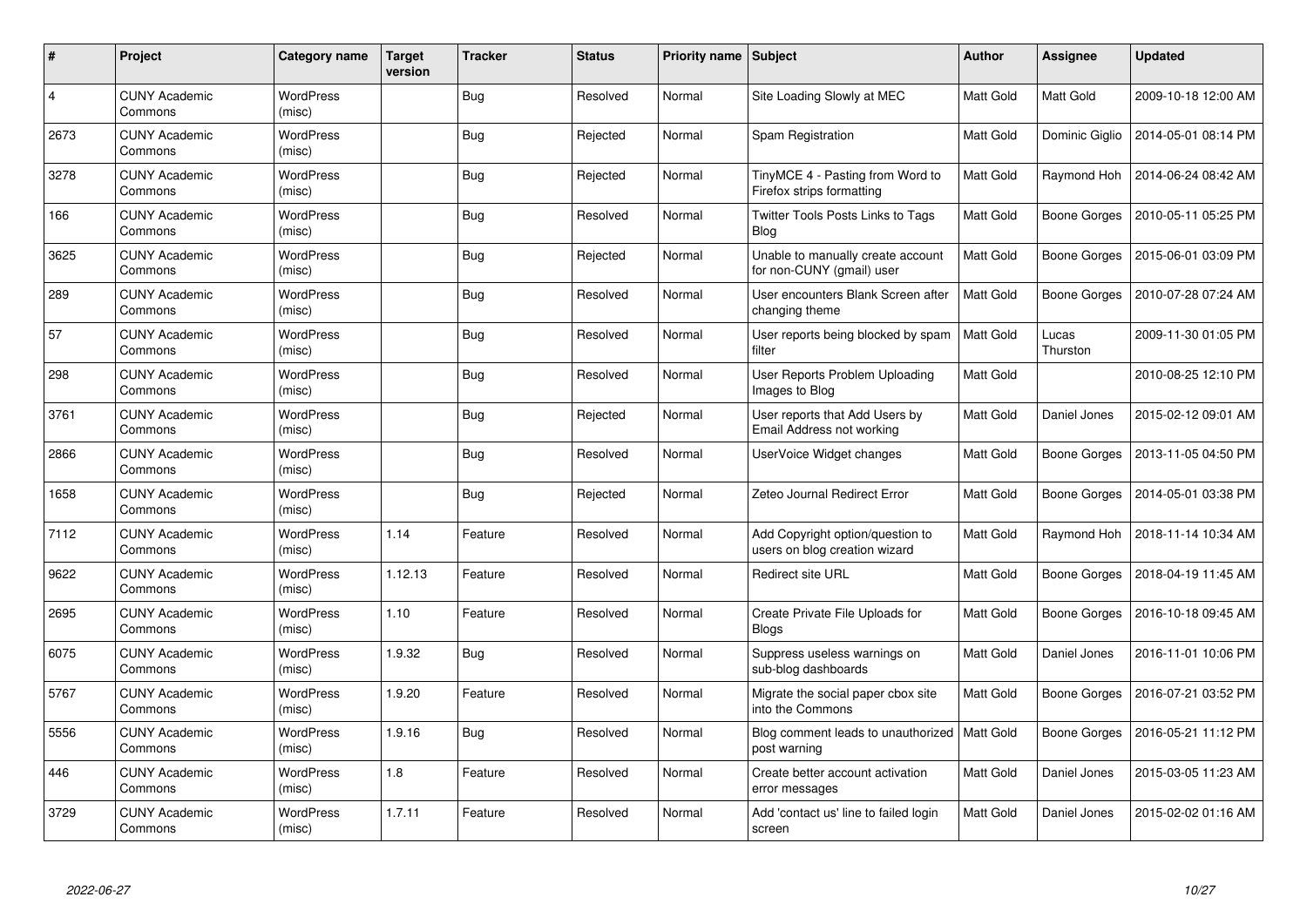| #    | Project                         | Category name              | <b>Target</b><br>version | <b>Tracker</b> | <b>Status</b> | <b>Priority name Subject</b> |                                                                                 | Author           | Assignee            | <b>Updated</b>      |
|------|---------------------------------|----------------------------|--------------------------|----------------|---------------|------------------------------|---------------------------------------------------------------------------------|------------------|---------------------|---------------------|
| 2924 | <b>CUNY Academic</b><br>Commons | <b>WordPress</b><br>(misc) | 1.7.4                    | Feature        | Resolved      | Normal                       | Make header of Help blog a<br>clickable link to the homepage                    | <b>Matt Gold</b> | Dominic Giglio      | 2014-11-14 04:35 PM |
| 3676 | <b>CUNY Academic</b><br>Commons | <b>WordPress</b><br>(misc) | 1.7.4                    | Feature        | Resolved      | High                         | Update WP to 4.0.1                                                              | Matt Gold        | Boone Gorges        | 2014-11-21 10:49 AM |
| 3451 | <b>CUNY Academic</b><br>Commons | WordPress<br>(misc)        | 1.7                      | Bug            | Resolved      | Normal                       | Edit delete blog text                                                           | Matt Gold        | Raymond Hoh         | 2014-09-15 08:27 PM |
| 2960 | <b>CUNY Academic</b><br>Commons | WordPress<br>(misc)        | 1.5.16                   | <b>Bug</b>     | Resolved      | Normal                       | Add WP Accessibility Plugin                                                     | Matt Gold        | <b>Boone Gorges</b> | 2014-02-01 02:55 PM |
| 2918 | <b>CUNY Academic</b><br>Commons | <b>WordPress</b><br>(misc) | 1.5.11                   | <b>Bug</b>     | Resolved      | Normal                       | Add Sensitive WP Theme                                                          | Matt Gold        | Boone Gorges        | 2013-12-03 03:17 PM |
| 2847 | <b>CUNY Academic</b><br>Commons | WordPress<br>(misc)        | 1.5.7                    | Feature        | Resolved      | Normal                       | Add Archive.org WP Plugin                                                       | Matt Gold        | Boone Gorges        | 2013-11-01 02:41 PM |
| 2839 | <b>CUNY Academic</b><br>Commons | WordPress<br>(misc)        | 1.5.6                    | Feature        | Resolved      | Normal                       | <b>Add Storify Plugin</b>                                                       | Matt Gold        | Boone Gorges        | 2013-10-26 07:21 PM |
| 2806 | <b>CUNY Academic</b><br>Commons | <b>WordPress</b><br>(misc) | 1.5.5                    | Feature        | Rejected      | Normal                       | <b>Add Bones Theme</b>                                                          | <b>Matt Gold</b> | Boone Gorges        | 2013-10-11 11:28 AM |
| 2178 | <b>CUNY Academic</b><br>Commons | <b>WordPress</b><br>(misc) | 1.5.1                    | Feature        | Resolved      | Low                          | Show More Link at bottom of Who's<br>Online Homepage list                       | Matt Gold        | Dominic Giglio      | 2013-09-01 01:57 PM |
| 2161 | <b>CUNY Academic</b><br>Commons | <b>WordPress</b><br>(misc) | 1.5                      | Support        | Resolved      | Normal                       | <b>Account Confirmation Email Edits</b>                                         | Matt Gold        | Chris Stein         | 2013-08-21 04:54 PM |
| 2697 | <b>CUNY Academic</b><br>Commons | <b>WordPress</b><br>(misc) | 1.5                      | Feature        | Resolved      | Normal                       | Add WP Document Revisions Plugin   Matt Gold                                    |                  | <b>Boone Gorges</b> | 2013-08-22 11:28 AM |
| 2021 | <b>CUNY Academic</b><br>Commons | WordPress<br>(misc)        | 1.5                      | Feature        | Rejected      | Low                          | Buy gravity forms                                                               | Matt Gold        | Matt Gold           | 2012-08-07 05:00 PM |
| 1458 | <b>CUNY Academic</b><br>Commons | WordPress<br>(misc)        | 1.5                      | Feature        | Resolved      | Low                          | HTTPS for the Commons?                                                          | Matt Gold        | Raymond Hoh         | 2013-08-20 10:07 AM |
| 2629 | <b>CUNY Academic</b><br>Commons | WordPress<br>(misc)        | 1.5                      | <b>Bug</b>     | Rejected      | Urgent                       | images not showing in slider on<br>homepage                                     | Matt Gold        | Raymond Hoh         | 2013-07-10 11:10 AM |
| 2000 | <b>CUNY Academic</b><br>Commons | <b>WordPress</b><br>(misc) | 1.5                      | Feature        | Resolved      | Normal                       | Inconsistent Font sizes in site footer                                          | Matt Gold        | Dominic Giglio      | 2013-08-21 02:39 PM |
| 85   | <b>CUNY Academic</b><br>Commons | <b>WordPress</b><br>(misc) | 1.5                      | Feature        | Resolved      | Low                          | <b>Twitter List Page</b>                                                        | Matt Gold        | Dominic Giglio      | 2013-08-22 10:11 AM |
| 2564 | <b>CUNY Academic</b><br>Commons | <b>WordPress</b><br>(misc) | 1.4.32                   | <b>Bug</b>     | Resolved      | High                         | Editing blog posts connected to<br>groups creates activity<br>item/notification | Matt Gold        | Boone Gorges        | 2013-07-17 08:39 AM |
| 2653 | <b>CUNY Academic</b><br>Commons | <b>WordPress</b><br>(misc) | 1.4.31                   | Feature        | Resolved      | Normal                       | Add AR2 beta theme                                                              | <b>Matt Gold</b> | Boone Gorges        | 2013-07-11 11:42 AM |
| 2661 | <b>CUNY Academic</b><br>Commons | WordPress<br>(misc)        | 1.4.31                   | Feature        | Resolved      | Normal                       | Install Password-Protected Plugin                                               | Matt Gold        | Boone Gorges        | 2013-07-11 11:44 AM |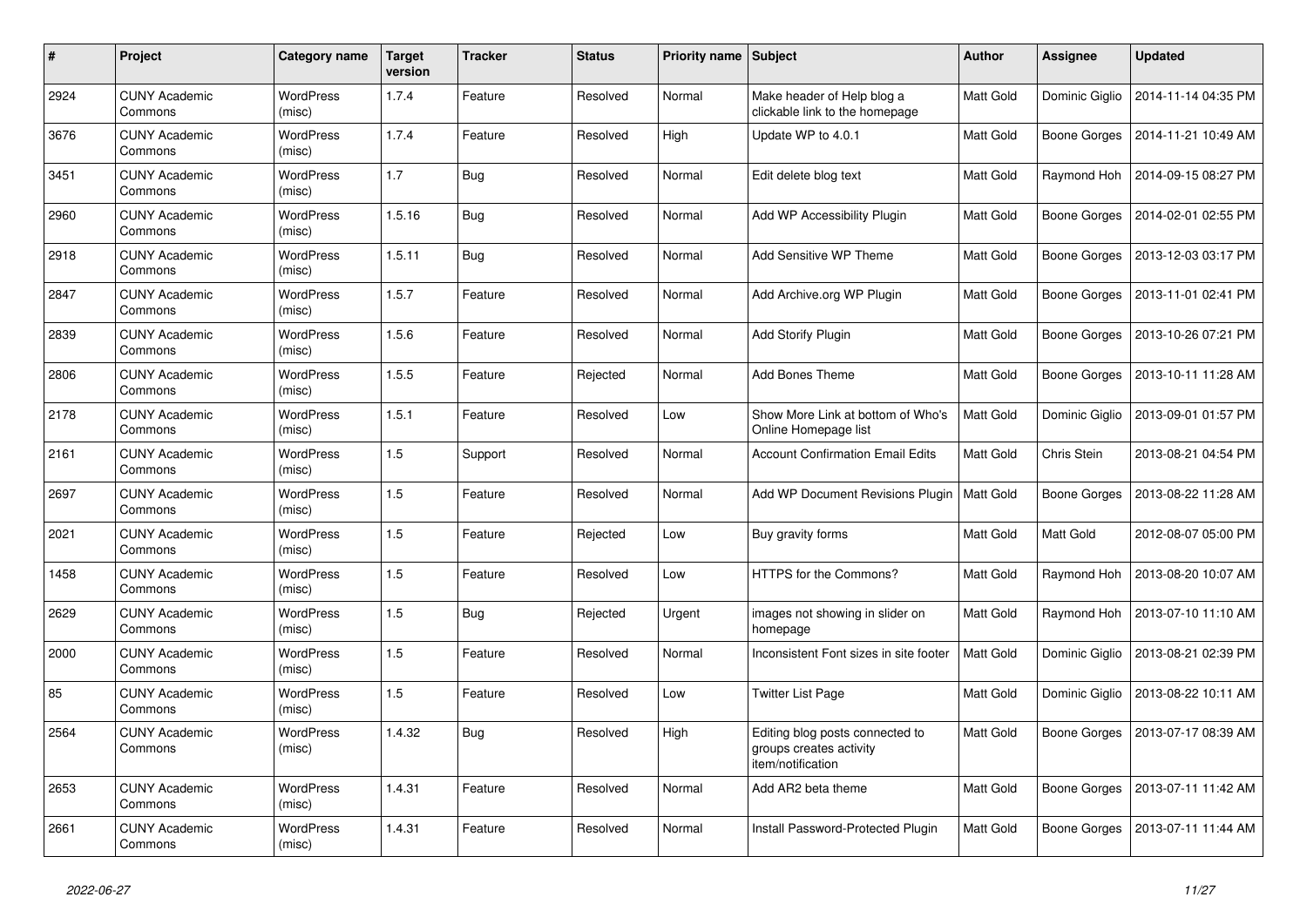| #    | Project                         | Category name              | <b>Target</b><br>version | <b>Tracker</b> | <b>Status</b> | <b>Priority name   Subject</b> |                                                          | <b>Author</b>    | <b>Assignee</b> | <b>Updated</b>      |
|------|---------------------------------|----------------------------|--------------------------|----------------|---------------|--------------------------------|----------------------------------------------------------|------------------|-----------------|---------------------|
| 2640 | <b>CUNY Academic</b><br>Commons | <b>WordPress</b><br>(misc) | 1.4.31                   | Feature        | Resolved      | Normal                         | Plugin Request: Page Excerpt                             | Matt Gold        | Boone Gorges    | 2013-07-10 11:30 AM |
| 2538 | <b>CUNY Academic</b><br>Commons | <b>WordPress</b><br>(misc) | 1.4.25                   | <b>Bug</b>     | Resolved      | High                           | Add security plugins                                     | Matt Gold        | Boone Gorges    | 2013-04-22 10:37 AM |
| 2517 | <b>CUNY Academic</b><br>Commons | <b>WordPress</b><br>(misc) | 1.4.22                   | <b>Bug</b>     | Resolved      | Normal                         | <b>Add Constant Contact Plugin</b>                       | Matt Gold        | Boone Gorges    | 2013-03-20 01:53 PM |
| 2520 | <b>CUNY Academic</b><br>Commons | <b>WordPress</b><br>(misc) | 1.4.22                   | Bug            | Resolved      | Normal                         | Add Edit Flow Plugin                                     | Matt Gold        | Boone Gorges    | 2013-03-20 02:01 PM |
| 2483 | <b>CUNY Academic</b><br>Commons | <b>WordPress</b><br>(misc) | 1.4.21                   | Feature        | Resolved      | Normal                         | Advanced iFrame plugin request                           | Matt Gold        | Boone Gorges    | 2013-03-11 03:06 PM |
| 2478 | <b>CUNY Academic</b><br>Commons | <b>WordPress</b><br>(misc) | 1.4.21                   | Feature        | Resolved      | Normal                         | Ensure that sitewide footer is<br>responsive             | Matt Gold        | Chris Stein     | 2013-03-01 04:17 PM |
| 2346 | <b>CUNY Academic</b><br>Commons | <b>WordPress</b><br>(misc) | 1.4.16                   | Feature        | Resolved      | Normal                         | Add Enable Media Replace Plugin                          | Matt Gold        | Boone Gorges    | 2013-01-08 03:53 PM |
| 2363 | <b>CUNY Academic</b><br>Commons | WordPress<br>(misc)        | 1.4.16                   | <b>Bug</b>     | Resolved      | Normal                         | HTTP Error 500 (Internal Server<br>Error) on GC DSL blog | Matt Gold        | Boone Gorges    | 2013-01-02 10:10 AM |
| 2366 | <b>CUNY Academic</b><br>Commons | <b>WordPress</b><br>(misc) | 1.4.16                   | Feature        | Resolved      | Low                            | Remove Kingsize plugin                                   | Matt Gold        | Boone Gorges    | 2013-01-08 04:23 PM |
| 2361 | <b>CUNY Academic</b><br>Commons | <b>WordPress</b><br>(misc) | 1.4.15                   | Feature        | Resolved      | Urgent                         | <b>Add KingSize Theme</b>                                | Matt Gold        | Boone Gorges    | 2013-01-02 11:41 AM |
| 2245 | <b>CUNY Academic</b><br>Commons | WordPress<br>(misc)        | 1.4.15                   | <b>Bug</b>     | Resolved      | High                           | Domain mapping issues -- Site<br>warnings                | Matt Gold        | Dominic Giglio  | 2012-12-27 03:59 PM |
| 2089 | <b>CUNY Academic</b><br>Commons | <b>WordPress</b><br>(misc) | 1.4.13                   | <b>Bug</b>     | Rejected      | Normal                         | Possible blog email notification issue                   | <b>Matt Gold</b> | Boone Gorges    | 2012-12-11 06:59 PM |
| 2247 | <b>CUNY Academic</b><br>Commons | <b>WordPress</b><br>(misc) | 1.4.13                   | <b>Bug</b>     | Resolved      | Low                            | Subdomain site login/nav bar issue                       | Matt Gold        | Dominic Giglio  | 2012-12-12 02:25 AM |
| 2323 | <b>CUNY Academic</b><br>Commons | WordPress<br>(misc)        | 1.4.12                   | Feature        | Resolved      | Normal                         | Add four themeforest themes                              | Matt Gold        | Dominic Giglio  | 2012-12-01 02:30 PM |
| 2313 | <b>CUNY Academic</b><br>Commons | WordPress<br>(misc)        | 1.4.12                   | Feature        | Resolved      | Normal                         | <b>Add Recovery Theme</b>                                | Matt Gold        | Dominic Giglio  | 2012-11-29 04:01 PM |
| 2299 | <b>CUNY Academic</b><br>Commons | WordPress<br>(misc)        | 1.4.12                   | Feature        | Resolved      | Normal                         | Add Shaken Grid Premium Theme                            | Matt Gold        | Dominic Giglio  | 2012-11-29 04:01 PM |
| 2301 | <b>CUNY Academic</b><br>Commons | WordPress<br>(misc)        | 1.4.12                   | Feature        | Resolved      | Normal                         | Add Twenty Twelve JP365 Child<br>Theme                   | Matt Gold        | Dominic Giglio  | 2012-11-29 03:41 PM |
| 2296 | <b>CUNY Academic</b><br>Commons | WordPress<br>(misc)        | 1.4.12                   | Feature        | Resolved      | Normal                         | Add WP Retina Plugin                                     | Matt Gold        | Dominic Giglio  | 2012-12-02 09:10 AM |
| 2312 | CUNY Academic<br>Commons        | <b>WordPress</b><br>(misc) | 1.4.12                   | Feature        | Resolved      | Normal                         | Upload Gravity Forms Plugin                              | Matt Gold        | Dominic Giglio  | 2012-12-03 07:58 PM |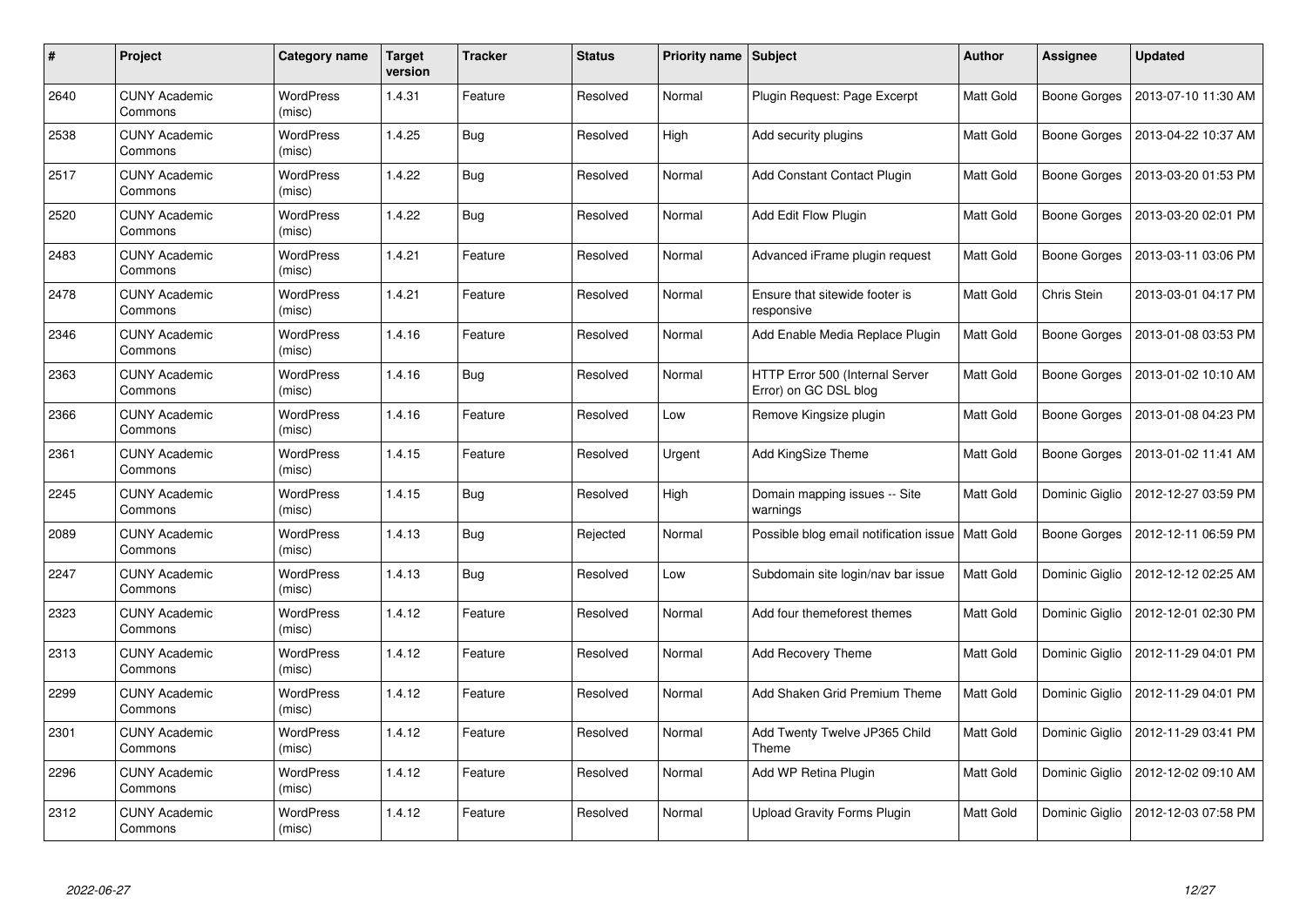| #    | Project                         | Category name              | <b>Target</b><br>version | <b>Tracker</b> | <b>Status</b> | <b>Priority name   Subject</b> |                                                                  | Author    | Assignee            | <b>Updated</b>      |
|------|---------------------------------|----------------------------|--------------------------|----------------|---------------|--------------------------------|------------------------------------------------------------------|-----------|---------------------|---------------------|
| 2029 | <b>CUNY Academic</b><br>Commons | <b>WordPress</b><br>(misc) | 1.4.11                   | <b>Bug</b>     | Resolved      | Normal                         | CForms error                                                     | Matt Gold | Dominic Giglio      | 2012-11-17 02:15 PM |
| 2230 | <b>CUNY Academic</b><br>Commons | <b>WordPress</b><br>(misc) | 1.4.10                   | <b>Bug</b>     | Resolved      | High                           | MESTC page scrambled                                             | Matt Gold | Dominic Giglio      | 2012-11-20 02:39 PM |
| 2240 | <b>CUNY Academic</b><br>Commons | <b>WordPress</b><br>(misc) | 1.4.10                   | <b>Bug</b>     | Resolved      | Normal                         | Update Luna theme                                                | Matt Gold | Dominic Giglio      | 2012-11-11 04:27 PM |
| 2204 | <b>CUNY Academic</b><br>Commons | <b>WordPress</b><br>(misc) | 1.4.10                   | <b>Bug</b>     | Resolved      | Normal                         | User Doesn't Come up in Add New<br>User Autocomplete             | Matt Gold | Dominic Giglio      | 2012-11-11 12:50 AM |
| 2210 | <b>CUNY Academic</b><br>Commons | <b>WordPress</b><br>(misc) | 1.4.9                    | <b>Bug</b>     | Resolved      | Normal                         | Add Twenty Twelve Theme                                          | Matt Gold | Boone Gorges        | 2012-11-01 10:26 AM |
| 2203 | <b>CUNY Academic</b><br>Commons | WordPress<br>(misc)        | 1.4.9                    | Feature        | Resolved      | Normal                         | Enable uploading of sav files                                    | Matt Gold | <b>Boone Gorges</b> | 2012-11-03 04:37 PM |
| 2044 | <b>CUNY Academic</b><br>Commons | <b>WordPress</b><br>(misc) | 1.4.7                    | Bug            | Resolved      | Normal                         | Comment field asks for name info<br>when user logged in          | Matt Gold | Dominic Giglio      | 2012-10-11 08:34 PM |
| 2113 | <b>CUNY Academic</b><br>Commons | WordPress<br>(misc)        | 1.4.6                    | Support        | Resolved      | Normal                         | Add google docs shortcode<br>documentation to plugin             | Matt Gold | Raymond Hoh         | 2012-09-30 10:57 PM |
| 2002 | <b>CUNY Academic</b><br>Commons | <b>WordPress</b><br>(misc) | 1.4.6                    | Feature        | Resolved      | Normal                         | Create Livestream video<br>space/channel for the Commons         | Matt Gold | Michael Smith       | 2012-09-30 05:52 PM |
| 2058 | <b>CUNY Academic</b><br>Commons | <b>WordPress</b><br>(misc) | 1.4.6                    | <b>Bug</b>     | Rejected      | Normal                         | Page shift on clicking Log in box                                | Matt Gold | Boone Gorges        | 2012-08-20 05:53 PM |
| 2104 | <b>CUNY Academic</b><br>Commons | <b>WordPress</b><br>(misc) | 1.4.6                    | Bug            | Resolved      | Low                            | WordPress Database Backup Plugin<br>Error                        | Matt Gold | Dominic Giglio      | 2012-09-13 03:45 PM |
| 2115 | <b>CUNY Academic</b><br>Commons | <b>WordPress</b><br>(misc) | 1.4.4                    | <b>Bug</b>     | Resolved      | Normal                         | Update Site Footer to reflect current<br>number of CUNY campuses | Matt Gold | Dominic Giglio      | 2012-09-10 02:47 PM |
| 2060 | <b>CUNY Academic</b><br>Commons | <b>WordPress</b><br>(misc) | 1.4.3                    | Support        | Resolved      | Normal                         | Add Digital University Theme to<br>Commons                       | Matt Gold | Dominic Giglio      | 2012-08-27 03:38 PM |
| 2055 | <b>CUNY Academic</b><br>Commons | WordPress<br>(misc)        | 1.4.3                    | <b>Bug</b>     | Resolved      | High                           | Non-CUNY Sign-Ups not enabled                                    | Matt Gold | Boone Gorges        | 2012-08-23 12:51 PM |
| 2038 | <b>CUNY Academic</b><br>Commons | WordPress<br>(misc)        | 1.4.2                    | Bug            | Resolved      | Normal                         | Fixing homepage spacing                                          | Matt Gold | <b>Matt Gold</b>    | 2012-08-13 10:12 PM |
| 2043 | <b>CUNY Academic</b><br>Commons | WordPress<br>(misc)        | 1.4.2                    | <b>Bug</b>     | Rejected      | Low                            | Site Title Character Limit?                                      | Matt Gold | Boone Gorges        | 2012-08-13 01:02 PM |
| 2034 | <b>CUNY Academic</b><br>Commons | WordPress<br>(misc)        | 1.4.2                    | <b>Bug</b>     | Resolved      | Urgent                         | Spacing issue on reply-by-email                                  | Matt Gold | Raymond Hoh         | 2012-08-13 02:41 PM |
| 2036 | <b>CUNY Academic</b><br>Commons | WordPress<br>(misc)        | 1.4.1                    | <b>Bug</b>     | Resolved      | Normal                         | Drop-down styling error                                          | Matt Gold | Raymond Hoh         | 2012-08-11 01:31 PM |
| 2015 | CUNY Academic<br>Commons        | <b>WordPress</b><br>(misc) | 1.4                      | Feature        | Resolved      | Low                            | <b>Add Minimatica Theme</b>                                      | Matt Gold | Boone Gorges        | 2012-08-06 01:33 PM |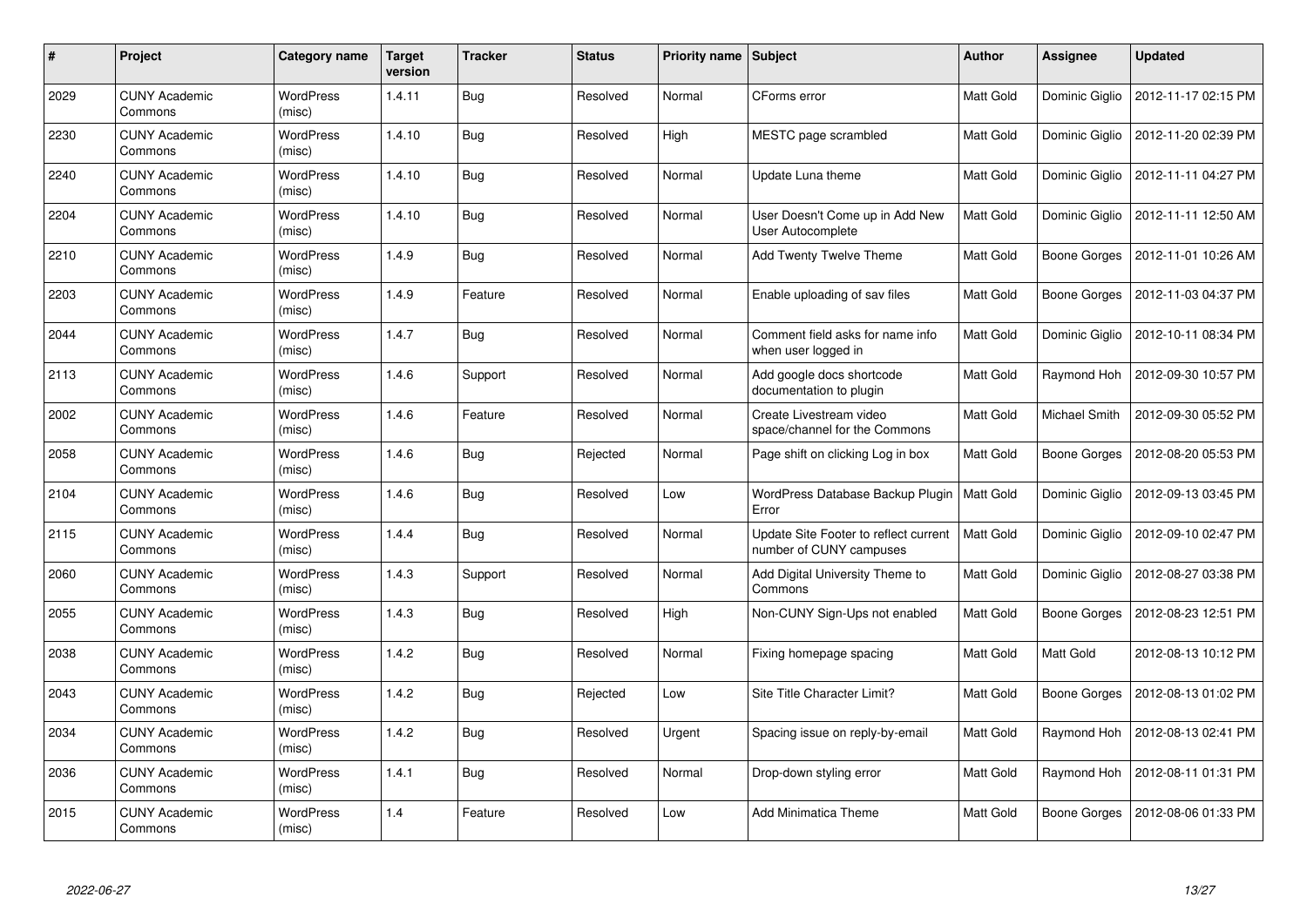| #    | Project                         | Category name              | <b>Target</b><br>version | <b>Tracker</b> | <b>Status</b> | <b>Priority name   Subject</b> |                                                        | Author           | Assignee            | <b>Updated</b>      |
|------|---------------------------------|----------------------------|--------------------------|----------------|---------------|--------------------------------|--------------------------------------------------------|------------------|---------------------|---------------------|
| 1557 | <b>CUNY Academic</b><br>Commons | <b>WordPress</b><br>(misc) | 1.4                      | Feature        | Resolved      | Normal                         | Confirmation Message on Adding<br>New Users to Blog    | <b>Matt Gold</b> | Boone Gorges        | 2012-05-31 01:53 AM |
| 1867 | <b>CUNY Academic</b><br>Commons | <b>WordPress</b><br>(misc) | 1.4                      | Feature        | Resolved      | Normal                         | Homepage redesign join/login/tour<br>space             | Matt Gold        | Raymond Hoh         | 2012-08-07 01:49 PM |
| 1623 | <b>CUNY Academic</b><br>Commons | <b>WordPress</b><br>(misc) | 1.4                      | Feature        | Resolved      | Low                            | Install Anthologize                                    | <b>Matt Gold</b> | Boone Gorges        | 2012-08-01 03:25 PM |
| 2019 | <b>CUNY Academic</b><br>Commons | <b>WordPress</b><br>(misc) | 1.4                      | <b>Bug</b>     | Resolved      | High                           | Unable to Add New User to Blog                         | Matt Gold        | Boone Gorges        | 2012-08-08 04:21 PM |
| 1999 | <b>CUNY Academic</b><br>Commons | <b>WordPress</b><br>(misc) | 1.4                      | Feature        | Resolved      | Normal                         | <b>Update Registration Page</b>                        | <b>Matt Gold</b> | Boone Gorges        | 2012-08-01 08:11 AM |
| 2018 | <b>CUNY Academic</b><br>Commons | WordPress<br>(misc)        | 1.4                      | <b>Bug</b>     | Resolved      | High                           | <b>WP Nav Bar Overflow</b>                             | <b>Matt Gold</b> | <b>Boone Gorges</b> | 2012-08-06 12:58 PM |
| 2007 | <b>CUNY Academic</b><br>Commons | <b>WordPress</b><br>(misc) | 1.3.17                   | Feature        | Resolved      | Normal                         | Add Events Manager Plugin                              | <b>Matt Gold</b> | Boone Gorges        | 2012-07-30 09:19 AM |
| 1995 | <b>CUNY Academic</b><br>Commons | WordPress<br>(misc)        | 1.3.17                   | <b>Bug</b>     | Rejected      | High                           | <b>Featured Content Box Only</b><br>Rendering on Login | Matt Gold        | Boone Gorges        | 2012-07-15 10:21 AM |
| 1934 | <b>CUNY Academic</b><br>Commons | <b>WordPress</b><br>(misc) | 1.3.14                   | Feature        | Resolved      | Normal                         | Add Q and A Plugin                                     | Matt Gold        | Boone Gorges        | 2012-06-12 09:12 AM |
| 1933 | <b>CUNY Academic</b><br>Commons | <b>WordPress</b><br>(misc) | 1.3.14                   | Feature        | Resolved      | Normal                         | Add WP-Markdown Plugin                                 | Matt Gold        | Boone Gorges        | 2012-06-12 08:56 AM |
| 1916 | <b>CUNY Academic</b><br>Commons | <b>WordPress</b><br>(misc) | 1.3.14                   | Bug            | Resolved      | High                           | Images Breaking on Help Blog and<br>Ground Control     | Matt Gold        | Boone Gorges        | 2012-05-26 07:54 PM |
| 1930 | <b>CUNY Academic</b><br>Commons | <b>WordPress</b><br>(misc) | 1.3.14                   | Feature        | Resolved      | Normal                         | <b>Install CollabPress</b>                             | Matt Gold        | Boone Gorges        | 2012-06-12 08:44 AM |
| 1889 | <b>CUNY Academic</b><br>Commons | <b>WordPress</b><br>(misc) | 1.3.13                   | Feature        | Resolved      | Normal                         | Add jQuery Lightbox plugin                             | Matt Gold        | Boone Gorges        | 2012-05-17 11:11 AM |
| 1863 | <b>CUNY Academic</b><br>Commons | WordPress<br>(misc)        | 1.3.13                   | Feature        | Resolved      | Normal                         | Add WP Publication Repository<br>plugin                | Matt Gold        | Boone Gorges        | 2012-05-10 01:57 AM |
| 1462 | <b>CUNY Academic</b><br>Commons | WordPress<br>(misc)        | 1.3.13                   | Support        | Resolved      | Normal                         | Allowing registration by cuny.tv<br>domains            | Matt Gold        | Boone Gorges        | 2012-05-02 12:16 PM |
| 1912 | <b>CUNY Academic</b><br>Commons | WordPress<br>(misc)        | 1.3.13                   | <b>Bug</b>     | Resolved      | Normal                         | Install the VéritéCo Timeline Plugin                   | Matt Gold        | Boone Gorges        | 2012-05-23 04:13 PM |
| 1911 | <b>CUNY Academic</b><br>Commons | WordPress<br>(misc)        | 1.3.13                   | Feature        | Resolved      | Normal                         | Install The The Tabs and Accordions<br>Plugin          | Matt Gold        | Boone Gorges        | 2012-05-23 04:13 PM |
| 1886 | <b>CUNY Academic</b><br>Commons | WordPress<br>(misc)        | 1.3.13                   | <b>Bug</b>     | Rejected      | Low                            | Test reliability of firestats plugin                   | Matt Gold        | Boone Gorges        | 2012-05-09 09:37 PM |
| 1885 | CUNY Academic<br>Commons        | <b>WordPress</b><br>(misc) | 1.3.13                   | <b>Bug</b>     | Resolved      | Normal                         | TinyMCE button error                                   | Matt Gold        | <b>Boone Gorges</b> | 2012-05-17 11:15 AM |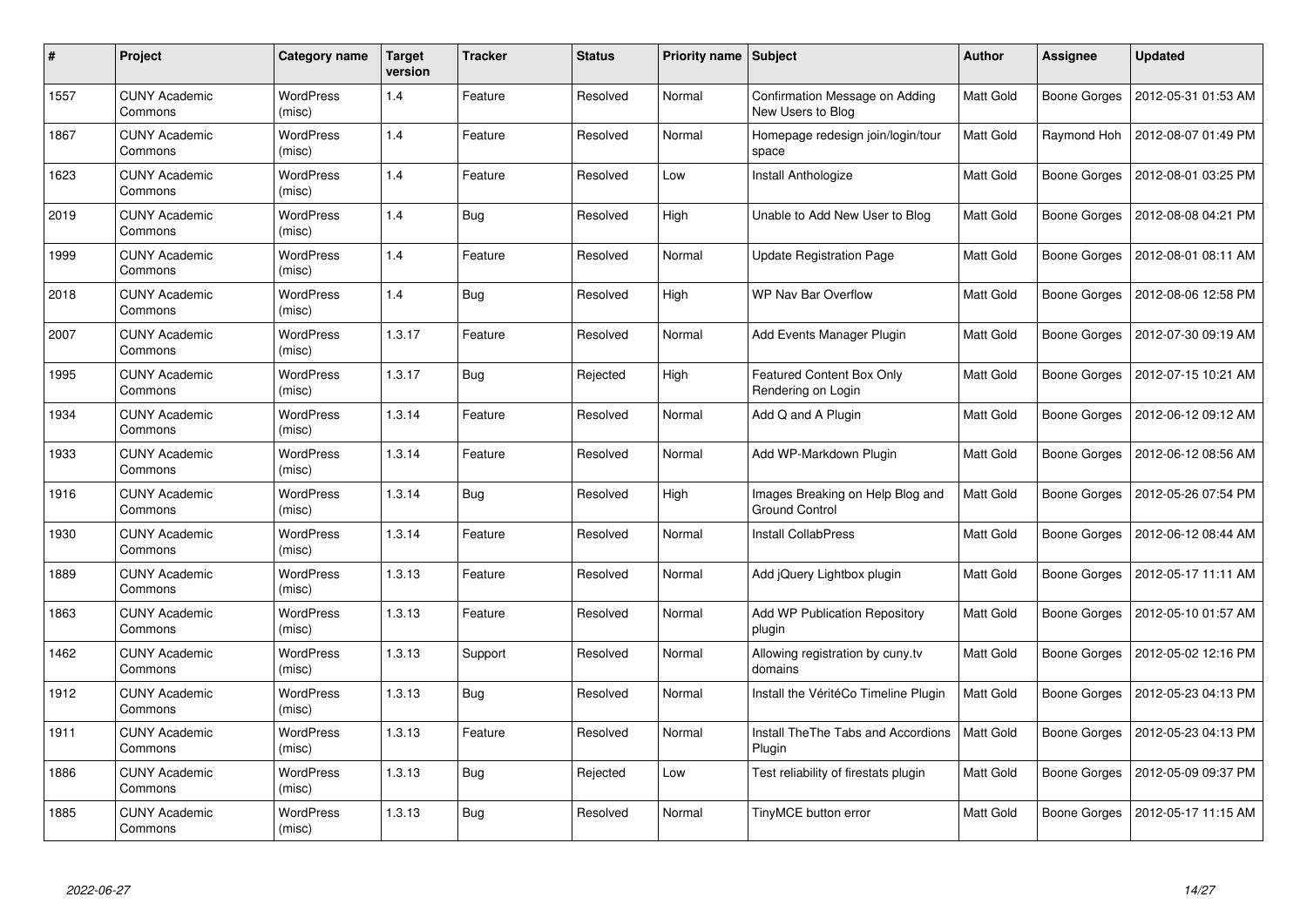| #    | Project                         | Category name              | <b>Target</b><br>version | <b>Tracker</b> | <b>Status</b> | <b>Priority name   Subject</b> |                                                                   | Author           | Assignee            | <b>Updated</b>      |
|------|---------------------------------|----------------------------|--------------------------|----------------|---------------|--------------------------------|-------------------------------------------------------------------|------------------|---------------------|---------------------|
| 1872 | <b>CUNY Academic</b><br>Commons | <b>WordPress</b><br>(misc) | 1.3.13                   | <b>Bug</b>     | Resolved      | Normal                         | Update Woo Framework                                              | Matt Gold        | Boone Gorges        | 2012-05-22 11:36 AM |
| 1818 | <b>CUNY Academic</b><br>Commons | <b>WordPress</b><br>(misc) | 1.3.12                   | Feature        | Resolved      | High                           | Add news announcement scroll<br>plugin                            | Matt Gold        | Boone Gorges        | 2012-04-09 03:15 PM |
| 1561 | <b>CUNY Academic</b><br>Commons | <b>WordPress</b><br>(misc) | 1.3.12                   | Outreach       | Resolved      | Normal                         | Add Social Media Icons back to top<br>of side column of News page | Matt Gold        | Boone Gorges        | 2012-04-12 04:39 PM |
| 1809 | <b>CUNY Academic</b><br>Commons | <b>WordPress</b><br>(misc) | 1.3.11                   | Feature        | Resolved      | Normal                         | Add CataBlog Plugin                                               | Matt Gold        | Boone Gorges        | 2012-04-04 10:03 AM |
| 1802 | <b>CUNY Academic</b><br>Commons | <b>WordPress</b><br>(misc) | 1.3.11                   | <b>Bug</b>     | Resolved      | Low                            | Incorrect Page Title on Blogs Page                                | Matt Gold        | Boone Gorges        | 2012-04-03 08:28 PM |
| 1808 | <b>CUNY Academic</b><br>Commons | WordPress<br>(misc)        | 1.3.11                   | <b>Bug</b>     | Resolved      | Normal                         | New title page titles                                             | Matt Gold        | <b>Boone Gorges</b> | 2012-04-04 08:39 AM |
| 1812 | <b>CUNY Academic</b><br>Commons | <b>WordPress</b><br>(misc) | 1.3.11                   | Feature        | Resolved      | Normal                         | Please remove Catablog plugin                                     | Matt Gold        | Boone Gorges        | 2012-04-05 07:36 PM |
| 1754 | <b>CUNY Academic</b><br>Commons | WordPress<br>(misc)        | 1.3.10                   | <b>Bug</b>     | Resolved      | High                           | Members receiving dev site<br>comment spam                        | Matt Gold        | Boone Gorges        | 2012-03-20 01:05 PM |
| 1637 | <b>CUNY Academic</b><br>Commons | <b>WordPress</b><br>(misc) | 1.3.7.1                  | Feature        | Resolved      | Urgent                         | Add Clean Child Theme for ARC<br>Project                          | Matt Gold        | Boone Gorges        | 2012-02-21 06:13 PM |
| 1640 | <b>CUNY Academic</b><br>Commons | <b>WordPress</b><br>(misc) | 1.3.7                    | Feature        | Resolved      | Urgent                         | Add Jetpack plugin                                                | <b>Matt Gold</b> | <b>Boone Gorges</b> | 2012-02-21 02:30 PM |
| 1639 | <b>CUNY Academic</b><br>Commons | <b>WordPress</b><br>(misc) | 1.3.7                    | Feature        | Resolved      | Urgent                         | Add WP-Cumulus Plugin                                             | Matt Gold        | <b>Boone Gorges</b> | 2012-02-21 02:32 PM |
| 1473 | <b>CUNY Academic</b><br>Commons | <b>WordPress</b><br>(misc) | 1.3.7                    | Outreach       | Resolved      | Normal                         | Create News Blog Post on Akismet<br>for CUNY                      | Matt Gold        | <b>Matt Gold</b>    | 2012-02-08 08:31 PM |
| 1641 | <b>CUNY Academic</b><br>Commons | <b>WordPress</b><br>(misc) | 1.3.7                    | Feature        | Resolved      | Urgent                         | Create shortcode to embed fora.tv<br>videos                       | Matt Gold        | Boone Gorges        | 2012-02-21 05:22 PM |
| 1638 | <b>CUNY Academic</b><br>Commons | WordPress<br>(misc)        | 1.3.7                    | Feature        | Rejected      | Urgent                         | Make Clean Child Theme Available<br>only to ARC blog              | Matt Gold        | Boone Gorges        | 2012-02-21 02:39 PM |
| 1554 | <b>CUNY Academic</b><br>Commons | WordPress<br>(misc)        | 1.3.6                    | <b>Bug</b>     | Resolved      | Normal                         | User reports infinite redirect issue on<br>blog                   | <b>Matt Gold</b> | Boone Gorges        | 2012-01-19 07:58 AM |
| 1550 | <b>CUNY Academic</b><br>Commons | WordPress<br>(misc)        | 1.3.5.1                  | Feature        | Resolved      | Normal                         | Please add Simplicity Theme to<br>Commons                         | Matt Gold        | Boone Gorges        | 2012-01-18 09:58 AM |
| 1549 | <b>CUNY Academic</b><br>Commons | WordPress<br>(misc)        | 1.3.5                    | <b>Bug</b>     | Resolved      | Normal                         | Add SOPA Protest Plugin                                           | Matt Gold        | Boone Gorges        | 2012-01-17 06:19 PM |
| 1551 | <b>CUNY Academic</b><br>Commons | WordPress<br>(misc)        | 1.3.5                    | <b>Bug</b>     | Resolved      | Normal                         | Create Front-Page SOPA Protest<br>page                            | Matt Gold        | Boone Gorges        | 2012-01-17 09:32 PM |
| 1547 | CUNY Academic<br>Commons        | <b>WordPress</b><br>(misc) | 1.3.5                    | <b>Bug</b>     | Resolved      | High                           | Spam Registrations                                                | Matt Gold        | <b>Boone Gorges</b> | 2012-01-16 08:23 PM |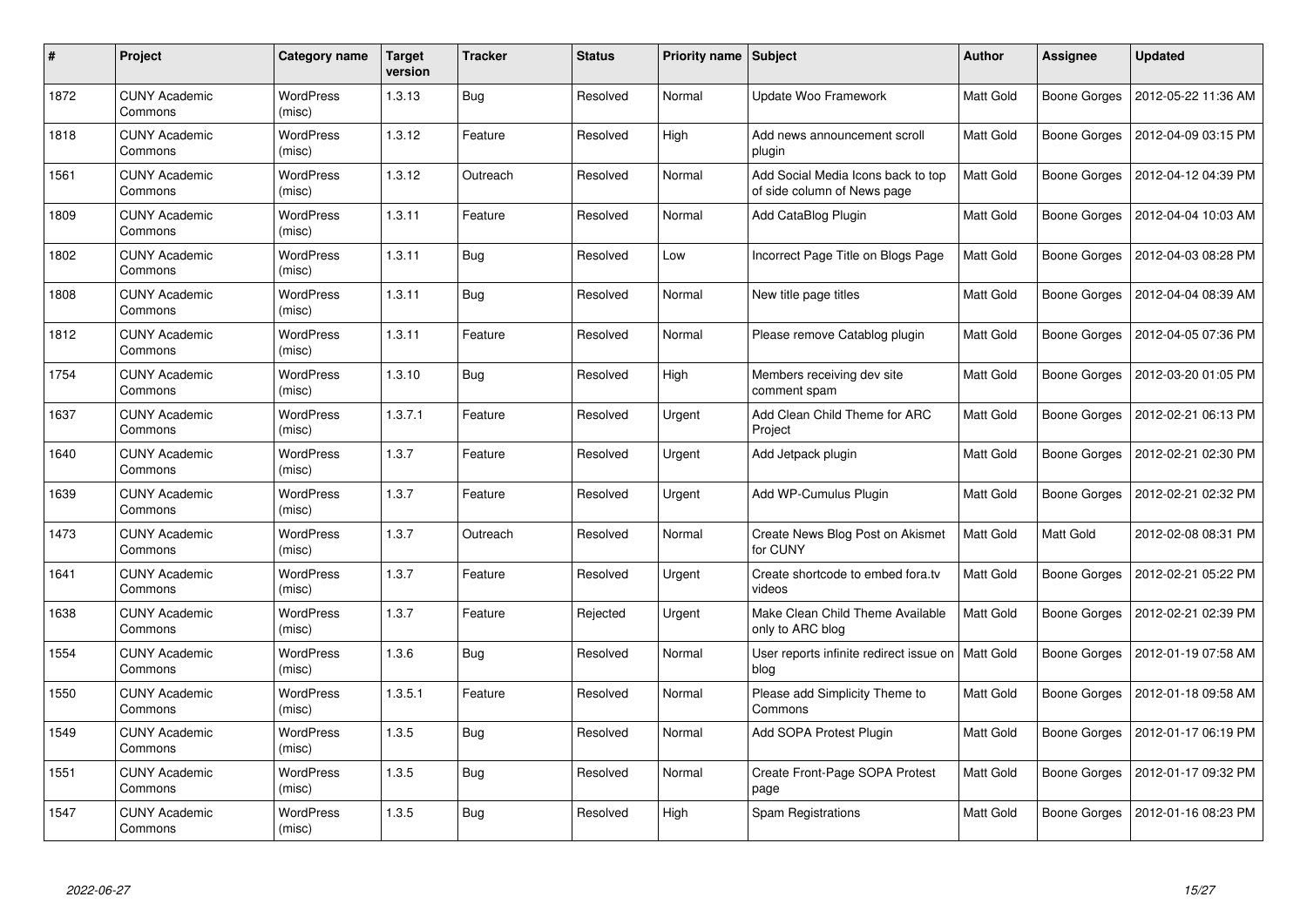| #    | Project                         | Category name              | <b>Target</b><br>version | <b>Tracker</b> | <b>Status</b> | Priority name Subject |                                                                                    | Author           | Assignee            | <b>Updated</b>      |
|------|---------------------------------|----------------------------|--------------------------|----------------|---------------|-----------------------|------------------------------------------------------------------------------------|------------------|---------------------|---------------------|
| 1541 | <b>CUNY Academic</b><br>Commons | <b>WordPress</b><br>(misc) | 1.3.4                    | Feature        | Resolved      | Normal                | Add UserVoice embed code                                                           | <b>Matt Gold</b> | Boone Gorges        | 2012-01-13 10:17 AM |
| 1531 | <b>CUNY Academic</b><br>Commons | <b>WordPress</b><br>(misc) | 1.3.4                    | <b>Bug</b>     | Resolved      | Urgent                | Commons Only Viewable to<br>Logged-In Viewers                                      | Matt Gold        | Boone Gorges        | 2012-01-12 12:50 AM |
| 1477 | <b>CUNY Academic</b><br>Commons | WordPress<br>(misc)        | 1.3.3                    | Feature        | Resolved      | Normal                | Expand recent blog post listing on<br>homepage                                     | Matt Gold        | Boone Gorges        | 2012-01-10 06:09 PM |
| 1483 | <b>CUNY Academic</b><br>Commons | WordPress<br>(misc)        | 1.3.3                    | <b>Bug</b>     | Resolved      | Normal                | News page not showing posts from<br>News blog                                      | Matt Gold        | <b>Boone Gorges</b> | 2012-01-10 06:55 PM |
| 1482 | <b>CUNY Academic</b><br>Commons | <b>WordPress</b><br>(misc) | 1.3.3                    | <b>Bug</b>     | Resolved      | Normal                | News page twitter feed error                                                       | Matt Gold        | Boone Gorges        | 2012-01-10 06:53 PM |
| 1472 | <b>CUNY Academic</b><br>Commons | WordPress<br>(misc)        | 1.3.2                    | Feature        | Resolved      | Normal                | Update/Activate Akismet with newly<br>purchased cuny-wide key                      | Matt Gold        | Boone Gorges        | 2012-01-14 08:59 AM |
| 1440 | <b>CUNY Academic</b><br>Commons | WordPress<br>(misc)        | 1.3.1                    | Feature        | Resolved      | Normal                | Add Custom Sidebar Plugin                                                          | Matt Gold        | Boone Gorges        | 2011-12-15 02:46 PM |
| 1439 | <b>CUNY Academic</b><br>Commons | WordPress<br>(misc)        | 1.3.1                    | Feature        | Resolved      | Normal                | Add WP Hide Post Plugin                                                            | <b>Matt Gold</b> | Boone Gorges        | 2011-12-15 02:50 PM |
| 1438 | <b>CUNY Academic</b><br>Commons | <b>WordPress</b><br>(misc) | 1.3.1                    | Feature        | Resolved      | Normal                | Add WP-Print Plugin                                                                | Matt Gold        | Boone Gorges        | 2011-12-15 02:49 PM |
| 1459 | <b>CUNY Academic</b><br>Commons | <b>WordPress</b><br>(misc) | 1.3.1                    | Feature        | Resolved      | Normal                | Create "no image" option for<br>featured blog posts on featured<br>homepage widget | Matt Gold        | Boone Gorges        | 2011-12-19 11:25 AM |
| 1437 | <b>CUNY Academic</b><br>Commons | <b>WordPress</b><br>(misc) | 1.3                      | Feature        | Resolved      | Normal                | Add FD Footnotes Plugin                                                            | Matt Gold        | Boone Gorges        | 2011-12-14 01:00 PM |
| 1146 | <b>CUNY Academic</b><br>Commons | <b>WordPress</b><br>(misc) | 1.3                      | Feature        | Resolved      | Normal                | Add Shaken Grid Theme to Site                                                      | Matt Gold        | <b>Matt Gold</b>    | 2011-11-28 03:27 PM |
| 1134 | <b>CUNY Academic</b><br>Commons | <b>WordPress</b><br>(misc) | 1.3                      | Feature        | Resolved      | Normal                | <b>Build Flexibility for Image Choices</b><br>into Featured Content Widget         | Matt Gold        | Boone Gorges        | 2011-11-30 02:27 AM |
| 1132 | <b>CUNY Academic</b><br>Commons | <b>WordPress</b><br>(misc) | 1.3                      | Feature        | Rejected      | Normal                | Consider adding a forum plugin for<br>blogs                                        | Matt Gold        | Boone Gorges        | 2011-11-17 10:51 PM |
| 1329 | <b>CUNY Academic</b><br>Commons | <b>WordPress</b><br>(misc) | 1.3                      | Feature        | Resolved      | Normal                | Create Plugin to Make it Easier to<br>Add Users to a Blog                          | Matt Gold        | Boone Gorges        | 2011-12-15 08:43 AM |
| 771  | <b>CUNY Academic</b><br>Commons | <b>WordPress</b><br>(misc) | 1.3                      | Feature        | Rejected      | Normal                | Create Tool to Display Users in<br>Order of ID# in Dashboard                       | Matt Gold        | Boone Gorges        | 2011-05-24 08:57 AM |
| 1106 | <b>CUNY Academic</b><br>Commons | <b>WordPress</b><br>(misc) | 1.3                      | Feature        | Resolved      | Normal                | <b>Extended Super Admins</b>                                                       | Matt Gold        | Boone Gorges        | 2011-11-15 02:06 PM |
| 761  | <b>CUNY Academic</b><br>Commons | WordPress<br>(misc)        | 1.3                      | <b>Bug</b>     | Resolved      | Normal                | Implement "Send a Comment"<br>Function                                             | Matt Gold        | Boone Gorges        | 2011-06-02 04:51 PM |
| 764  | <b>CUNY Academic</b><br>Commons | <b>WordPress</b><br>(misc) | 1.3                      | Feature        | Resolved      | Normal                | Install "Email Users" Plugin                                                       | Matt Gold        | Boone Gorges        | 2011-09-13 11:35 AM |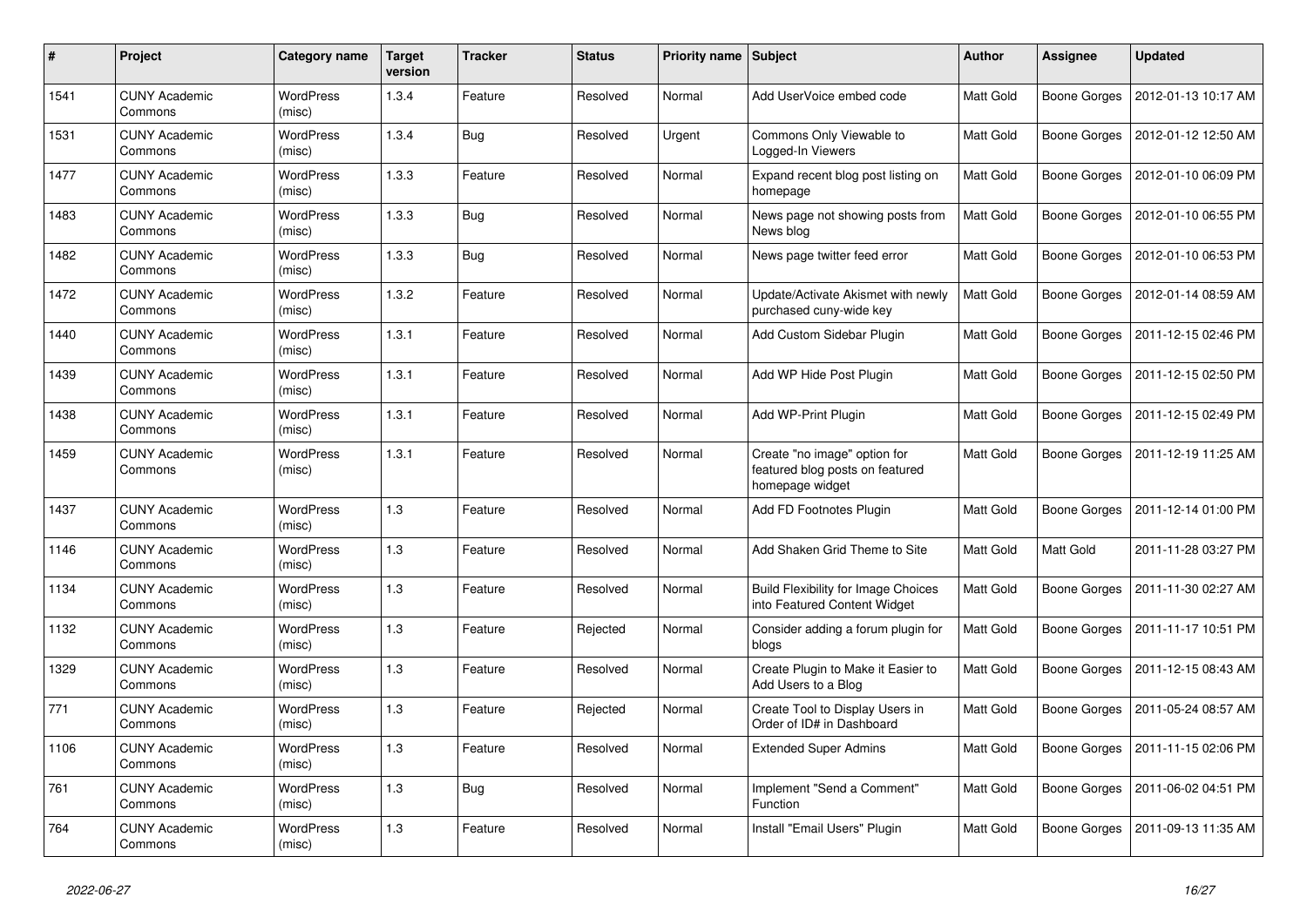| #    | Project                         | Category name              | <b>Target</b><br>version | <b>Tracker</b> | <b>Status</b> | <b>Priority name   Subject</b> |                                                                      | Author           | Assignee         | <b>Updated</b>      |
|------|---------------------------------|----------------------------|--------------------------|----------------|---------------|--------------------------------|----------------------------------------------------------------------|------------------|------------------|---------------------|
| 487  | <b>CUNY Academic</b><br>Commons | <b>WordPress</b><br>(misc) | 1.3                      | <b>Bug</b>     | Resolved      | Normal                         | Replace Backtype Connect with<br>something that works                | Matt Gold        | Boone Gorges     | 2011-05-26 08:47 AM |
| 1380 | <b>CUNY Academic</b><br>Commons | <b>WordPress</b><br>(misc) | 1.2.7                    | <b>Bug</b>     | Resolved      | Low                            | Page background color not set lon<br>login page                      | Matt Gold        | Boone Gorges     | 2011-11-28 07:44 PM |
| 1371 | <b>CUNY Academic</b><br>Commons | <b>WordPress</b><br>(misc) | 1.2.6                    | Support        | Resolved      | Normal                         | Not allowed to create accounts for<br><b>Non-CUNY Members</b>        | Matt Gold        | Boone Gorges     | 2011-11-21 02:49 PM |
| 1178 | <b>CUNY Academic</b><br>Commons | <b>WordPress</b><br>(misc) | 1.2.5                    | Feature        | Resolved      | Normal                         | Add "Chunk" Theme to the<br>Commons                                  | Matt Gold        | Boone Gorges     | 2011-11-14 08:25 PM |
| 1074 | <b>CUNY Academic</b><br>Commons | <b>WordPress</b><br>(misc) | 1.2.5                    | Feature        | Resolved      | Normal                         | Add Facebook Page Photo Gallery<br>plugin                            | Matt Gold        | Boone Gorges     | 2011-09-12 06:11 PM |
| 1073 | <b>CUNY Academic</b><br>Commons | <b>WordPress</b><br>(misc) | 1.2.5                    | Feature        | Resolved      | Normal                         | Add Google Plus One Plugin                                           | Matt Gold        | Boone Gorges     | 2011-09-12 06:06 PM |
| 1130 | <b>CUNY Academic</b><br>Commons | <b>WordPress</b><br>(misc) | 1.2.5                    | Feature        | Resolved      | Normal                         | <b>Add PressWork Theme</b>                                           | <b>Matt Gold</b> | Boone Gorges     | 2011-11-14 08:11 PM |
| 1075 | <b>CUNY Academic</b><br>Commons | WordPress<br>(misc)        | 1.2.5                    | Feature        | Resolved      | Normal                         | Add Spam Free WordPress plugin                                       | Matt Gold        | Boone Gorges     | 2011-09-12 06:08 PM |
| 1188 | <b>CUNY Academic</b><br>Commons | WordPress<br>(misc)        | 1.2.5                    | Feature        | Resolved      | Normal                         | Add Text Expander Plugin                                             | Matt Gold        | Boone Gorges     | 2011-11-14 08:21 PM |
| 1093 | <b>CUNY Academic</b><br>Commons | WordPress<br>(misc)        | 1.2.5                    | Feature        | Resolved      | Normal                         | Add WP-SyntaxEvolved Plugin                                          | Matt Gold        | Boone Gorges     | 2011-09-12 06:13 PM |
| 1324 | <b>CUNY Academic</b><br>Commons | <b>WordPress</b><br>(misc) | 1.2.5                    | Feature        | Resolved      | Normal                         | Change link on main nav bar for<br>"Help"                            | Matt Gold        | Boone Gorges     | 2011-11-04 12:08 PM |
| 1144 | <b>CUNY Academic</b><br>Commons | <b>WordPress</b><br>(misc) | 1.2.5                    | Feature        | Resolved      | Normal                         | Install Brunelleschi Theme                                           | Matt Gold        | <b>Matt Gold</b> | 2011-11-14 08:16 PM |
| 1067 | <b>CUNY Academic</b><br>Commons | WordPress<br>(misc)        | 1.2.5                    | Bug            | Rejected      | Normal                         | Install Disable Trackbacks                                           | Matt Gold        | Boone Gorges     | 2011-07-22 12:05 AM |
| 1069 | <b>CUNY Academic</b><br>Commons | <b>WordPress</b><br>(misc) | 1.2.5                    | Feature        | Resolved      | Normal                         | Install ThreatToCreativity Theme                                     | Matt Gold        | <b>Matt Gold</b> | 2011-11-14 08:14 PM |
| 1068 | <b>CUNY Academic</b><br>Commons | WordPress<br>(misc)        | 1.2.5                    | <b>Bug</b>     | Rejected      | High                           | Notification of Update in a Private<br>Group Shows up in Public Feed | Matt Gold        | Boone Gorges     | 2011-07-21 11:27 PM |
| 1325 | <b>CUNY Academic</b><br>Commons | <b>WordPress</b><br>(misc) | 1.2.5                    | Feature        | Resolved      | Normal                         | Remove hard-coded copyright<br>notice from WooThemes                 | Matt Gold        | Boone Gorges     | 2011-11-15 08:49 AM |
| 991  | <b>CUNY Academic</b><br>Commons | WordPress<br>(misc)        | 1.2.5                    | <b>Bug</b>     | Resolved      | Normal                         | <b>Update FeedWordPress</b>                                          | Matt Gold        | Boone Gorges     | 2011-07-19 11:37 AM |
| 773  | <b>CUNY Academic</b><br>Commons | <b>WordPress</b><br>(misc) | 1.2.4.2                  | Feature        | Resolved      | Low                            | Adjust Featured Content Widget<br>Default Images                     | Matt Gold        | Boone Gorges     | 2011-11-02 01:44 AM |
| 1104 | CUNY Academic<br>Commons        | WordPress<br>(misc)        | 1.2.4.2                  | <b>Bug</b>     | Resolved      | Normal                         | Remove WordPress Counter Plugin                                      | Matt Gold        | Boone Gorges     | 2011-10-31 11:00 AM |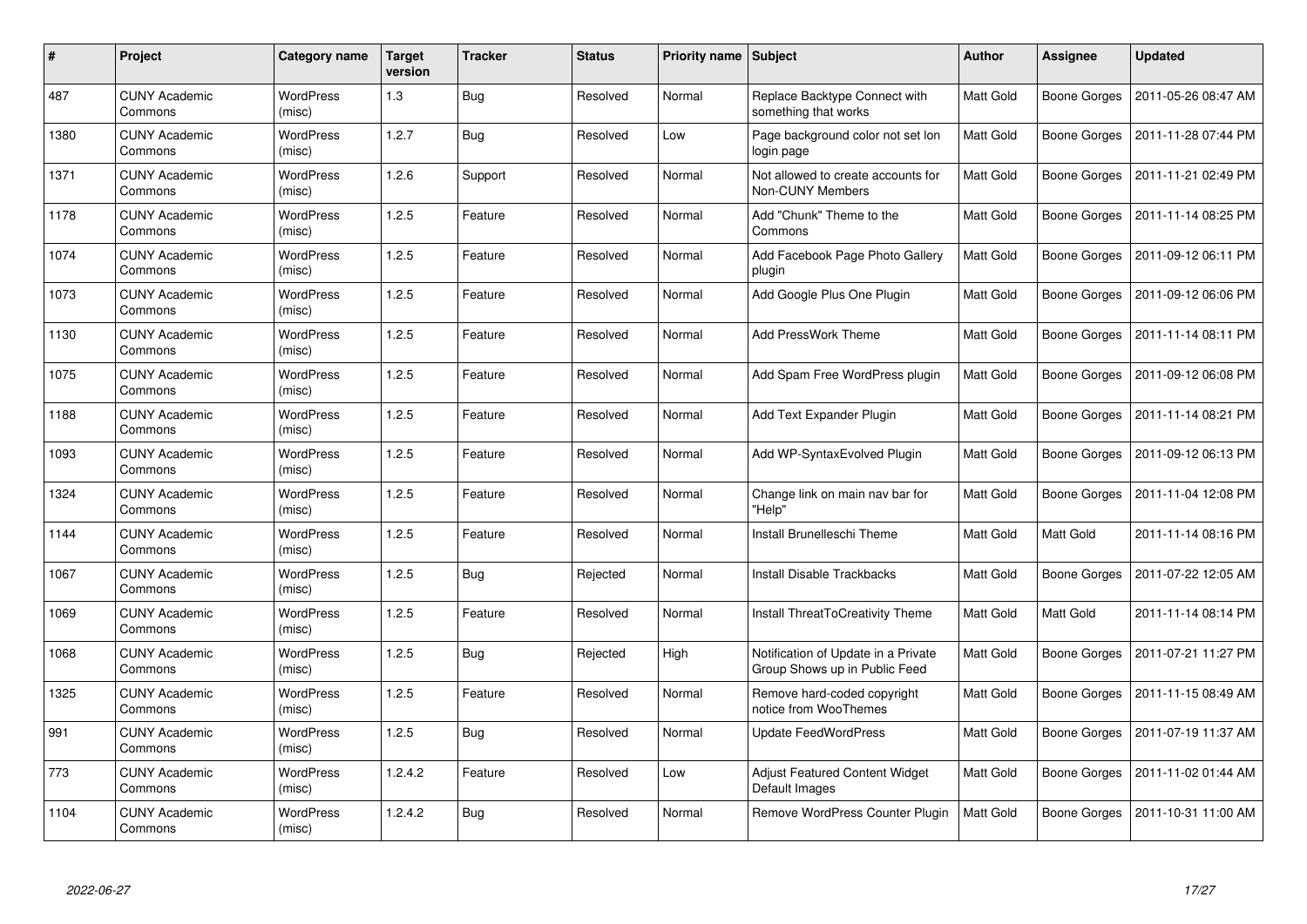| $\#$ | Project                         | Category name              | <b>Target</b><br>version | <b>Tracker</b> | <b>Status</b> | <b>Priority name   Subject</b> |                                                                        | Author           | Assignee     | <b>Updated</b>      |
|------|---------------------------------|----------------------------|--------------------------|----------------|---------------|--------------------------------|------------------------------------------------------------------------|------------------|--------------|---------------------|
| 809  | <b>CUNY Academic</b><br>Commons | <b>WordPress</b><br>(misc) | 1.2.4                    | <b>Bug</b>     | Resolved      | Low                            | Extra padding on bottom of footer                                      | Matt Gold        | Boone Gorges | 2011-07-12 03:23 PM |
| 842  | <b>CUNY Academic</b><br>Commons | WordPress<br>(misc)        | 1.2.4                    | Bug            | Resolved      | Normal                         | Problems adding a user to a blog                                       | Matt Gold        | Boone Gorges | 2011-07-08 01:34 PM |
| 747  | <b>CUNY Academic</b><br>Commons | WordPress<br>(misc)        | 1.2.3                    | Feature        | Resolved      | Normal                         | Find rich-stats plugin for WordPress                                   | Matt Gold        | Boone Gorges | 2011-06-02 09:19 AM |
| 786  | <b>CUNY Academic</b><br>Commons | WordPress<br>(misc)        | 1.2.3                    | <b>Bug</b>     | Resolved      | Normal                         | Hero Image Slider Overlay Display<br>on IE                             | Matt Gold        | Boone Gorges | 2011-06-06 09:51 AM |
| 789  | <b>CUNY Academic</b><br>Commons | <b>WordPress</b><br>(misc) | 1.2.3                    | <b>Bug</b>     | Resolved      | Normal                         | Remove Sitemeter from Footer                                           | Matt Gold        | Boone Gorges | 2011-06-06 09:41 AM |
| 775  | <b>CUNY Academic</b><br>Commons | <b>WordPress</b><br>(misc) | 1.2.2                    | Bug            | Rejected      | Normal                         | Hit Counter Plugin Problem                                             | Matt Gold        | Boone Gorges | 2011-05-28 08:42 AM |
| 705  | <b>CUNY Academic</b><br>Commons | <b>WordPress</b><br>(misc) | 1.2.1                    | Feature        | Resolved      | Normal                         | A way to mass upload files?                                            | Matt Gold        | Boone Gorges | 2011-04-27 12:04 AM |
| 709  | <b>CUNY Academic</b><br>Commons | WordPress<br>(misc)        | 1.2.1                    | Feature        | Rejected      | Low                            | Add Inspiration Theme to Site                                          | Matt Gold        | Boone Gorges | 2011-04-28 08:15 PM |
| 727  | <b>CUNY Academic</b><br>Commons | <b>WordPress</b><br>(misc) | 1.2.1                    | <b>Bug</b>     | Resolved      | Normal                         | Add The Erudite Theme                                                  | Matt Gold        | Raymond Hoh  | 2011-05-01 05:02 AM |
| 711  | <b>CUNY Academic</b><br>Commons | WordPress<br>(misc)        | 1.2.1                    | Feature        | Resolved      | Normal                         | Add Twitter Blackbird Pie Plugin                                       | Matt Gold        | Boone Gorges | 2011-05-04 10:17 AM |
| 710  | <b>CUNY Academic</b><br>Commons | <b>WordPress</b><br>(misc) | 1.2.1                    | <b>Bug</b>     | Resolved      | Normal                         | Flickr Photo Album Plugin Doesn't<br>Activate                          | Matt Gold        | Boone Gorges | 2011-05-08 04:56 PM |
| 704  | <b>CUNY Academic</b><br>Commons | <b>WordPress</b><br>(misc) | 1.2.1                    | Feature        | Resolved      | Normal                         | Plugin Request: Widget that displays<br>randomized images and captions | <b>Matt Gold</b> | Boone Gorges | 2011-05-04 11:22 AM |
| 657  | <b>CUNY Academic</b><br>Commons | <b>WordPress</b><br>(misc) | 1.2.1                    | <b>Bug</b>     | Resolved      | Normal                         | Problems with WordPress Wiki<br>Plugin                                 | Matt Gold        | Boone Gorges | 2011-05-11 11:29 AM |
| 706  | <b>CUNY Academic</b><br>Commons | WordPress<br>(misc)        | 1.2.1                    | Feature        | Resolved      | Normal                         | Random Header Image                                                    | Matt Gold        | Boone Gorges | 2011-05-04 01:26 PM |
| 707  | <b>CUNY Academic</b><br>Commons | WordPress<br>(misc)        | 1.2.1                    | Feature        | Resolved      | Normal                         | Simple Site Visit Counter Plugin for<br><b>Blogs</b>                   | Matt Gold        | Boone Gorges | 2011-05-04 11:13 AM |
| 647  | <b>CUNY Academic</b><br>Commons | WordPress<br>(misc)        | $1.2$                    | Feature        | Resolved      | Normal                         | <b>Add Antisnews Theme</b>                                             | Matt Gold        | Boone Gorges | 2011-03-26 07:58 PM |
| 699  | <b>CUNY Academic</b><br>Commons | WordPress<br>(misc)        | $1.2$                    | Feature        | Resolved      | Normal                         | Add BTCNew Plugin to the<br>Commons                                    | Matt Gold        | Raymond Hoh  | 2011-04-24 04:15 PM |
| 640  | <b>CUNY Academic</b><br>Commons | WordPress<br>(misc)        | 1.2                      | Feature        | Resolved      | Normal                         | Add Clean Home Theme to Site                                           | Matt Gold        | Matt Gold    | 2011-04-20 06:55 PM |
| 425  | <b>CUNY Academic</b><br>Commons | WordPress<br>(misc)        | 1.2                      | Feature        | Resolved      | Normal                         | Edit "Not Found" text on new blogs                                     | Matt Gold        | Raymond Hoh  | 2011-04-26 08:16 AM |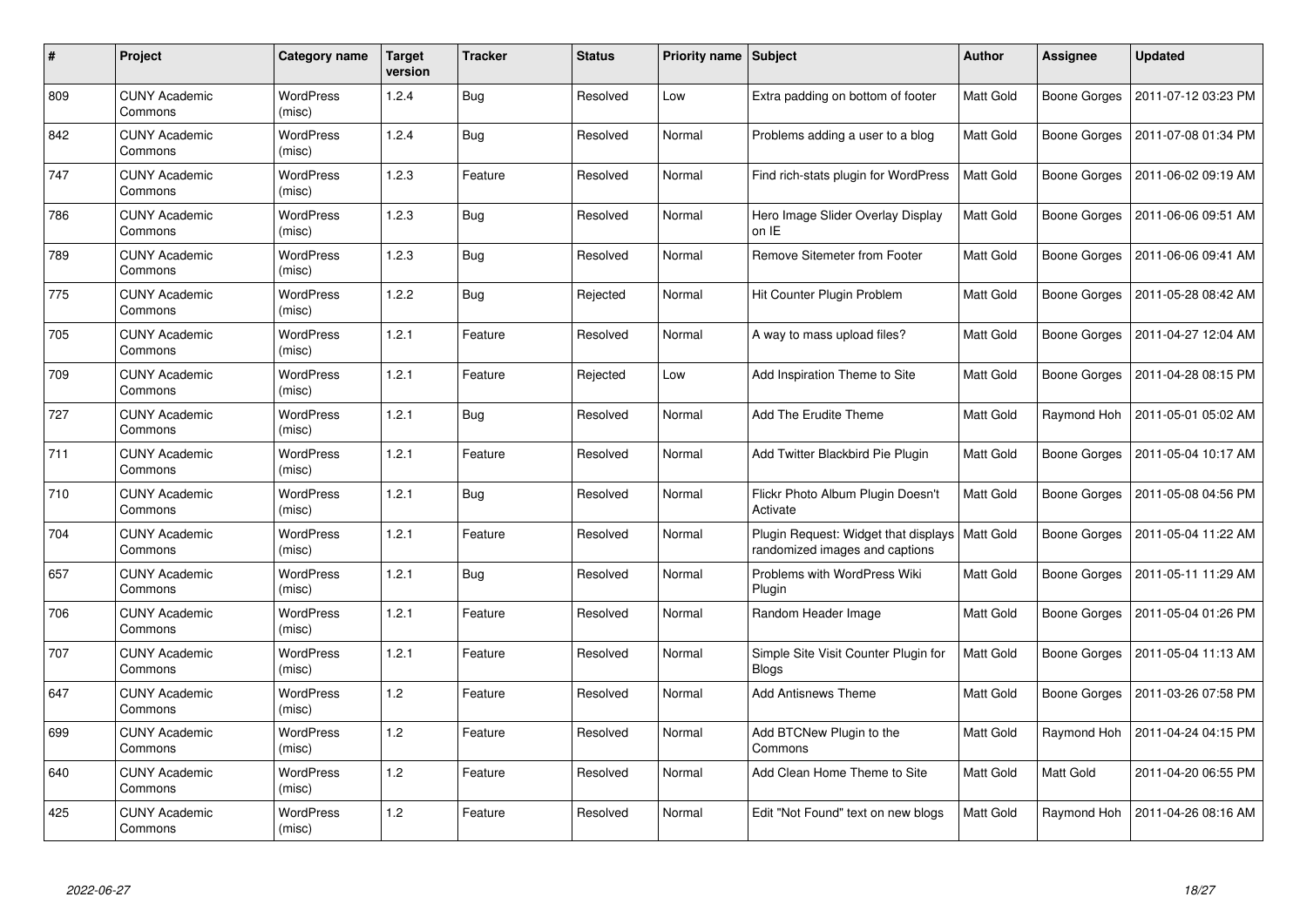| #   | Project                         | <b>Category name</b>       | <b>Target</b><br>version | <b>Tracker</b> | <b>Status</b> | <b>Priority name Subject</b> |                                                                                            | <b>Author</b>    | <b>Assignee</b>  | <b>Updated</b>      |
|-----|---------------------------------|----------------------------|--------------------------|----------------|---------------|------------------------------|--------------------------------------------------------------------------------------------|------------------|------------------|---------------------|
| 501 | <b>CUNY Academic</b><br>Commons | <b>WordPress</b><br>(misc) | 1.2                      | Feature        | Resolved      | Normal                       | Install WP Site Template Plugin                                                            | Matt Gold        | Boone Gorges     | 2011-03-16 03:31 PM |
| 378 | <b>CUNY Academic</b><br>Commons | <b>WordPress</b><br>(misc) | 1.2                      | <b>Bug</b>     | Duplicate     | Normal                       | New blog post notification by email<br>for private blogs                                   | Matt Gold        | Boone Gorges     | 2011-02-18 01:46 PM |
| 526 | <b>CUNY Academic</b><br>Commons | <b>WordPress</b><br>(misc) | 1.2                      | <b>Bug</b>     | Resolved      | Low                          | Next/Previous Links Don't Appear<br>on All Hero Slides                                     | Matt Gold        | Raymond Hoh      | 2011-04-22 03:56 AM |
| 427 | <b>CUNY Academic</b><br>Commons | WordPress<br>(misc)        | 1.2                      | Feature        | Resolved      | Normal                       | Remove Ability to Post Status<br>Updates from Edit Profile Page                            | Matt Gold        | Boone Gorges     | 2010-12-22 12:16 PM |
| 492 | <b>CUNY Academic</b><br>Commons | WordPress<br>(misc)        | 1.2                      | Feature        | Resolved      | Normal                       | Upgrade CommentPress to latest<br>edition                                                  | Matt Gold        | Boone Gorges     | 2011-03-08 09:23 PM |
| 639 | <b>CUNY Academic</b><br>Commons | <b>WordPress</b><br>(misc) | 1.1.11                   | Feature        | Resolved      | Low                          | <b>Consider WP Comment Remix</b><br>Plugin                                                 | Matt Gold        | Boone Gorges     | 2011-03-17 05:43 PM |
| 534 | <b>CUNY Academic</b><br>Commons | WordPress<br>(misc)        | 1.1.10                   | Feature        | Resolved      | Normal                       | Add an apple-touch-icon.pgn of the<br>CUNY Favicon.ico to the root<br>directory at 114x114 | Matt Gold        | Matt Gold        | 2011-03-08 07:34 AM |
| 566 | <b>CUNY Academic</b><br>Commons | <b>WordPress</b><br>(misc) | 1.1.10                   | Feature        | Resolved      | Normal                       | Add The Morning After Theme                                                                | Matt Gold        | Matt Gold        | 2011-02-06 11:40 PM |
| 567 | <b>CUNY Academic</b><br>Commons | <b>WordPress</b><br>(misc) | 1.1.10                   | Feature        | Resolved      | Normal                       | Add WPFolio and Bibliotype Themes                                                          | Matt Gold        | Matt Gold        | 2011-02-21 04:16 PM |
| 564 | <b>CUNY Academic</b><br>Commons | WordPress<br>(misc)        | 1.1.10                   | Feature        | Rejected      | Normal                       | Email Subscription Plugin for<br><b>WordPress blogs</b>                                    | Matt Gold        | Boone Gorges     | 2011-02-18 12:04 AM |
| 553 | <b>CUNY Academic</b><br>Commons | <b>WordPress</b><br>(misc) | 1.1.10                   | <b>Bug</b>     | Rejected      | Normal                       | Wonky Hero Slide Overlays                                                                  | Matt Gold        | Boone Gorges     | 2011-02-28 05:44 PM |
| 544 | <b>CUNY Academic</b><br>Commons | <b>WordPress</b><br>(misc) | 1.1.8                    | Feature        | Resolved      | Normal                       | Add Elegant Themes themepack to<br>site                                                    | Matt Gold        | <b>Matt Gold</b> | 2011-01-25 01:40 AM |
| 547 | <b>CUNY Academic</b><br>Commons | <b>WordPress</b><br>(misc) | 1.1.8                    | Feature        | Resolved      | Normal                       | Add new themes                                                                             | Matt Gold        | Matt Gold        | 2011-01-27 01:52 PM |
| 545 | <b>CUNY Academic</b><br>Commons | <b>WordPress</b><br>(misc) | 1.1.8                    | <b>Bug</b>     | Resolved      | Normal                       | <b>Test Elegant Themes</b>                                                                 | Matt Gold        | Matt Gold        | 2011-01-25 01:41 AM |
| 513 | <b>CUNY Academic</b><br>Commons | <b>WordPress</b><br>(misc) | 1.1.7                    | Feature        | Resolved      | Low                          | Plugin Request: Install meebo me                                                           | Matt Gold        | Boone Gorges     | 2011-01-04 05:56 PM |
| 509 | <b>CUNY Academic</b><br>Commons | <b>WordPress</b><br>(misc) | 1.1.7                    | <b>Bug</b>     | Resolved      | Low                          | User reports problem with Google<br>Calendar widget                                        | Matt Gold        | Boone Gorges     | 2011-01-04 06:17 PM |
| 503 | <b>CUNY Academic</b><br>Commons | <b>WordPress</b><br>(misc) | 1.1.6                    | <b>Bug</b>     | Resolved      | Normal                       | <b>Explore and Possibly Remove</b><br><b>WP-Cron Reminder</b>                              | Matt Gold        | Boone Gorges     | 2010-12-21 11:55 AM |
| 499 | <b>CUNY Academic</b><br>Commons | WordPress<br>(misc)        | 1.1.6                    | Bug            | Resolved      | Normal                       | Help with Atahualpa Issues                                                                 | <b>Matt Gold</b> | scott voth       | 2010-12-21 07:30 PM |
| 496 | <b>CUNY Academic</b><br>Commons | <b>WordPress</b><br>(misc) | 1.1.5                    | Feature        | Resolved      | Normal                       | Add wp-resume Plugin to Site                                                               | Matt Gold        | Boone Gorges     | 2010-12-20 10:09 AM |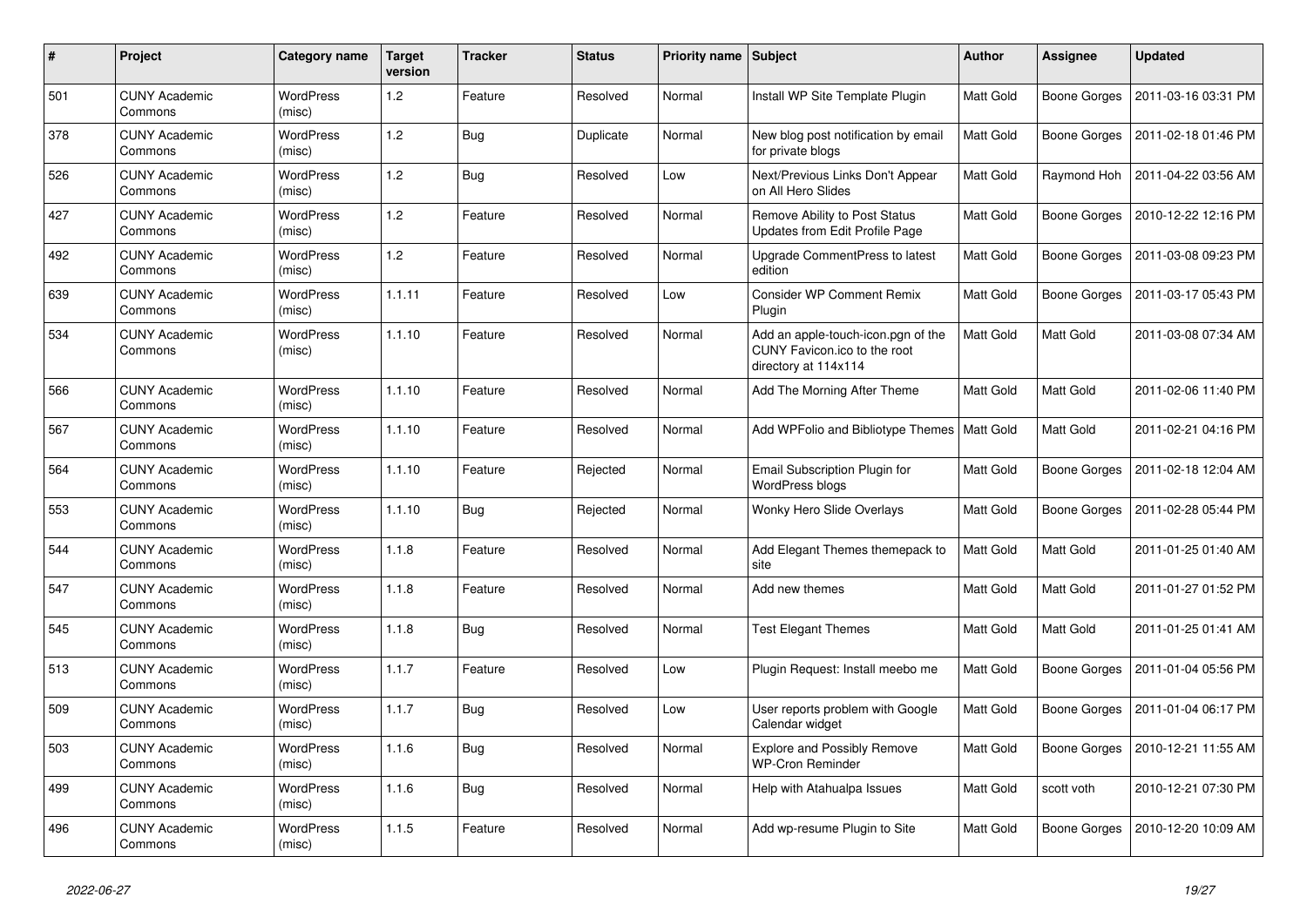| #   | Project                         | Category name              | <b>Target</b><br>version | <b>Tracker</b> | <b>Status</b> | <b>Priority name   Subject</b> |                                                                     | <b>Author</b>    | Assignee           | <b>Updated</b>      |
|-----|---------------------------------|----------------------------|--------------------------|----------------|---------------|--------------------------------|---------------------------------------------------------------------|------------------|--------------------|---------------------|
| 482 | <b>CUNY Academic</b><br>Commons | <b>WordPress</b><br>(misc) | 1.1.4                    | <b>Bug</b>     | Resolved      | Normal                         | BP Admin Bar Display Error                                          | <b>Matt Gold</b> | Boone Gorges       | 2010-12-16 08:45 AM |
| 489 | <b>CUNY Academic</b><br>Commons | <b>WordPress</b><br>(misc) | 1.1.4                    | Feature        | Resolved      | Normal                         | Drag and Drop Ordering on Gallery<br>Post Plugin                    | Matt Gold        | <b>Ron Rennick</b> | 2010-12-18 08:13 PM |
| 453 | <b>CUNY Academic</b><br>Commons | <b>WordPress</b><br>(misc) | 1.1.4                    | Bug            | Rejected      | Normal                         | Error with Sidebar Manager of "The<br><b>Station" WooTheme</b>      | Matt Gold        | Boone Gorges       | 2010-12-18 04:51 PM |
| 475 | <b>CUNY Academic</b><br>Commons | WordPress<br>(misc)        | 1.1.4                    | Feature        | Rejected      | Normal                         | Move Critical Plugins to mu-plugins                                 | Matt Gold        | Boone Gorges       | 2010-12-18 08:56 PM |
| 449 | <b>CUNY Academic</b><br>Commons | <b>WordPress</b><br>(misc) | 1.1.4                    | <b>Bug</b>     | Rejected      | Normal                         | WooThemes displaying category list<br>in nav                        | Matt Gold        | Chris Stein        | 2010-12-16 02:03 PM |
| 476 | <b>CUNY Academic</b><br>Commons | <b>WordPress</b><br>(misc) | 1.1.3                    | <b>Bug</b>     | Resolved      | High                           | Limited Email Domains List Empty<br>After Site Upgrade              | Matt Gold        | Boone Gorges       | 2010-12-13 07:02 PM |
| 419 | <b>CUNY Academic</b><br>Commons | WordPress<br>(misc)        | 1.1.1                    | <b>Bug</b>     | Resolved      | Normal                         | <b>Blog/Blog Post Featured Content</b><br><b>Widget Errors</b>      | Matt Gold        | <b>CIC Michael</b> | 2010-12-07 08:14 AM |
| 440 | <b>CUNY Academic</b><br>Commons | <b>WordPress</b><br>(misc) | 1.1.1                    | <b>Bug</b>     | Resolved      | Normal                         | Conflict between Image Uploader<br>and CAC Featured Content Plugin  | Matt Gold        | <b>CIC Michael</b> | 2010-12-08 02:25 PM |
| 444 | <b>CUNY Academic</b><br>Commons | <b>WordPress</b><br>(misc) | 1.1.1                    | <b>Bug</b>     | Resolved      | High                           | Hero Slides Not Showing Up in<br>Firefox                            | Matt Gold        | Boone Gorges       | 2010-12-08 08:41 AM |
| 380 | <b>CUNY Academic</b><br>Commons | <b>WordPress</b><br>(misc) | 1.1                      | Feature        | Resolved      | Normal                         | Add New Themes to Site                                              | Matt Gold        | Matt Gold          | 2010-12-03 02:13 AM |
| 415 | <b>CUNY Academic</b><br>Commons | <b>WordPress</b><br>(misc) | 1.1                      | Feature        | Resolved      | Normal                         | Add text sizer plugin to Commons                                    | Matt Gold        | Boone Gorges       | 2010-12-02 03:58 PM |
| 399 | <b>CUNY Academic</b><br>Commons | WordPress<br>(misc)        | 1.1                      | Feature        | Resolved      | Normal                         | Add Widgetize Google Plugin                                         | Matt Gold        | Boone Gorges       | 2010-11-23 05:40 PM |
| 236 | <b>CUNY Academic</b><br>Commons | WordPress<br>(misc)        | 1.1                      | Feature        | Resolved      | Normal                         | Add WooThemes to Site                                               | Matt Gold        | Matt Gold          | 2010-12-03 08:00 AM |
| 313 | <b>CUNY Academic</b><br>Commons | WordPress<br>(misc)        | 1.1                      | Feature        | Resolved      | Normal                         | Create Plugin/Widget for Hero<br>Image Space on Commons<br>Homepage | Matt Gold        | Ron Rennick        | 2010-10-06 12:41 PM |
| 381 | <b>CUNY Academic</b><br>Commons | <b>WordPress</b><br>(misc) | 1.1                      | <b>Bug</b>     | Resolved      | Normal                         | Cull old themes from site                                           | <b>Matt Gold</b> | <b>Matt Gold</b>   | 2010-12-03 02:06 AM |
| 331 | <b>CUNY Academic</b><br>Commons | WordPress<br>(misc)        | 1.1                      | Feature        | Resolved      | Normal                         | Edit confirmation page after user<br>sign up.                       | Matt Gold        | Chris Stein        | 2010-11-03 11:50 AM |
| 286 | <b>CUNY Academic</b><br>Commons | WordPress<br>(misc)        | 1.1                      | Feature        | Resolved      | Normal                         | Edit content of account activation<br>email                         | Matt Gold        | Boone Gorges       | 2010-12-06 02:03 PM |
| 376 | <b>CUNY Academic</b><br>Commons | <b>WordPress</b><br>(misc) | 1.1                      | Bug            | Resolved      | Normal                         | Errant Subscribe2 Global Posts<br>Notification                      | Matt Gold        | Boone Gorges       | 2010-11-16 04:59 PM |
| 393 | <b>CUNY Academic</b><br>Commons | WordPress<br>(misc)        | 1.1                      | Feature        | Resolved      | Normal                         | Install Category Exlude plugin                                      | Matt Gold        | Chris Stein        | 2010-11-16 04:52 PM |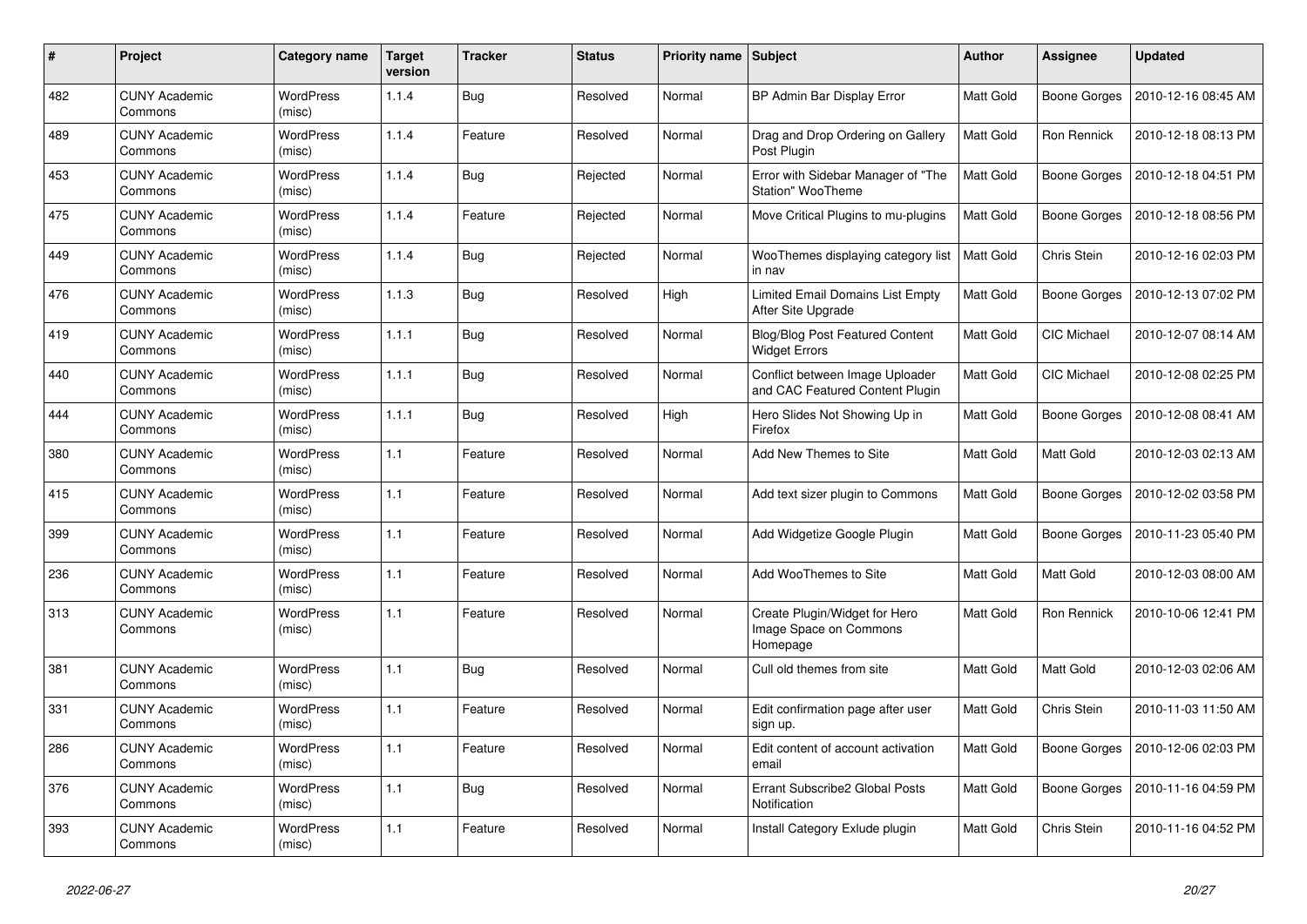| #    | Project                         | Category name              | <b>Target</b><br>version | <b>Tracker</b> | <b>Status</b> | <b>Priority name   Subject</b> |                                                                      | Author           | <b>Assignee</b>     | <b>Updated</b>      |
|------|---------------------------------|----------------------------|--------------------------|----------------|---------------|--------------------------------|----------------------------------------------------------------------|------------------|---------------------|---------------------|
| 382  | <b>CUNY Academic</b><br>Commons | <b>WordPress</b><br>(misc) | 1.1                      | Feature        | Resolved      | Normal                         | Install Category Page plugin on site                                 | <b>Matt Gold</b> | <b>Matt Gold</b>    | 2010-12-02 02:21 PM |
| 424  | <b>CUNY Academic</b><br>Commons | WordPress<br>(misc)        | 1.1                      | Feature        | Resolved      | Normal                         | Merge Newthemes branch with<br>Master branch on Git                  | Matt Gold        | Boone Gorges        | 2010-12-03 07:27 AM |
| 345  | <b>CUNY Academic</b><br>Commons | <b>WordPress</b><br>(misc) | 1.1                      | Bug            | Resolved      | Low                            | Order of Comments in Carrington<br>Theme                             | Matt Gold        | Boone Gorges        | 2010-11-16 04:31 PM |
| 410  | <b>CUNY Academic</b><br>Commons | <b>WordPress</b><br>(misc) | 1.1                      | Support        | Resolved      | Normal                         | Problems embedding audio file                                        | Matt Gold        | Boone Gorges        | 2010-11-23 02:01 PM |
| 319  | <b>CUNY Academic</b><br>Commons | <b>WordPress</b><br>(misc) | 1.1                      | Feature        | Resolved      | Normal                         | Remove "Forums" from Nav Bar                                         | Matt Gold        | Boone Gorges        | 2010-09-15 10:44 AM |
| 423  | <b>CUNY Academic</b><br>Commons | <b>WordPress</b><br>(misc) | 1.1                      | Feature        | Resolved      | Normal                         | Remove Unfiltered-MU from<br><b>Commons Plugins</b>                  | <b>Matt Gold</b> | Boone Gorges        | 2010-12-02 04:24 PM |
| 296  | <b>CUNY Academic</b><br>Commons | <b>WordPress</b><br>(misc) | 1.1                      | Feature        | Resolved      | Normal                         | Selective plugin activation                                          | <b>Matt Gold</b> | <b>Boone Gorges</b> | 2010-12-02 04:17 PM |
| 420  | <b>CUNY Academic</b><br>Commons | WordPress<br>(misc)        | 1.1                      | Feature        | Resolved      | Normal                         | WP 3.0.2 Update                                                      | Matt Gold        | Boone Gorges        | 2010-12-02 02:04 PM |
| 379  | <b>CUNY Academic</b><br>Commons | <b>WordPress</b><br>(misc) | 1.0.4                    | Feature        | Resolved      | Normal                         | Install Featured Content Plugin                                      | Matt Gold        | Boone Gorges        | 2010-11-10 09:37 AM |
| 470  | <b>CUNY Academic</b><br>Commons | <b>WordPress</b><br>(misc) | 1.0.3                    | <b>Bug</b>     | Duplicate     | Normal                         | Atahualpa Theme problems<br>following site upgrade                   | Matt Gold        | Boone Gorges        | 2010-12-13 10:59 AM |
| 315  | <b>CUNY Academic</b><br>Commons | <b>WordPress</b><br>(misc) | 1.0.3                    | <b>Bug</b>     | Resolved      | Normal                         | Can't upload images to gallery                                       | Matt Gold        | Boone Gorges        | 2010-09-08 02:24 PM |
| 312  | <b>CUNY Academic</b><br>Commons | <b>WordPress</b><br>(misc) | 1.0.3                    | Feature        | Resolved      | Normal                         | <b>Upgrade Plugins</b>                                               | Matt Gold        | <b>Boone Gorges</b> | 2010-09-08 02:47 PM |
| 232  | <b>CUNY Academic</b><br>Commons | WordPress<br>(misc)        | 1.0.1                    | Feature        | Resolved      | Normal                         | Replace Photos on Homepage and<br><b>Add Credits to Text Overlay</b> | Matt Gold        | <b>Matt Gold</b>    | 2010-08-29 01:06 PM |
| 303  | <b>CUNY Academic</b><br>Commons | <b>WordPress</b><br>(misc) | 1.0.1                    | Feature        | Resolved      | Normal                         | Special Request: Change links on<br>Maintenance slide                | Matt Gold        | Boone Gorges        | 2010-08-29 01:03 PM |
| 295  | <b>CUNY Academic</b><br>Commons | WordPress<br>(misc)        | 1.0                      | <b>Bug</b>     | Resolved      | Normal                         | Unable to change Featured Post                                       | Matt Gold        | Boone Gorges        | 2010-08-18 05:37 PM |
| 6413 | <b>CUNY Academic</b><br>Commons | WordPress -<br>Media       |                          | Bug            | Duplicate     | Normal                         | Images not showing up                                                | Matt Gold        | Boone Gorges        | 2016-10-24 10:16 AM |
| 795  | <b>CUNY Academic</b><br>Commons | Wiki                       | Not tracked              | <b>Bug</b>     | Resolved      | Normal                         | Add Links to Other Articles to<br>Wikipedia Page                     | <b>Matt Gold</b> | scott voth          | 2011-06-19 01:00 PM |
| 701  | <b>CUNY Academic</b><br>Commons | Wiki                       | Not tracked              | Feature        | Resolved      | Normal                         | Create Wikipedia Page for the<br><b>CUNY Academic Commons</b>        | Matt Gold        | scott voth          | 2011-06-05 10:39 AM |
| 6126 | CUNY Academic<br>Commons        | Wiki                       | Not tracked              | <b>Bug</b>     | Resolved      | Normal                         | <b>CUNY DHI Guide</b>                                                | Matt Gold        | Boone Gorges        | 2016-10-09 02:59 PM |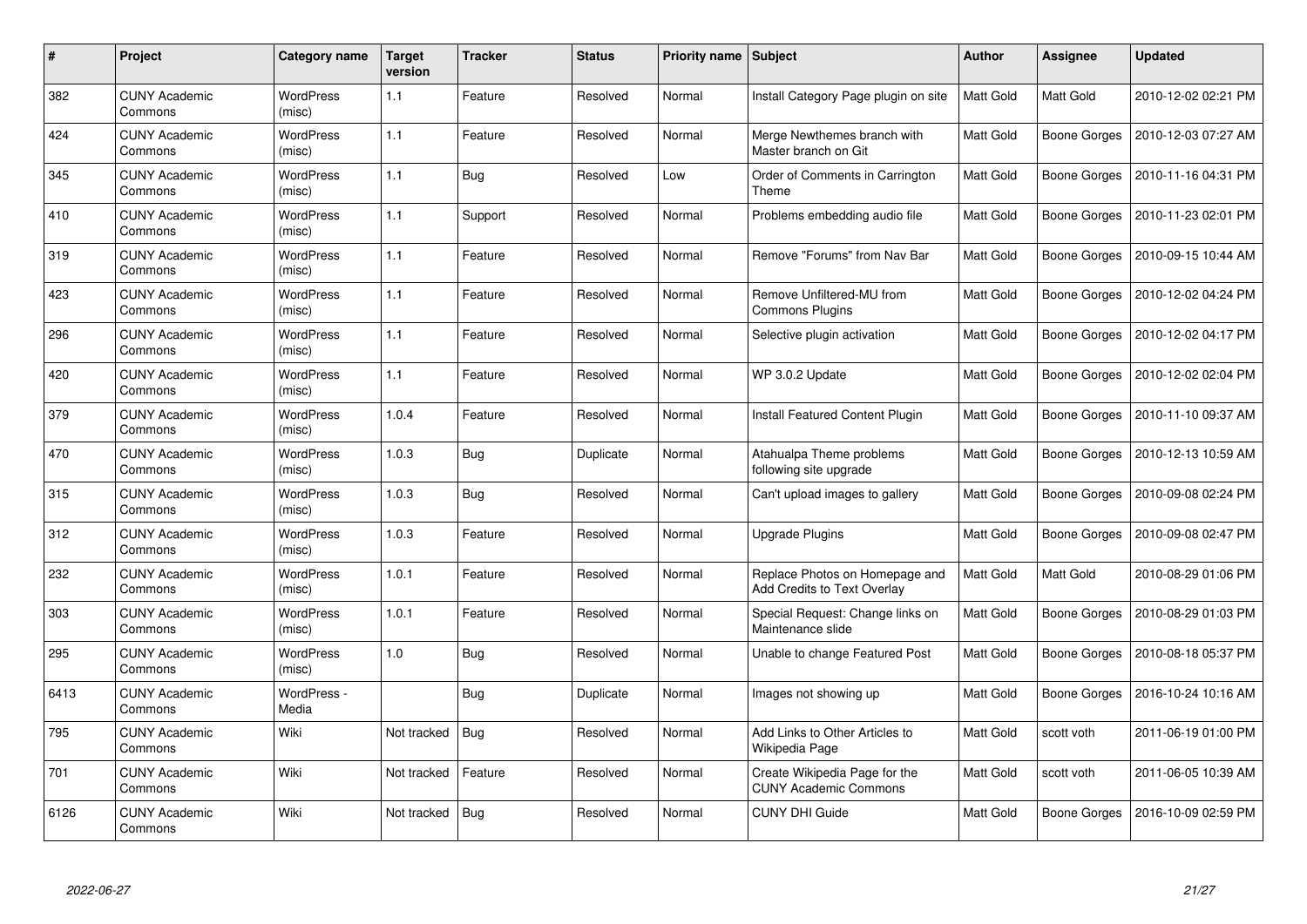| #    | Project                         | Category name | <b>Target</b><br>version | <b>Tracker</b> | <b>Status</b> | <b>Priority name</b> | Subject                                                          | <b>Author</b> | <b>Assignee</b>     | <b>Updated</b>      |
|------|---------------------------------|---------------|--------------------------|----------------|---------------|----------------------|------------------------------------------------------------------|---------------|---------------------|---------------------|
| 598  | <b>CUNY Academic</b><br>Commons | Wiki          | Not tracked              | Feature        | Rejected      | Normal               | Get wiki redesign info to CIC                                    | Matt Gold     | Matt Gold           | 2016-01-26 10:54 AM |
| 1149 | <b>CUNY Academic</b><br>Commons | Wiki          | Not tracked              | Support        | Resolved      | Normal               | Question about our MediaWiki setup                               | Matt Gold     | Boone Gorges        | 2011-09-01 09:21 AM |
| 611  | <b>CUNY Academic</b><br>Commons | Wiki          | Not tracked              | <b>Bug</b>     | Resolved      | Low                  | Remove references to the wire from<br>wiki support pages         | Matt Gold     | scott voth          | 2011-03-12 12:29 PM |
| 344  | <b>CUNY Academic</b><br>Commons | Wiki          | Not tracked              | <b>Bug</b>     | Resolved      | Low                  | Reports of Logout Problems with<br>WP-MW Single Sign On          | Matt Gold     | Lucas<br>Thurston   | 2014-05-01 09:35 AM |
| 1151 | <b>CUNY Academic</b><br>Commons | Wiki          | Not tracked              | Feature        | Rejected      | High                 | Upgrade MediaWiki to latest                                      | Matt Gold     | Dominic Giglio      | 2016-12-12 10:46 AM |
| 9941 | <b>CUNY Academic</b><br>Commons | Wiki          | Not tracked              | Support        | Assigned      | Normal               | Wiki functionality                                               | Matt Gold     | Boone Gorges        | 2018-06-26 10:57 AM |
| 129  | <b>CUNY Academic</b><br>Commons | Wiki          |                          | Feature        | Resolved      | Normal               | Change wiki admin                                                | Matt Gold     | Lucas<br>Thurston   | 2010-05-11 09:57 PM |
| 98   | <b>CUNY Academic</b><br>Commons | Wiki          |                          | Bug            | Resolved      | High                 | CICDev Authentication request on<br>wiki                         | Matt Gold     | Lucas<br>Thurston   | 2009-12-03 11:45 AM |
| 54   | <b>CUNY Academic</b><br>Commons | Wiki          |                          | Feature        | Rejected      | Normal               | Install MediaWiki Stat Extension                                 | Matt Gold     |                     | 2015-04-01 09:19 PM |
| 335  | <b>CUNY Academic</b><br>Commons | Wiki          |                          | <b>Bug</b>     | Rejected      | Normal               | Link attribute on images is stripped<br>when MW pages are edited | Matt Gold     | <b>Boone Gorges</b> | 2016-05-31 12:17 PM |
| 297  | <b>CUNY Academic</b><br>Commons | Wiki          |                          | Bug            | Resolved      | Normal               | Lost write privileges to wiki images<br>directory                | Matt Gold     |                     | 2010-08-25 05:47 PM |
| 52   | <b>CUNY Academic</b><br>Commons | Wiki          |                          | Feature        | Deferred      | Low                  | Upgrade FCK Editor to Latest<br>version                          | Matt Gold     |                     | 2015-04-01 09:18 PM |
| 146  | <b>CUNY Academic</b><br>Commons | Wiki          |                          | Feature        | Resolved      | Normal               | Upgrade WYSIWYG Editor on<br>MediaWiki                           | Matt Gold     | Boone Gorges        | 2010-05-11 06:53 PM |
| 165  | <b>CUNY Academic</b><br>Commons | Wiki          |                          | <b>Bug</b>     | Resolved      | Urgent               | White Screen of Death on Commons<br>MediaWiki                    | Matt Gold     | Boone Gorges        | 2010-02-28 12:44 PM |
| 4648 | <b>CUNY Academic</b><br>Commons | Wiki          | 1.10                     | Feature        | Duplicate     | Normal               | Create plan for deprecating the wiki                             | Matt Gold     | Stephen Real        | 2016-01-06 12:35 PM |
| 5022 | <b>CUNY Academic</b><br>Commons | Wiki          | 1.9.1                    | Bug            | Resolved      | High                 | Main nav bar different on wiki page                              | Matt Gold     | Boone Gorges        | 2015-12-11 09:31 PM |
| 1419 | <b>CUNY Academic</b><br>Commons | Wiki          | 1.3                      | <b>Bug</b>     | Rejected      | Normal               | Ajax autosuggest on wiki tags not<br>workina                     | Matt Gold     | Boone Gorges        | 2011-12-12 03:51 PM |
| 1418 | <b>CUNY Academic</b><br>Commons | Wiki          | 1.3                      | <b>Bug</b>     | Resolved      | High                 | Don't see BP Admin Bar on cdev<br>Wiki page                      | Matt Gold     | Boone Gorges        | 2011-12-09 08:58 AM |
| 343  | <b>CUNY Academic</b><br>Commons | Wiki          | 1.3                      | Bug            | Resolved      | Low                  | <b>FCKEditor Preferences</b>                                     | Matt Gold     | Boone Gorges        | 2011-11-30 11:55 AM |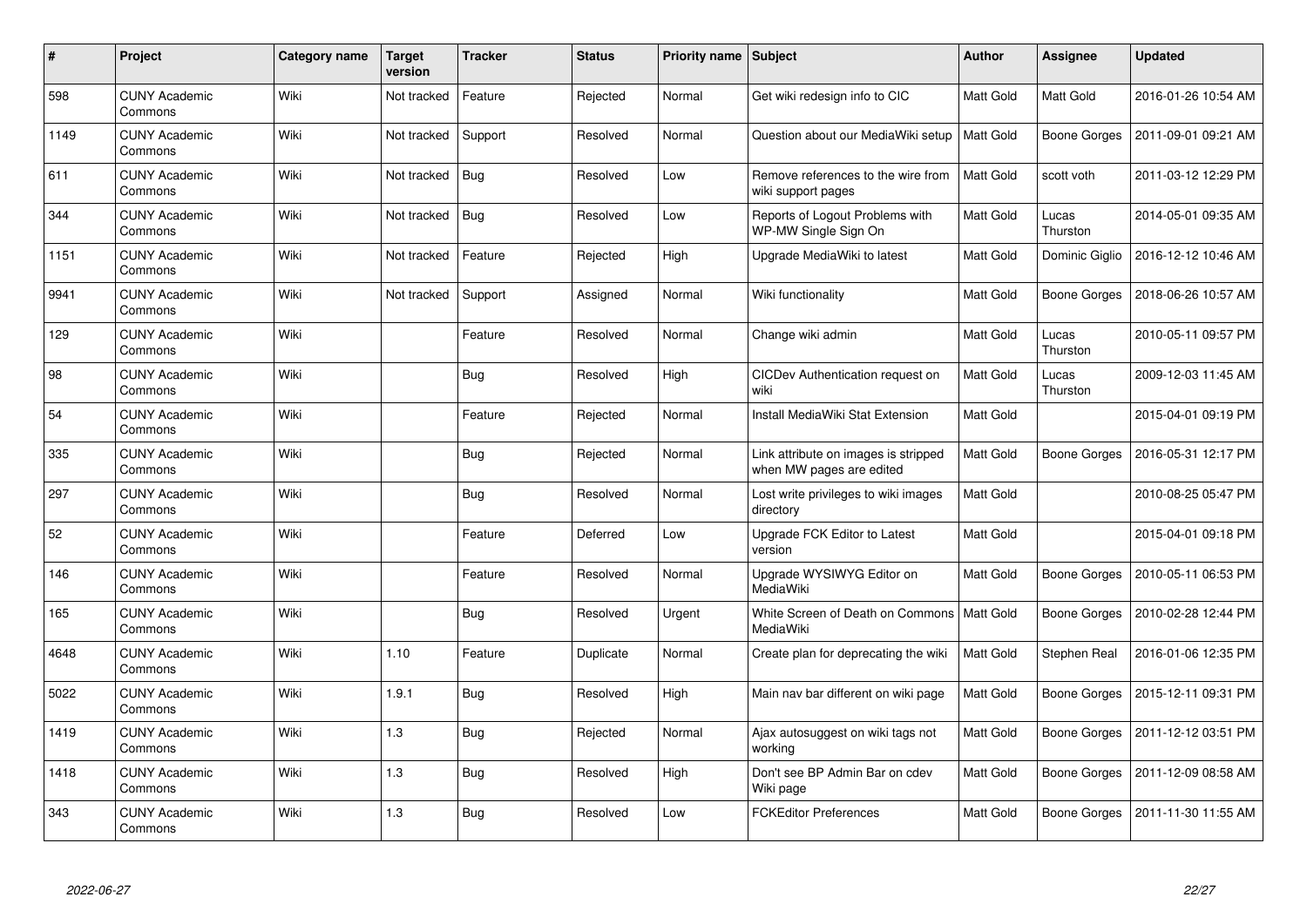| $\#$ | Project                         | Category name          | <b>Target</b><br>version | <b>Tracker</b> | <b>Status</b> | <b>Priority name   Subject</b> |                                                                        | <b>Author</b>    | Assignee            | <b>Updated</b>      |
|------|---------------------------------|------------------------|--------------------------|----------------|---------------|--------------------------------|------------------------------------------------------------------------|------------------|---------------------|---------------------|
| 796  | <b>CUNY Academic</b><br>Commons | Wiki                   | 1.2.4                    | <b>Bug</b>     | Resolved      | Normal                         | BP Admin Bar Header Margin                                             | <b>Matt Gold</b> | Raymond Hoh         | 2011-06-07 02:37 PM |
| 628  | <b>CUNY Academic</b><br>Commons | Wiki                   | 1.2.1                    | Bug            | Resolved      | Normal                         | LaTeX support for MediaWiki                                            | <b>Matt Gold</b> | Boone Gorges        | 2011-05-11 09:50 PM |
| 276  | <b>CUNY Academic</b><br>Commons | Wiki                   | 1.1.5                    | Feature        | Resolved      | Normal                         | Install PDF_Book extension for<br>MediaWiki                            | Matt Gold        | Boone Gorges        | 2010-12-20 10:59 AM |
| 6298 | <b>CUNY Academic</b><br>Commons | <b>User Experience</b> | Not tracked              | Design/UX      | Assigned      | Normal                         | Examine data from survey                                               | Matt Gold        | Margaret<br>Galvan  | 2016-10-14 12:16 PM |
| 5316 | <b>CUNY Academic</b><br>Commons | User Experience        | Future<br>release        | Feature        | Assigned      | Normal                         | Prompt user email address updates                                      | <b>Matt Gold</b> | Stephen Real        | 2016-12-21 03:30 PM |
| 4661 | <b>CUNY Academic</b><br>Commons | <b>User Experience</b> | Future<br>release        | <b>Bug</b>     | Assigned      | Normal                         | <b>Simplify Events text</b>                                            | Matt Gold        | Samantha<br>Raddatz | 2015-10-02 09:06 PM |
| 3564 | <b>CUNY Academic</b><br>Commons | <b>User Experience</b> |                          | Design/UX      | Rejected      | Normal                         | Consider repositioning Forum link in<br>group nav                      | Matt Gold        | Chris Stein         | 2015-04-13 04:32 PM |
| 4244 | <b>CUNY Academic</b><br>Commons | <b>User Experience</b> | 1.9                      | Design/UX      | Resolved      | Normal                         | Posting to multiple groups                                             | Matt Gold        | Daniel Jones        | 2015-11-12 05:20 PM |
| 4197 | <b>CUNY Academic</b><br>Commons | User Experience        | 1.8.4                    | Bug            | Resolved      | Normal                         | Open help link in same window                                          | <b>Matt Gold</b> | Boone Gorges        | 2015-06-26 03:01 PM |
| 122  | <b>CUNY Academic</b><br>Commons | Upgrades               | Not tracked              | Feature        | Rejected      | Normal                         | Create Single Sign on for UserVoice                                    | Matt Gold        | <b>Zach Davis</b>   | 2016-01-26 10:50 AM |
| 76   | <b>CUNY Academic</b><br>Commons | Upgrades               | Not tracked              | Feature        | Resolved      | Low                            | Image Credits                                                          | Matt Gold        | Matt Gold           | 2010-09-01 12:17 PM |
| 119  | <b>CUNY Academic</b><br>Commons | Upgrades               |                          | <b>Bug</b>     | Resolved      | Normal                         | Add "Create a Group" to BP Admin<br>bar at bottom of My Groups listing | <b>Matt Gold</b> | <b>CIC Michael</b>  | 2010-05-11 04:40 PM |
| 77   | <b>CUNY Academic</b><br>Commons | Upgrades               |                          | Feature        | Resolved      | Normal                         | Add Help link to BP admin bar under<br><b>CUNY Academic Commons</b>    | <b>Matt Gold</b> | CIC Michael         | 2009-12-02 06:46 PM |
| 95   | <b>CUNY Academic</b><br>Commons | Upgrades               |                          | Bug            | Resolved      | Normal                         | Add News/Dev Blog feeds to News<br>Page                                | Matt Gold        | Boone Gorges        | 2009-12-09 12:23 PM |
| 84   | <b>CUNY Academic</b><br>Commons | Upgrades               |                          | Bug            | Resolved      | Normal                         | Additional QA round                                                    | <b>Matt Gold</b> | Zach Davis          | 2010-05-11 04:54 PM |
| 115  | <b>CUNY Academic</b><br>Commons | Upgrades               |                          | <b>Bug</b>     | Resolved      | High                           | Alliw spreadsheet attachments on<br>forum posts                        | <b>Matt Gold</b> | Boone Gorges        | 2009-12-06 12:13 AM |
| 109  | <b>CUNY Academic</b><br>Commons | Upgrades               |                          | Bug            | Resolved      | Normal                         | BP Admin Bar doesn't appear on<br>login screen                         | <b>Matt Gold</b> | Boone Gorges        | 2010-05-11 05:21 PM |
| 82   | <b>CUNY Academic</b><br>Commons | Upgrades               |                          | <b>Bug</b>     | Resolved      | Normal                         | BP Admin Styles/Subdomain blogs                                        | Matt Gold        | CIC Michael         | 2010-05-20 03:10 PM |
| 91   | <b>CUNY Academic</b><br>Commons | Upgrades               |                          | Bug            | Resolved      | Normal                         | <b>Check Plugin Styling</b>                                            | <b>Matt Gold</b> | Chris Stein         | 2010-05-11 05:02 PM |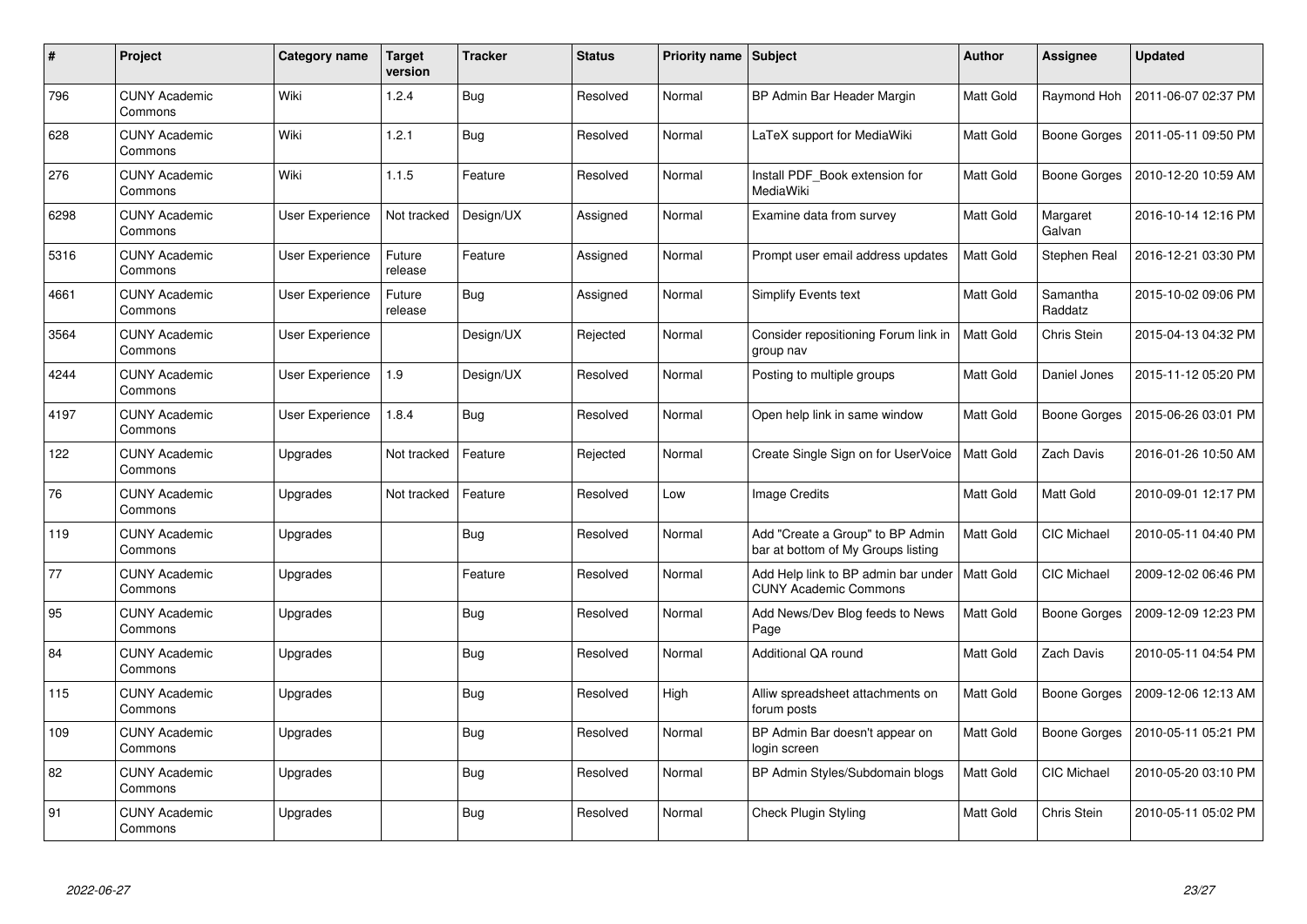| $\#$ | Project                         | Category name | <b>Target</b><br>version | <b>Tracker</b> | <b>Status</b> | <b>Priority name   Subject</b> |                                                                | <b>Author</b>    | Assignee            | <b>Updated</b>      |
|------|---------------------------------|---------------|--------------------------|----------------|---------------|--------------------------------|----------------------------------------------------------------|------------------|---------------------|---------------------|
| 116  | <b>CUNY Academic</b><br>Commons | Upgrades      |                          | <b>Bug</b>     | Resolved      | Low                            | Comment Out Popular Listing of<br>Members on Homepage          | <b>Matt Gold</b> | <b>Boone Gorges</b> | 2009-12-09 12:51 PM |
| 81   | <b>CUNY Academic</b><br>Commons | Upgrades      |                          | Bug            | Resolved      | Normal                         | Create a blog template                                         | <b>Matt Gold</b> | <b>CIC Michael</b>  | 2009-12-02 08:17 PM |
| 75   | <b>CUNY Academic</b><br>Commons | Upgrades      |                          | Feature        | Resolved      | Normal                         | Create buttons for join/login/tour                             | <b>Matt Gold</b> | CIC Michael         | 2009-12-03 04:29 PM |
| 121  | <b>CUNY Academic</b><br>Commons | Upgrades      |                          | Feature        | Resolved      | Normal                         | Create Domain Aliasing for<br>UserVoice Account                | Matt Gold        |                     | 2010-03-01 12:34 PM |
| 72   | <b>CUNY Academic</b><br>Commons | Upgrades      |                          | Feature        | Resolved      | Low                            | Create Fifth Slide for News Post on<br>New Design and Features | <b>Matt Gold</b> | CIC Michael         | 2009-12-02 08:16 PM |
| 94   | <b>CUNY Academic</b><br>Commons | Upgrades      |                          | Feature        | Deferred      | Normal                         | Create new favicon                                             | Matt Gold        | <b>Matt Gold</b>    | 2015-04-01 09:20 PM |
| 89   | <b>CUNY Academic</b><br>Commons | Upgrades      |                          | <b>Bug</b>     | Resolved      | Normal                         | Document Core Changes                                          | Matt Gold        | <b>Boone Gorges</b> | 2010-05-11 04:41 PM |
| 97   | <b>CUNY Academic</b><br>Commons | Upgrades      |                          | Feature        | Resolved      | Normal                         | Edit<br>bp get create blog link custom                         | Matt Gold        | CIC Michael         | 2009-12-03 02:32 PM |
| 80   | <b>CUNY Academic</b><br>Commons | Upgrades      |                          | <b>Bug</b>     | Resolved      | Normal                         | Extra Wrap Element on Home Page<br>Groups Loader               | <b>Matt Gold</b> | <b>CIC Michael</b>  | 2009-12-03 04:23 PM |
| 86   | <b>CUNY Academic</b><br>Commons | Upgrades      |                          | <b>Bug</b>     | Resolved      | Normal                         | Fix width of feed column on news<br>page                       | Matt Gold        | Boone Gorges        | 2009-12-09 12:26 PM |
| 104  | <b>CUNY Academic</b><br>Commons | Upgrades      |                          | <b>Bug</b>     | Resolved      | Low                            | Forum Tag Cloud Problems                                       | Matt Gold        | Boone Gorges        | 2010-05-11 04:32 PM |
| 88   | <b>CUNY Academic</b><br>Commons | Upgrades      |                          | Bug            | Resolved      | Normal                         | <b>Group Admin Screens</b>                                     | <b>Matt Gold</b> | CIC Michael         | 2009-12-03 08:20 PM |
| 1467 | <b>CUNY Academic</b><br>Commons | Upgrades      |                          | Bug            | Rejected      | Normal                         | Have UserVoice Show "Report a<br>Bug" on pop-up                | <b>Matt Gold</b> | Boone Gorges        | 2012-08-01 03:37 PM |
| 101  | <b>CUNY Academic</b><br>Commons | Upgrades      |                          | Bug            | Resolved      | Normal                         | Help Pages                                                     | Matt Gold        | Matt Gold           | 2009-12-08 07:34 PM |
| 79   | <b>CUNY Academic</b><br>Commons | Upgrades      |                          | <b>Bug</b>     | Rejected      | Low                            | <b>IE6 Compatibility</b>                                       | <b>Matt Gold</b> | CIC Michael         | 2014-05-01 09:14 AM |
| 93   | <b>CUNY Academic</b><br>Commons | Upgrades      |                          | Feature        | Resolved      | Normal                         | Incorporate UserVoice into Site                                | <b>Matt Gold</b> | Zach Davis          | 2010-05-11 07:02 PM |
| 123  | <b>CUNY Academic</b><br>Commons | Upgrades      |                          | Feature        | Resolved      | High                           | Install Bug Report code onto<br>Homepage                       | <b>Matt Gold</b> | CIC Michael         | 2010-05-20 05:42 PM |
| 106  | <b>CUNY Academic</b><br>Commons | Upgrades      |                          | <b>Bug</b>     | Resolved      | High                           | <b>ITPF09 Forum Issue</b>                                      | Matt Gold        | Boone Gorges        | 2009-12-03 04:49 PM |
| 74   | <b>CUNY Academic</b><br>Commons | Upgrades      |                          | Bug            | Resolved      | Low                            | Join/Login Link Weirdness                                      | <b>Matt Gold</b> | <b>CIC Michael</b>  | 2010-05-11 04:42 PM |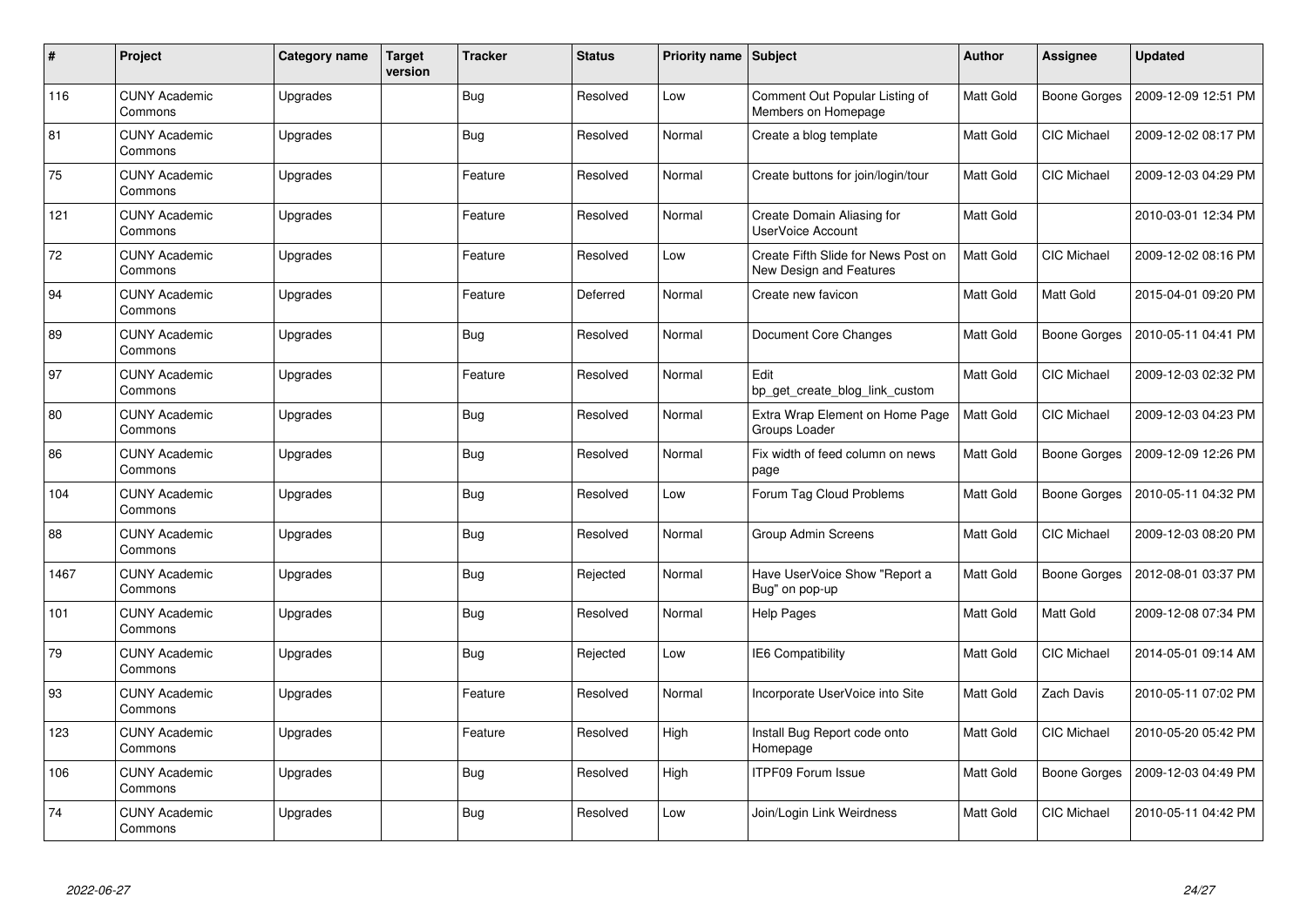| $\#$ | <b>Project</b>                  | Category name | <b>Target</b><br>version | <b>Tracker</b> | <b>Status</b> | Priority name Subject |                                                                          | Author    | Assignee            | <b>Updated</b>      |
|------|---------------------------------|---------------|--------------------------|----------------|---------------|-----------------------|--------------------------------------------------------------------------|-----------|---------------------|---------------------|
| 107  | <b>CUNY Academic</b><br>Commons | Upgrades      |                          | <b>Bug</b>     | Resolved      | High                  | Log In Problem                                                           | Matt Gold | Boone Gorges        | 2009-12-04 12:02 AM |
| 111  | <b>CUNY Academic</b><br>Commons | Upgrades      |                          | <b>Bug</b>     | Resolved      | High                  | More Privacy Options and BP Feed                                         | Matt Gold | Boone Gorges        | 2010-02-25 12:24 PM |
| 124  | <b>CUNY Academic</b><br>Commons | Upgrades      |                          | Bug            | Resolved      | Low                   | Mulitple Wiki Edits Showing Up in<br>News Feed                           | Matt Gold | Boone Gorges        | 2009-12-13 06:25 PM |
| 127  | <b>CUNY Academic</b><br>Commons | Upgrades      |                          | Bug            | Resolved      | Normal                | My-Groups Page Link on BP Admin<br><b>Bar Deadends</b>                   | Matt Gold | CIC Michael         | 2010-05-11 04:41 PM |
| 110  | <b>CUNY Academic</b><br>Commons | Upgrades      |                          | <b>Bug</b>     | Resolved      | Normal                | New Password through BP Settings<br>Not Taking                           | Matt Gold | Boone Gorges        | 2010-03-02 08:12 PM |
| 108  | <b>CUNY Academic</b><br>Commons | Upgrades      |                          | Feature        | Resolved      | Normal                | Note CUNY email address<br>requirement on signup page                    | Matt Gold | Boone Gorges        | 2009-12-08 11:25 AM |
| 90   | <b>CUNY Academic</b><br>Commons | Upgrades      |                          | <b>Bug</b>     | Resolved      | Normal                | Reminder about div.content-header                                        | Matt Gold | CIC Michael         | 2009-12-03 08:21 PM |
| 103  | <b>CUNY Academic</b><br>Commons | Upgrades      |                          | <b>Bug</b>     | Resolved      | Normal                | Repeat Forum Pagination at bottom                                        | Matt Gold | Boone Gorges        | 2010-03-02 08:08 PM |
| 126  | <b>CUNY Academic</b><br>Commons | Upgrades      |                          | <b>Bug</b>     | Resolved      | Urgent                | Report of Lost Forum Attachments<br>after Upgrade                        | Matt Gold | Boone Gorges        | 2009-12-09 03:23 PM |
| 137  | <b>CUNY Academic</b><br>Commons | Upgrades      |                          | <b>Bug</b>     | Resolved      | High                  | Reports of Inability to<br>Attach/Download Attachments to<br>Forum Posts | Matt Gold | Boone Gorges        | 2009-12-10 11:41 AM |
| 105  | <b>CUNY Academic</b><br>Commons | Upgrades      |                          | <b>Bug</b>     | Resolved      | Low                   | Shift in Header upon Page Load                                           | Matt Gold | <b>CIC Michael</b>  | 2010-05-20 03:05 PM |
| 78   | <b>CUNY Academic</b><br>Commons | Upgrades      |                          | <b>Bug</b>     | Resolved      | Normal                | Slideshow links                                                          | Matt Gold | <b>CIC Michael</b>  | 2009-12-03 03:08 AM |
| 128  | <b>CUNY Academic</b><br>Commons | Upgrades      |                          | <b>Bug</b>     | Resolved      | Normal                | <b>SPS Profile Field Description</b>                                     | Matt Gold | Matt Gold           | 2009-12-07 08:55 AM |
| 83   | <b>CUNY Academic</b><br>Commons | Upgrades      |                          | <b>Bug</b>     | Resolved      | Normal                | Static Pages under About (and Help<br>page)                              | Matt Gold | <b>CIC Michael</b>  | 2009-12-02 09:31 PM |
| 1452 | <b>CUNY Academic</b><br>Commons | Upgrades      |                          | Bug            | Rejected      | Normal                | Styling of UserVoice button                                              | Matt Gold | Chris Stein         | 2014-05-01 03:15 PM |
| 73   | <b>CUNY Academic</b><br>Commons | Upgrades      |                          | <b>Bug</b>     | Resolved      | Normal                | Take the Tour link                                                       | Matt Gold | <b>CIC Michael</b>  | 2009-12-02 06:41 PM |
| 100  | <b>CUNY Academic</b><br>Commons | Upgrades      |                          | Bug            | Resolved      | High                  | Unclickable title links on group forum                                   | Matt Gold | <b>Boone Gorges</b> | 2009-12-03 09:19 AM |
| 87   | <b>CUNY Academic</b><br>Commons | Upgrades      |                          | <b>Bug</b>     | Resolved      | High                  | Upgrade MediaWiki Skin                                                   | Matt Gold | Boone Gorges        | 2009-12-03 08:24 AM |
| 99   | <b>CUNY Academic</b><br>Commons | Upgrades      |                          | <b>Bug</b>     | Resolved      | Normal                | <b>Wiki Fixes</b>                                                        | Matt Gold | Boone Gorges        | 2009-12-03 09:31 AM |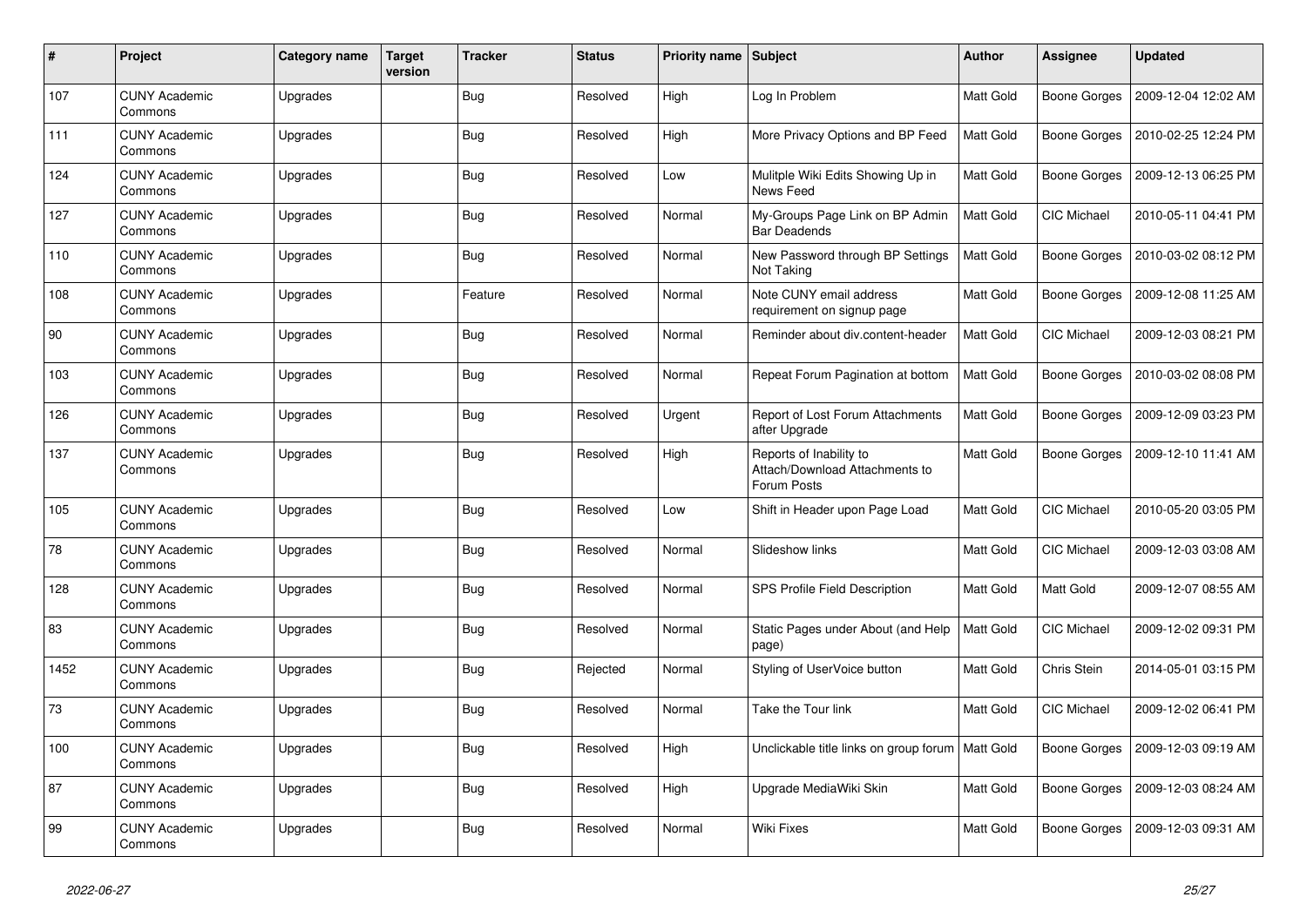| #     | Project                         | Category name           | <b>Target</b><br>version | <b>Tracker</b> | <b>Status</b> | Priority name   Subject |                                                             | <b>Author</b>    | <b>Assignee</b>     | <b>Updated</b>      |
|-------|---------------------------------|-------------------------|--------------------------|----------------|---------------|-------------------------|-------------------------------------------------------------|------------------|---------------------|---------------------|
| 92    | <b>CUNY Academic</b><br>Commons | Upgrades                |                          | Feature        | Resolved      | Low                     | Work on Default Page Template                               | <b>Matt Gold</b> | Boone Gorges        | 2009-12-13 06:27 PM |
| 1464  | <b>CUNY Academic</b><br>Commons | Upgrades                | 1.3.1                    | <b>Bug</b>     | Rejected      | Normal                  | UserVoice Account linked to wrong<br>account                | Matt Gold        | Boone Gorges        | 2011-12-19 09:40 AM |
| 595   | <b>CUNY Academic</b><br>Commons | Upgrades                | 1.2                      | Feature        | Resolved      | Normal                  | Formalize Browser/OS Testing<br>procedures                  | Matt Gold        | <b>Boone Gorges</b> | 2011-04-20 06:40 PM |
| 318   | <b>CUNY Academic</b><br>Commons | Upgrades                | 1.0.1                    | Feature        | Resolved      | Normal                  | Blog post on 1.01?                                          | Matt Gold        | <b>Boone Gorges</b> | 2010-08-31 09:40 AM |
| 3090  | <b>CUNY Academic</b><br>Commons | Twitter page            | Future<br>release        | Feature        | Assigned      | Normal                  | Prevent Retweets from showing up<br>on Commons twitter page | Matt Gold        | <b>Tahir Butt</b>   | 2016-10-24 11:31 AM |
| 3428  | <b>CUNY Academic</b><br>Commons | Twitter page            | 1.6.14                   | <b>Bug</b>     | Resolved      | High                    | Fix typo on Twitter page                                    | Matt Gold        | Dominic Giglio      | 2014-09-01 08:53 PM |
| 1543  | <b>CUNY Academic</b><br>Commons | Toolbar                 |                          | <b>Bug</b>     | Rejected      | Normal                  | Spacing on "My Groups" Dropdown                             | Matt Gold        | <b>Boone Gorges</b> | 2014-05-01 03:28 PM |
| 15135 | <b>CUNY Academic</b><br>Commons | Toolbar                 | 1.19.1                   | Bug            | Resolved      | High                    | Header design spacing                                       | Matt Gold        | Boone Gorges        | 2022-01-11 04:41 PM |
| 14776 | <b>CUNY Academic</b><br>Commons | Toolbar                 | 1.18.19                  | <b>Bug</b>     | Resolved      | Normal                  | Top-level nav-bar drop-down nav<br>doesn't match navigation | Matt Gold        | Raymond Hoh         | 2021-09-28 11:06 AM |
| 2765  | <b>CUNY Academic</b><br>Commons | Toolbar                 | 1.8                      | Bug            | Resolved      | Normal                  | Scrolling/layer issue on admin bar                          | Matt Gold        | Boone Gorges        | 2015-05-05 03:48 PM |
| 3991  | <b>CUNY Academic</b><br>Commons | Toolbar                 | 1.7.19                   | Bug            | Resolved      | Normal                  | WP-Admin Bar positioning error on<br>mobile devices         | Matt Gold        | Boone Gorges        | 2015-04-21 02:30 PM |
| 3151  | <b>CUNY Academic</b><br>Commons | Toolbar                 | 1.7                      | Feature        | Resolved      | Low                     | Add submenu items in Help section<br>of WP Admin Bar        | Matt Gold        | Daniel Jones        | 2014-07-11 08:14 PM |
| 8666  | <b>CUNY Academic</b><br>Commons | Teaching                | Not tracked              | Documentation  | Assigned      | Normal                  | Create Teaching on the Commons<br>Resource Page             | Matt Gold        | Laurie Hurson       | 2019-09-23 03:16 PM |
| 6220  | <b>CUNY Academic</b><br>Commons | Support                 | Not tracked              | Documentation  | Resolved      | Normal                  | Add password protection info to<br>privacy page             | Matt Gold        | scott voth          | 2016-10-16 11:36 AM |
| 3679  | <b>CUNY Academic</b><br>Commons | Support                 | Not tracked              | Support        | Resolved      | Normal                  | Outreach to hosting partners                                | Matt Gold        | scott voth          | 2014-11-30 04:23 PM |
| 6426  | <b>CUNY Academic</b><br>Commons | Spam/Spam<br>Prevention | Future<br>release        | Feature        | Assigned      | Normal                  | Force captcha on all comments?                              | Matt Gold        | <b>Tahir Butt</b>   | 2016-10-24 02:06 PM |
| 9489  | <b>CUNY Academic</b><br>Commons | Spam/Spam<br>Prevention | 1.12.11                  | Bug            | Resolved      | Normal                  | Email spam possibly related to CAC<br>form                  | Matt Gold        | Raymond Hoh         | 2018-03-26 05:28 PM |
| 5693  | <b>CUNY Academic</b><br>Commons | Social Paper            | Not tracked              | Publicity      | Resolved      | Normal                  | Social Paper Stats for grant report                         | Matt Gold        | Boone Gorges        | 2016-06-14 09:21 PM |
| 8898  | <b>CUNY Academic</b><br>Commons | Social Paper            | Not tracked              | Feature        | Assigned      | Normal                  | Usage data on docs and social<br>paper                      | Matt Gold        | Matt Gold           | 2017-11-16 11:32 AM |